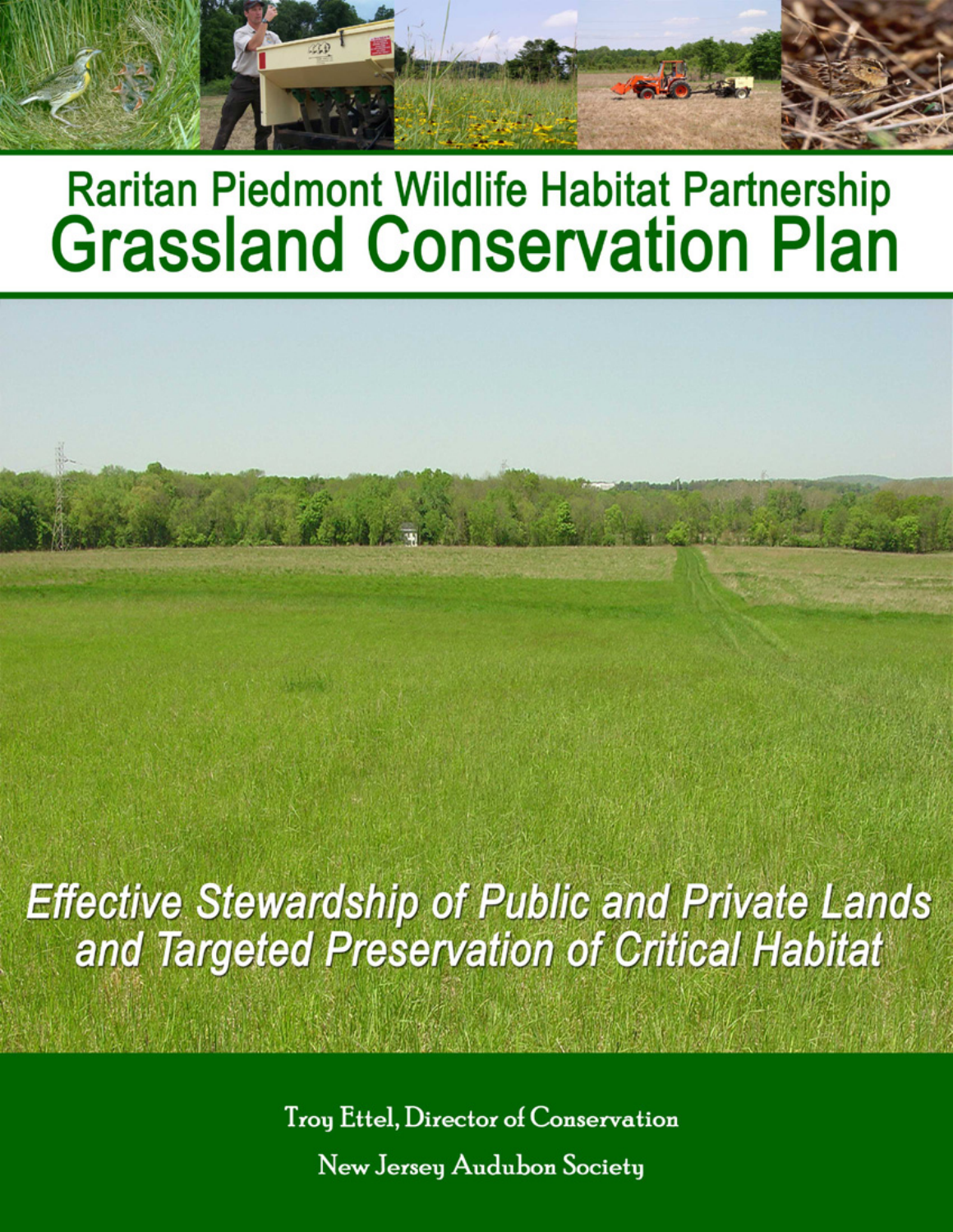*Cover Photos, clockwise from upper Left Corner: Eastern Meadowlark – NJAS Stock Photo; Grass Seed Drill – US Fish & Wildlife Service; Native Warm Season Grasses and Wildflowers – Natural Resources Conservation Service; Native Warm Season Grass Seeding Negri-Nepote Native Grassland Preserve, Franklin Township – Troy Ettel; Grasshopper Sparrow – Art Morris; Skeet-Shoot Field Duke Farms – Troy Ettel.*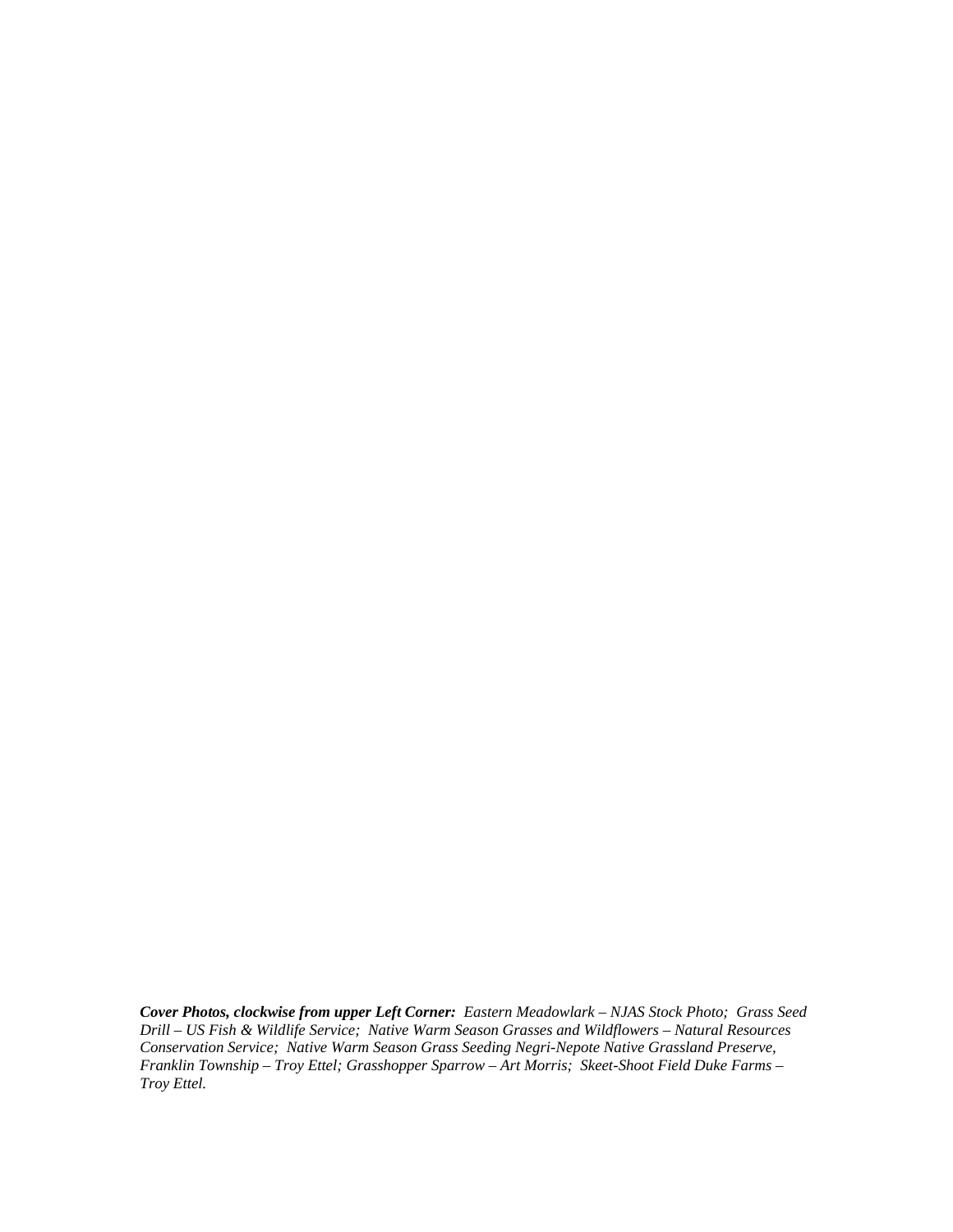## **Acknowledgements**

The Raritan Piedmont Wildlife Habitat Partnership represents a distinct coalition of stakeholders with a mission to insure the prompt and effective implementation of New Jersey's State Wildlife Action Plan (SWAP) through promotion of strategic, sciencebased habitat preservation, restoration and enhancement in a portion of the Raritan River Watershed in north central New Jersey.

The Partnership consists of several public agencies, including representatives of the NJ Endangered and Non-game Species Program, Department of Environmental Protection; Somerset County, and Hillsborough Township. Private partners include the NJ Audubon Society, the Delaware & Raritan Greenway Land Trust, the NJ Conservation Foundation, the Conserve Wildlife Foundation, the Sourlands Planning Council, The Nature Conservancy in New Jersey, the New Jersey Field Office of the Trust for Public Land, the Stony Brook Millstone Watershed Association, the Upper Raritan Watershed Association, and the Duke Farms Foundation. Future participation and representation will include other municipalities in the region as well as other non-profit conservation organizations active in this area.

The activities of the Raritan Piedmont Wildlife Habitat Partnership, including the preparation of the Grasslands Conservation Plan, were made possible by a grant from the President's Planning Fund of the Doris Duke Charitable Foundation, facilitated by Conservation Resources.

The Raritan Piedmont Wildlife Habitat Partnership Grassland Conservation Plan was developed by Troy Ettel of the New Jersey Audubon Society.

The analysis for the plan was conducted by Pete Winkler of the NJ Endangered and Nongame Species Program.

Tanya Rohrbach of the New Jersey Conservation Foundation provided additional analysis of parcels and landowners and aided with map production.

Jon Wagar of Conservation Resources was responsible for production of the maps associated with the plan. Jon, along with Anne Heasly, the RPWHP Coordinator, also provided important review of the document's content.

Dr. Nellie Tsipoura of the New Jersey Audubon Society developed the Evaluation section of the plan.

Drs. David Mizrahi and Nellie Tsipoura of the New Jersey Audubon Society, Dr. Julie Lockwood and Alison Siegel of Rutgers University, and Dr. Randy Dettmers of the U.S. Fish and Wildlife Service provided important feedback and reviewed a draft of the plan.

Wade Wonder's pioneering status surveys of New Jersey's grassland birds provided inspiration for this initiative and helped set a benchmark for success.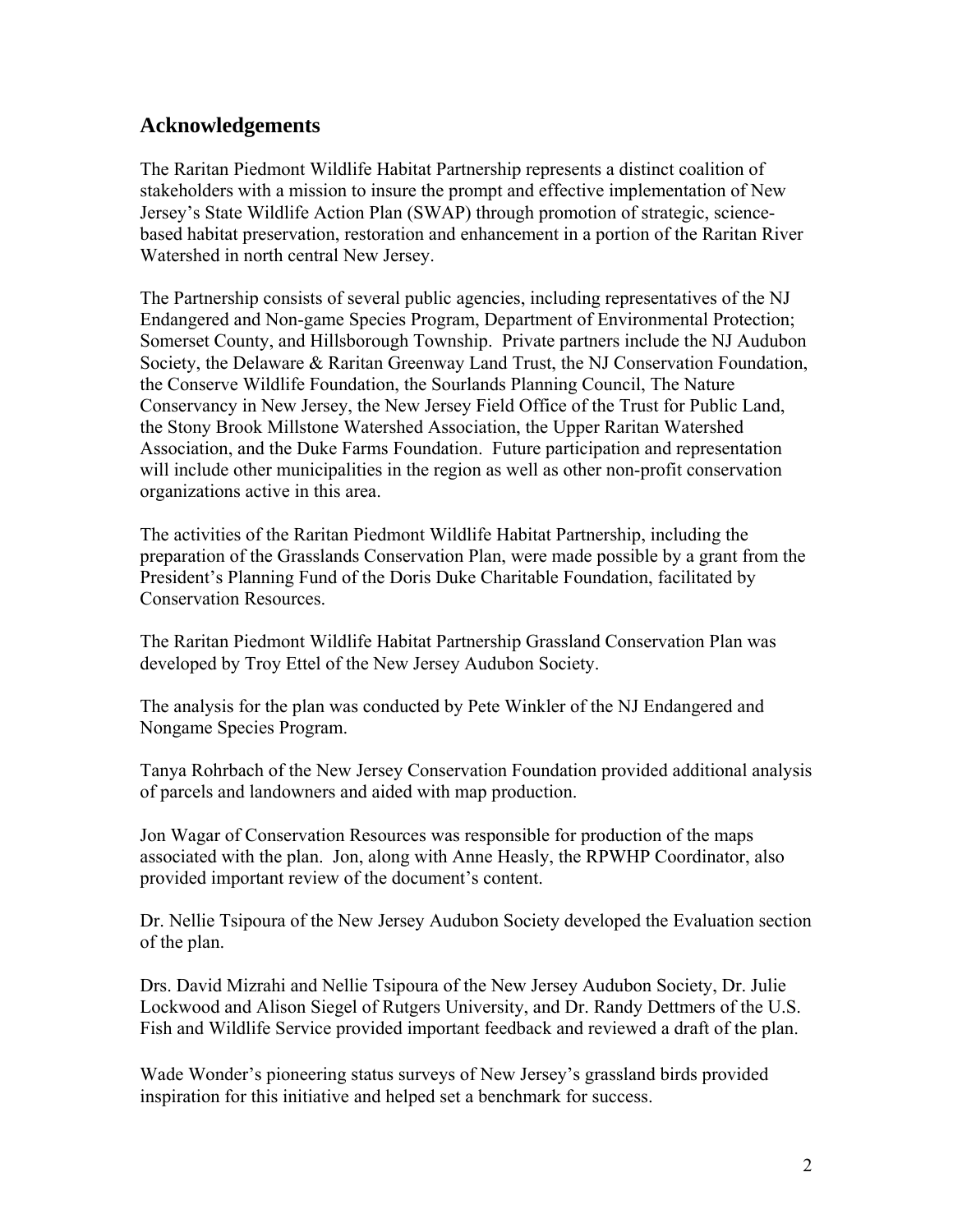## *The Raritan Piedmont Wildlife Habitat Plan***: A Cooperative Model for Implementation of the New Jersey Wildlife Action Plan**

The Raritan Piedmont Wildlife Habitat Partnership represents a distinct coalition of stakeholders with a mission to insure the prompt and effective implementation of New Jersey's Wildlife Action Plan (SWAP) through promotion of strategic, science-based habitat preservation, restoration and enhancement. If the SWAP is meant to offer a blueprint to unite all conservation initiatives, then the Partnership demonstrates an effective means to implement this strategy through cooperation amongst local governments and nongovernmental organizations.

The geographic extent of the Partnership encompasses a unique region in the Central Piedmont Plains of New Jersey rich in both its broad diversity of wildlife and natural habitat types. Sprawling corporate campuses, large industrial complexes, and rapidly expanding suburban and exurban communities share the Central Piedmont Plains with picturesque horse farms and some of the State's largest remaining agricultural landscapes. These scenic vistas as well as the region's position between two of the nation's largest metropolitan areas (Philadelphia and New York City), combine to exert nearly unparalleled pressure from urban sprawl and development upon much of the Central Piedmont Landscape. Despite this, the Central Piedmont Plains continue to offer refuge to populations of threatened and endangered wildlife of regional and State significance.

Upland and riparian woodlands that contain important breeding and stopover habitat for migratory birds and other forest wildlife can be found in the Central Piedmont Plains. The most important forested block in the region is the Sourland Mountains which encompasses over 7000 hectares. However, it is the relatively intact, large agricultural landscapes within the Central Piedmont Plains that clearly rank as the region's most significant habitat type. The Partnership will initially focus on delivery of the SWAP goals by concentrating on preservation and restoration of grassland habitat within a discrete subsection of the Central Piedmont Plains that contains three large agricultural landscapes in close proximity to each other. This region was selected because of: 1) the existence of two Natural Heritage Priority Macrosites (NHPM) designated due to their significance for rare grassland wildlife, 2) the existence of a large State-owned property (over 1200 hectares), historically significant for grassland birds, that offers the best opportunity to manage for grassland wildlife on public land in New Jersey, and 3) the large agricultural landscapes within the project area that once contained the most significant grasslands in New Jersey – the only region where all of the State's threatened and endangered grassland birds have been documented as nesting. These sites could be cooperatively managed to maintain populations of rare grassland birds in the region that would significantly contribute to State and regional goals for preservation of the species.

The Partnership followed a discrete, science-based approach to set numerical population and habitat goals for each target species based upon national and regional conservation models supported by local data. Using these goals, the Partnership then conducted a GIS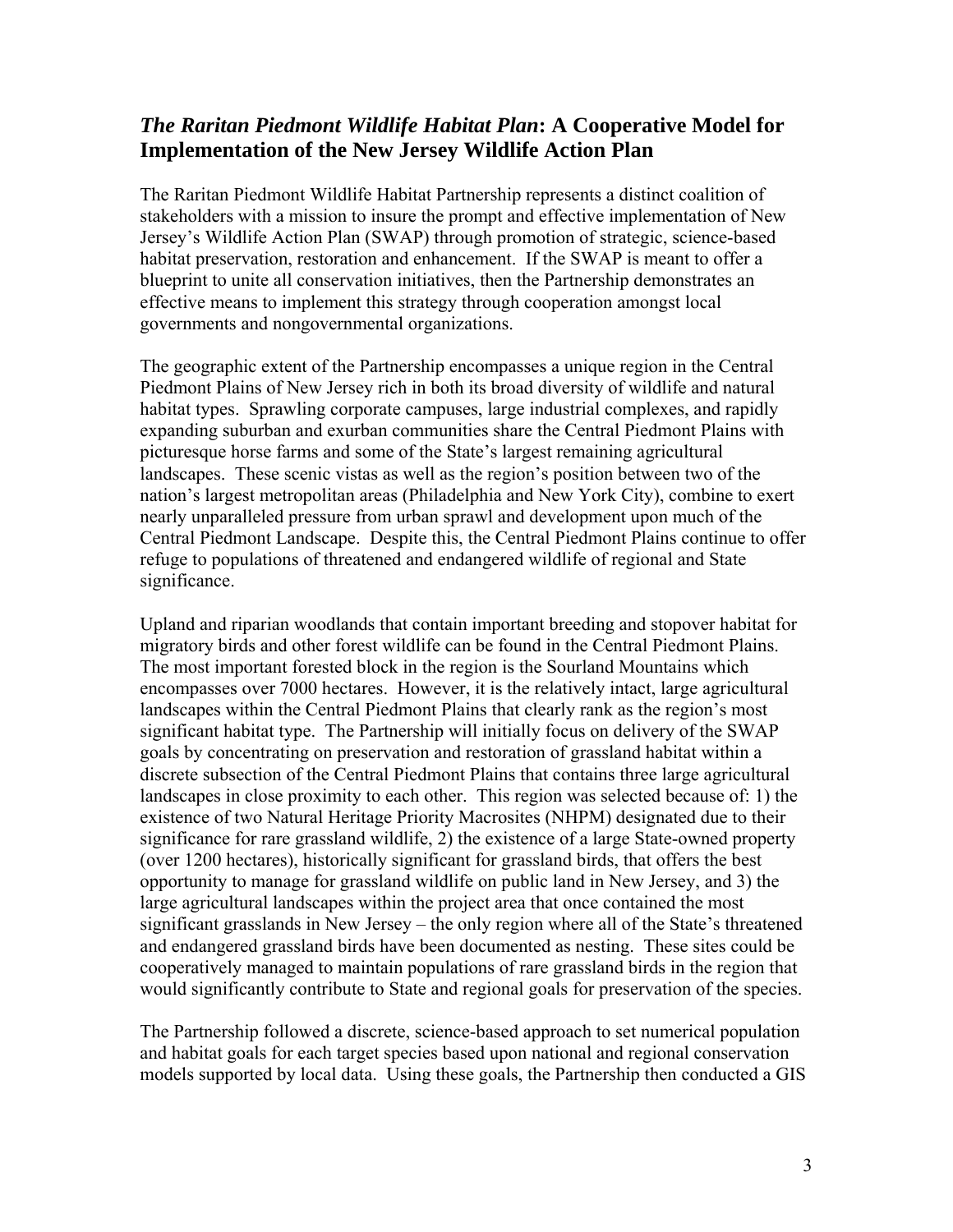analysis to identify the most critical clusters of habitat and identified the owners of individual parcels within the key clusters.

Delivery of conservation goals as set out by the Partnership will offer a very unique opportunity to demonstrate critical attributes that resonate within all State Wildlife Action Plans throughout the country. These include developing biologically-based strategies for: 1) applying appropriate management of critical habitats to public land, 2) initiating conservation projects on private lands by engaging private landowners through collaborative conservation agreements, stewardship training workshops, loans, and other proactive outreach, and 3) targeted acquisition of parcels of critical habitat as determined by the RPWHP Grassland Conservation Plan.

The project's overall success will be measured both in hectares protected (through acquisition or easement), actual number and percentage of landowners contacted within the focal area, acreage restored and managed to appropriate habitat, and, most importantly, by achievement of the population goals established by this plan.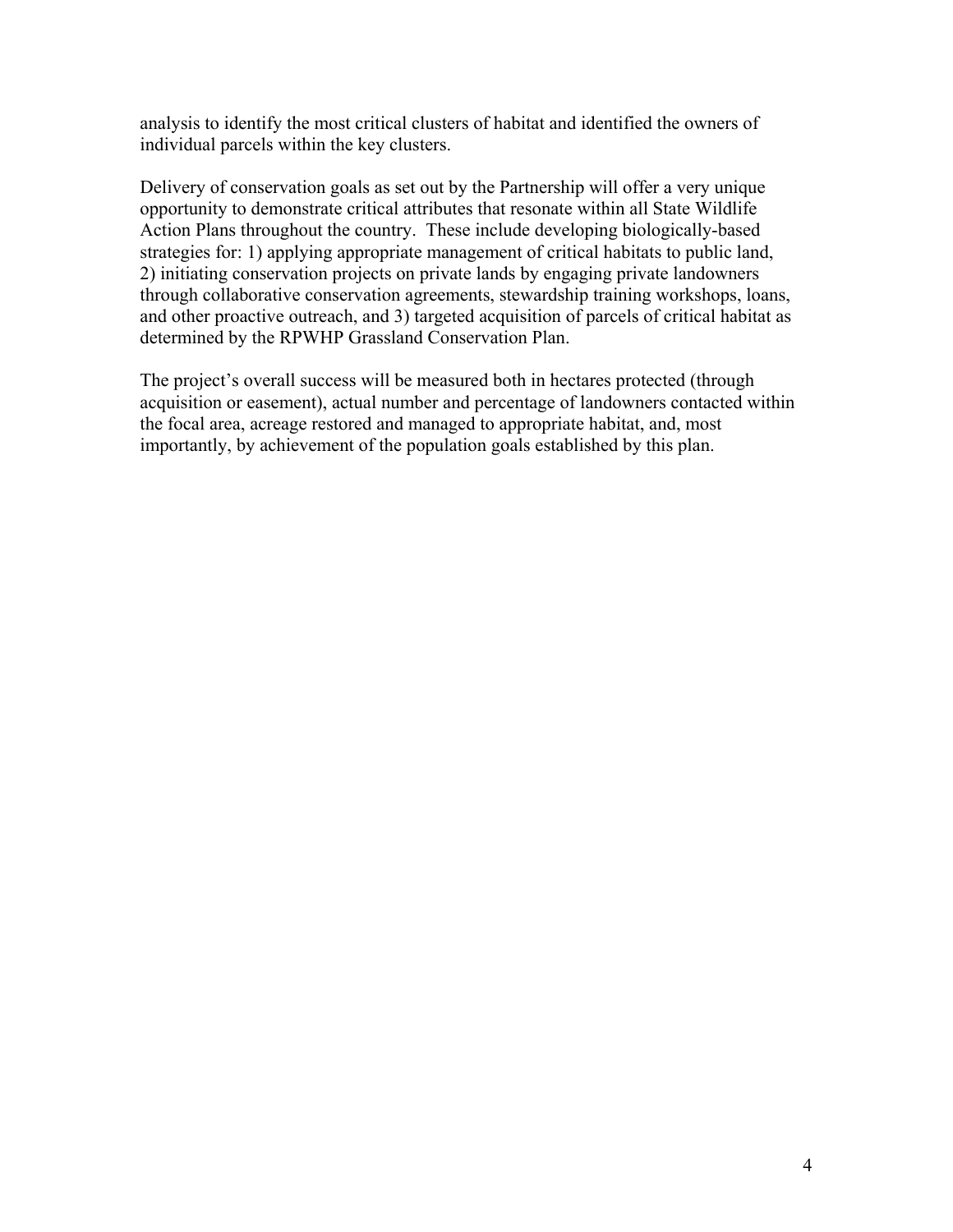# **Table of Contents**

| $\mathbf 1$                                                                       | <b>Introduction to the Raritan Piedmont Wildlife Habitat</b>                  |    |  |
|-----------------------------------------------------------------------------------|-------------------------------------------------------------------------------|----|--|
|                                                                                   |                                                                               |    |  |
| 2                                                                                 | <b>Goals of the Raritan Piedmont Wildlife Habitat</b>                         |    |  |
|                                                                                   |                                                                               |    |  |
| 3                                                                                 |                                                                               |    |  |
| <b>Evaluation of Threats and Obstacles to Conservation of</b><br>$\boldsymbol{4}$ |                                                                               |    |  |
|                                                                                   |                                                                               |    |  |
| 5                                                                                 |                                                                               |    |  |
|                                                                                   |                                                                               |    |  |
|                                                                                   |                                                                               |    |  |
|                                                                                   |                                                                               |    |  |
| 6                                                                                 | <b>Developing Population and Habitat Goals for the Raritan</b>                |    |  |
|                                                                                   | Piedmont Wildlife Habitat Partnership 17                                      |    |  |
|                                                                                   |                                                                               |    |  |
|                                                                                   | 6.2 Setting Conservation Targets and Management Priorities 17                 |    |  |
|                                                                                   |                                                                               |    |  |
|                                                                                   |                                                                               |    |  |
|                                                                                   | Step 3: Identify Habitat Requirements to Maintain Individual Populations of   |    |  |
|                                                                                   |                                                                               |    |  |
|                                                                                   | Step 4: Determine the Extent and Location of Existing Habitat Suitable for    |    |  |
|                                                                                   | Meeting Habitat Requirements of Individual Populations of Priority Species 25 |    |  |
|                                                                                   |                                                                               |    |  |
| 7                                                                                 |                                                                               |    |  |
|                                                                                   |                                                                               |    |  |
|                                                                                   |                                                                               |    |  |
|                                                                                   |                                                                               |    |  |
| 8                                                                                 | <b>Evaluation Plan</b><br>                                                    | 37 |  |
| 9                                                                                 |                                                                               |    |  |
|                                                                                   |                                                                               |    |  |
| 11                                                                                | Appendix A - Additional Project Information  45                               |    |  |
|                                                                                   |                                                                               |    |  |
|                                                                                   |                                                                               |    |  |
|                                                                                   |                                                                               |    |  |
|                                                                                   |                                                                               |    |  |
| <b>12</b>                                                                         |                                                                               |    |  |
|                                                                                   |                                                                               |    |  |
|                                                                                   |                                                                               |    |  |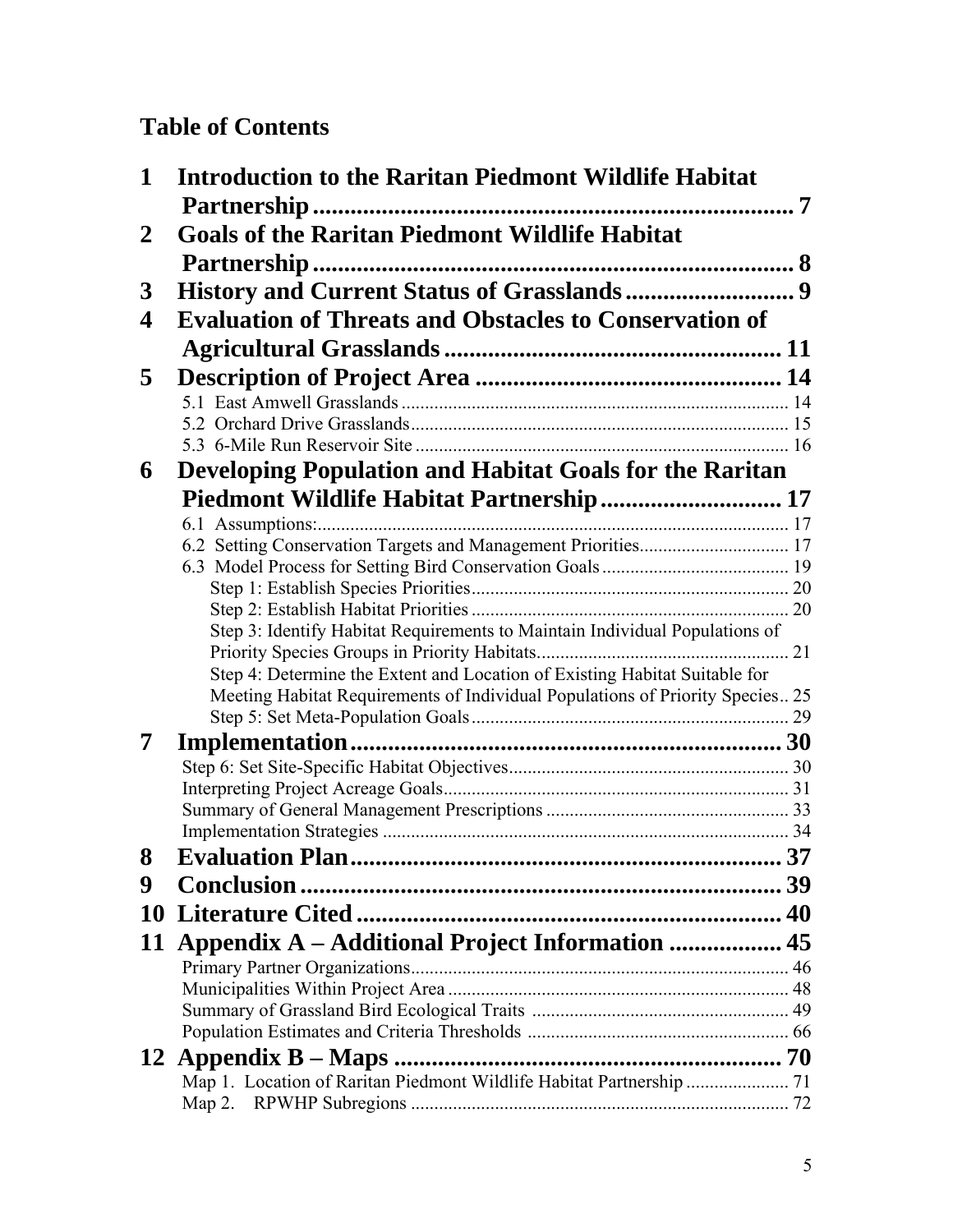|    | Map $3$ . |                                                                                  |  |
|----|-----------|----------------------------------------------------------------------------------|--|
|    | Map 4.    | NJ Habitat Incentives Team (NJ HIT) Statewide Assessment 74                      |  |
|    | Map $5$ . | NJ Habitat Incentives Team (NJ HIT) RPWHP Area Assessment  75                    |  |
|    | Map $6.$  |                                                                                  |  |
|    | Map 7.    |                                                                                  |  |
|    | Map $8.$  |                                                                                  |  |
|    | Map $9.$  |                                                                                  |  |
|    |           |                                                                                  |  |
|    |           |                                                                                  |  |
|    |           |                                                                                  |  |
|    |           | Map 13. RPWHP Focal Areas, NJ HIT Assessment, and Preserved Open Space . 83      |  |
|    |           |                                                                                  |  |
|    |           |                                                                                  |  |
|    |           |                                                                                  |  |
| 13 |           |                                                                                  |  |
|    |           | Table 1. NJ Wildlife Action Plan Priority Conservation Goals and Corresponding   |  |
|    |           | Conservation Actions for the Central Piedmont Plains Addressed by the Raritan    |  |
|    |           |                                                                                  |  |
|    |           | Table 2. Species Target List for the Central Piedmont Plains as Given in the NJ  |  |
|    |           |                                                                                  |  |
|    |           | Table 3. Target Grassland Species Identified by the NJ AP for the Central        |  |
|    |           |                                                                                  |  |
|    |           | Table 4. Population and Habitat Goals for the Raritan Piedmont Wildlife Habitat  |  |
|    |           | Project Planning Area Based upon the Statewide Population Estimates Provided by  |  |
|    |           |                                                                                  |  |
|    |           |                                                                                  |  |
|    |           | Table 6. Patch Size Categories Utilized by Landscape Project Grassland Layer  96 |  |
|    |           | Table 7. Example of Species-Specific Calculations Illustrating Potential Numbers |  |
|    |           | of Target Species that Core Habitat Patches Could Harbor with Restoration  96    |  |
|    |           |                                                                                  |  |
|    |           |                                                                                  |  |
| 14 |           |                                                                                  |  |
|    |           |                                                                                  |  |
|    |           |                                                                                  |  |
|    |           |                                                                                  |  |
|    |           |                                                                                  |  |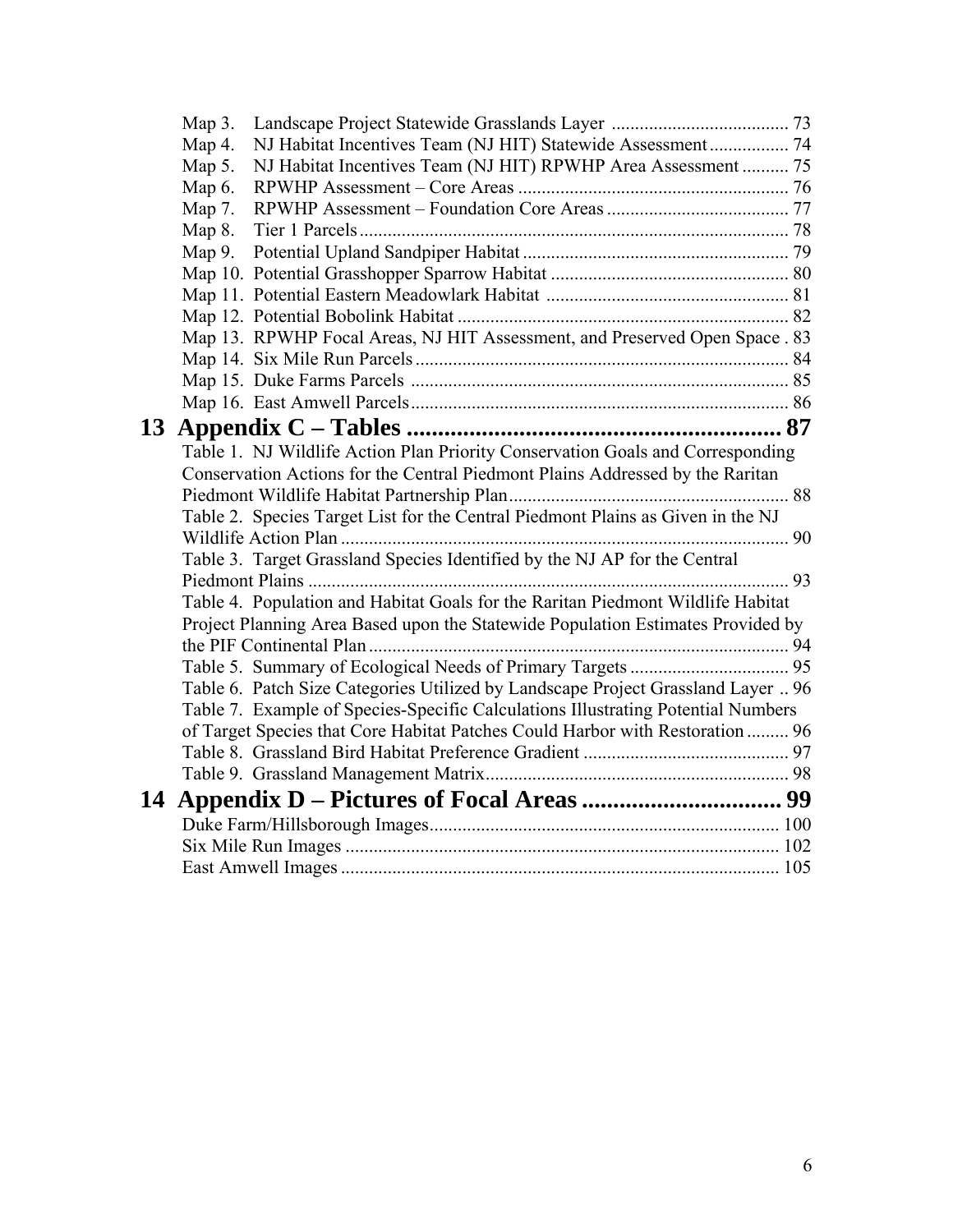# <span id="page-7-0"></span>**1 Introduction to the Raritan Piedmont Wildlife Habitat Partnership**

The Raritan Piedmont Wildlife Habitat Partnership (RPWHP) represents a broad coalition of stakeholders that encompasses 15 townships (for a full list of municipalities included in whole or in part in this area, see Appendix A) in the Central Piedmont Plains of New Jersey (see Appendix B; Map 1). The RPWHP's mission is to insure the prompt and effective implementation of New Jersey's State Wildlife Action Plan (SWAP) by promoting the selection, design, and completion of strategic, science-based habitat preservation, restoration and enhancement initiatives through collaboration among public agencies, non-profit organizations, and private landowners. Accomplishment of this mission will result in the conservation of unique natural resources of the Raritan portion of the Central Piedmont Plains, protection of the quality of life for its residents, preservation of natural areas and farmland, protection of the quality and quantity of water resources, and promotion of eco-tourism and environmental education.

The SWAP segregates New Jersey into five landscape regions; the five regions are further separated into Conservation Zones that allow more detailed description of habitat threats and conservation goals. Lying within the larger Piedmont Landscape Region, the Central Piedmont Plains is the second largest Conservation Zone specified in the SWAP. The RPWHP was formed in recognition of both the unique examples of critical natural resources endemic to the Central Piedmont Plains that face increasing pressure from development and in an attempt to demonstrate implementation of the SWAP. The Partnership unifies a number of successful public and private initiatives independently working towards preservation in the region.

The SWAP specifically notes the significance of both large forest patches and agricultural grasslands (defined as croplands, pastures, hayfields and other agricultural uses) in the Central Piedmont Plains. The Piedmont Landscape contains 115,537 ha of agricultural land, with over 36,000 ha within the Central Piedmont Plains. As stated within the SWAP, this large agricultural matrix "presents great management opportunities and currently supports area-sensitive grassland species," (NJ SWAP Version 8/03/05, p. 298).

Some of the largest and most important agricultural/grassland complexes in the State are still found within the Raritan Watershed of the Central Piedmont Plains Conservation Zone including one of the best grassland examples in New Jersey located at Duke Farms in Hillsborough. In fact, although the region encompassed by the RPWHP accounts for just over 6% of New Jersey's agricultural lands, it contains nearly 9% of the best remaining examples of grasslands in the State (NJDEP Landscape Project Analysis 2006). The initial emphasis of the Partnership focuses on the protection, enhancement and restoration of these critical grasslands of the New Jersey Piedmont Landscape. As noted, other significant habitat types do exist within the New Jersey Piedmont, but the large agricultural complexes are particularly notable. Large, agricultural landscapes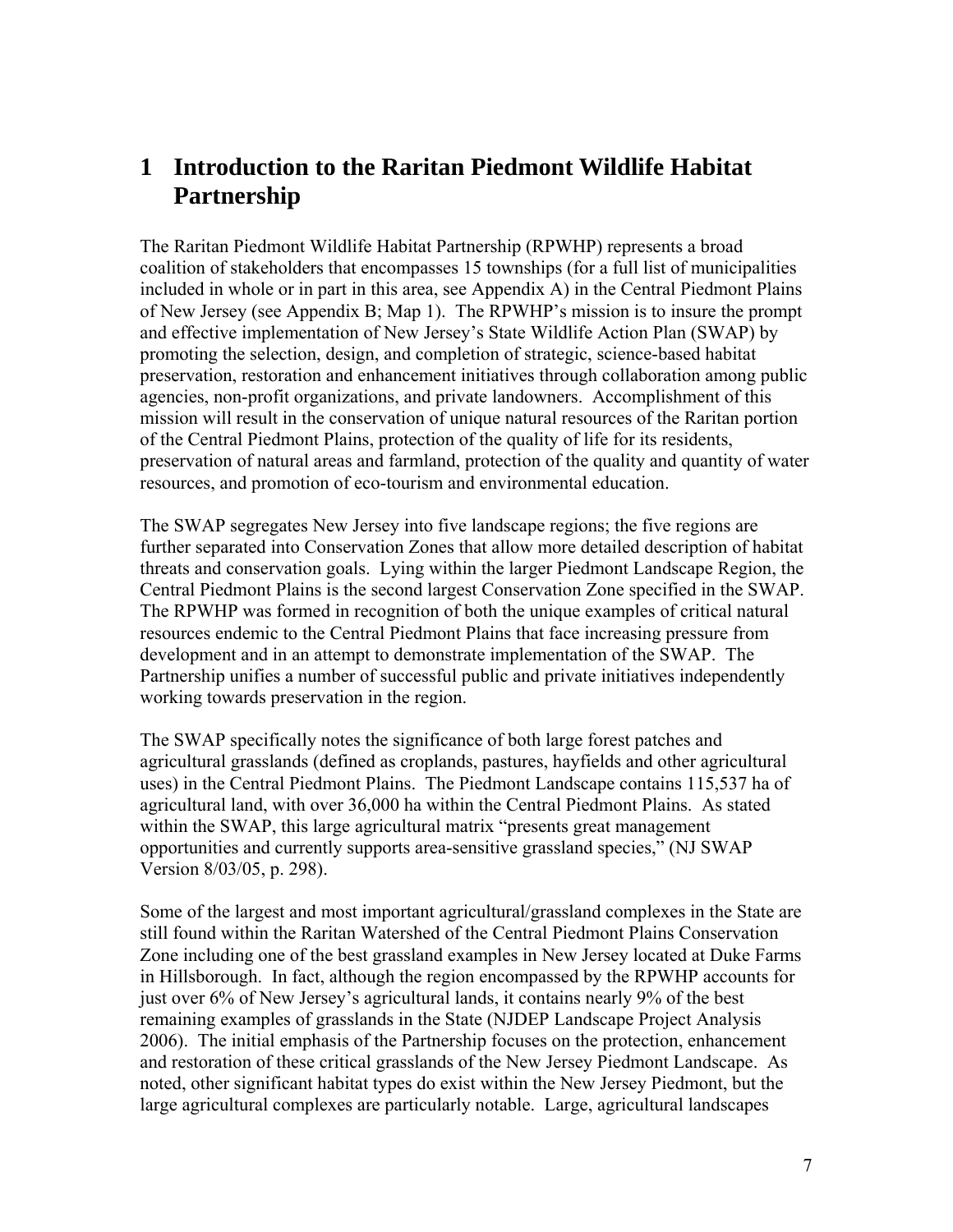<span id="page-8-0"></span>within the project area once contained the most significant grasslands in New Jersey (Wander 1981; 82); and the former extent and species diversity of these sites likely ranked them as one of the best examples of grassland landscapes in the Northeast.

Successful achievement of the habitat restoration and preservation goals of the Grassland Conservation Plan will require a comprehensive implementation strategy that addresses three critical elements:

- Application of appropriate management of critical habitats to public land.
- Engagement of private landowners in conservation actions on priority lands through collaborative conservation agreements, and by providing a modest amount of loan capital to maximize the participation of key landowners in federal and state reimbursement programs which provide payments for habitat enhancement measures on private lands.
- Targeted acquisition of critical habitat parcels as identified by the Grassland Conservation Plan.

The RPWHP represents a unique assemblage of conservation partners, each complimenting the strengths of the others, to adequately occupy niches required for successful implementation of the Grassland Conservation Plan. Key partners who will play a principal role in the implementation of the Grasslands Conservation Plan include the NJ Audubon Society (NJAS), NJ Conservation Foundation (NJCF), the D&R Greenway Land Trust (DRG), the Conserve Wildlife Foundation, the Duke Farms Foundation, and the Endangered and Non-game Species Program of the New Jersey Department of Environmental Protection (NJDEP). A detailed description of several of these key partners can be found in Appendix A.

# **2 Goals of the Raritan Piedmont Wildlife Habitat Partnership**

The RPWHP's mandate is to develop project goals that address the specific threats facing natural habitats and disrupting conservation initiatives within the focal area. The project goals for the RPWHP are derived directly from the Conservation Actions for the Central Piedmont Plains detailed within the SWAP. Specific Conservation Actions from the SWAP addressed within this Grassland Conservation Plan are listed in Table 1 (Appendix C). Specific goals for the RPWHP Grassland Conservation Plan are to:

- **1.** Prioritize tracts for conservation based upon wildlife needs, and maximize the acquisition or restoration of key tracts by public and private partners.
- **2.** Address patch size and connectivity requirements of grassland birds within the prioritization scheme.
- **3.** Develop numerical habitat and population goals for target species within the project area.
- **4.** Develop an implementation plan that fully integrates sustainable agriculture with grassland wildlife preservation, thus making farmers a key part of the solution.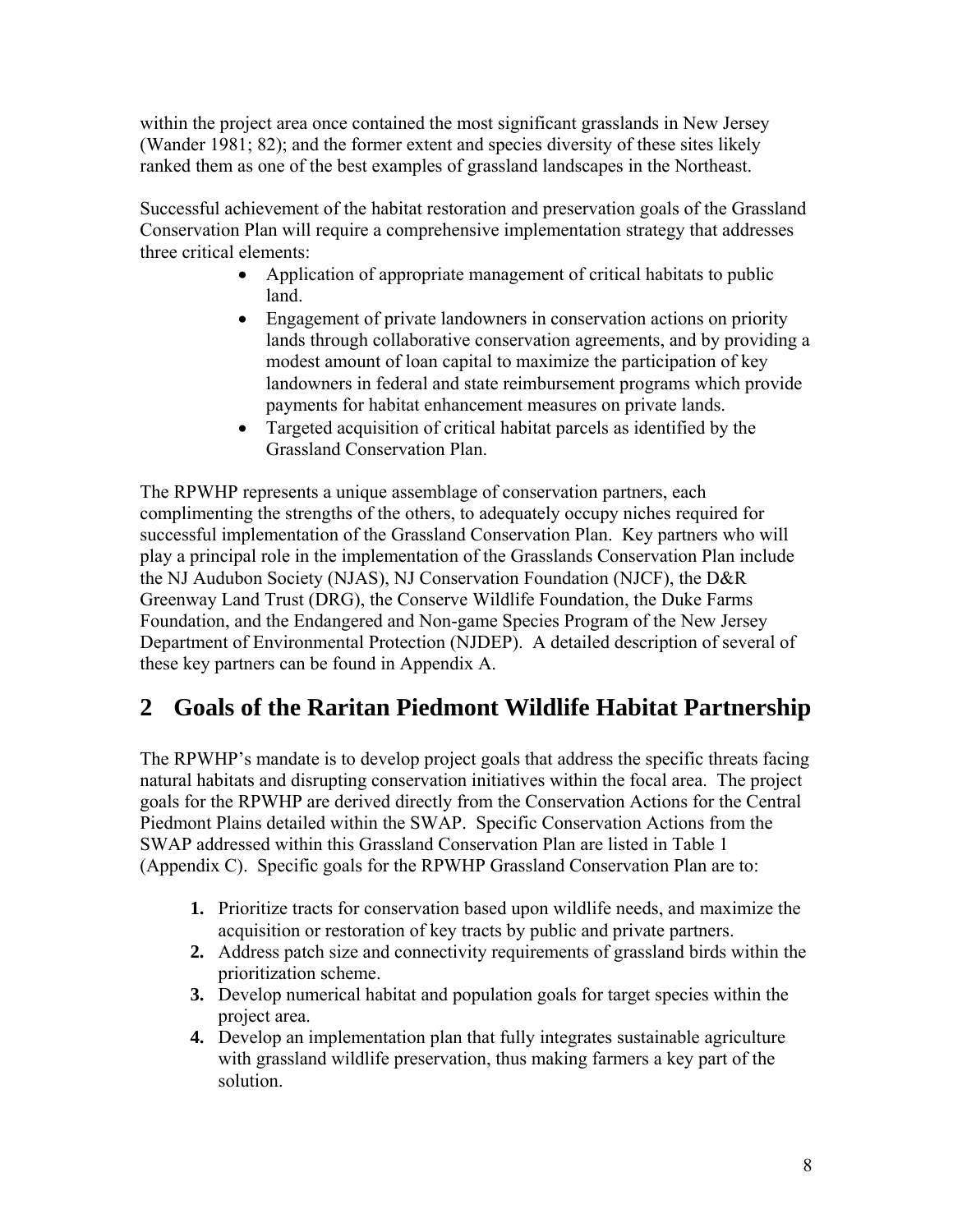- <span id="page-9-0"></span>**5.** Increase face-to-face outreach with key private landowners and farmers in order to boost participation in the applicable federal and State conservation programs.
- **6.** Collaborate with the Farm Service Agency and Natural Resource Conservation Service (U.S. Department of Agriculture), State Department of Agriculture, Rutgers Cooperative Extension and other interested parties to tailor existing conservation programs to be more wildlife friendly.
- 7. Develop a specific funding mechanism to increase grassland creation and maintenance within the region.
- 8. Develop recommendations for habitat maintenance that include fire, conservation grazing, and an appropriate mowing regimen.
- 9. Develop a monitoring and evaluation plan to measure the project's progress towards achieving its goals.

# **3 History and Current Status of Grasslands**

The focal area defined by the RPWHP clearly underscores both the need and justification for a landscape level grassland preservation initiative in New Jersey. While possessing some of the best examples of agricultural grasslands in the state, the Raritan Watershed also offers some of the worst scenarios of the threats and resultant destruction facing New Jersey's grasslands. The project region lies entirely within Hunterdon and Somerset Counties, two of the three fastest growing counties in New Jersey over the past 10 years (U.S. Census Bureau 2000). The Raritan Watershed contains the best grassland site identified by Wander (1981; 82) during a statewide assessment survey of New Jersey grasslands; yet the core of this most important site is currently being destroyed by a large, upscale development of single family homes (see Figure 3, Appendix D).

The agricultural grasslands of the Raritan Watershed offer a firsthand look at what has happened to grassland habitats nationally. In the United States, considering only those ecosystems that have declined in extent by greater than 98 percent, more than half, 55 percent, are grassland habitats including prairies, savannas and barrens (Noss et al. 1995). Furthermore, eastern grasslands, barrens, and savannas rank as one of the 21 most endangered ecosystems in the United States (Noss and Peters 1995). In New Jersey grasslands face an almost immediate threat of complete disappearance from the State.

Threats to farmland are particularly pronounced in the project area, where both development and fragmentation of farmland have accelerated. Total farm acreage in Hunterdon County declined by 4 percent from 1997 to 2002 (USDA 2002). Fragmentation of remaining farmland also increased during the same period with the average size of farms declining from 78 to 72 acres. In Somerset County, the trends were even more severe. The total acreage of farmland declined by 25 percent from 1997-2002 and the average farm size declined by 17 percent (USDA 2002).

Population declines experienced by grassland wildlife mirror the declining trends associated with agricultural habitats they often inhabit. No taxonomic group better exemplifies this than birds. Since 1966, populations of 15 of 19 species of grassland and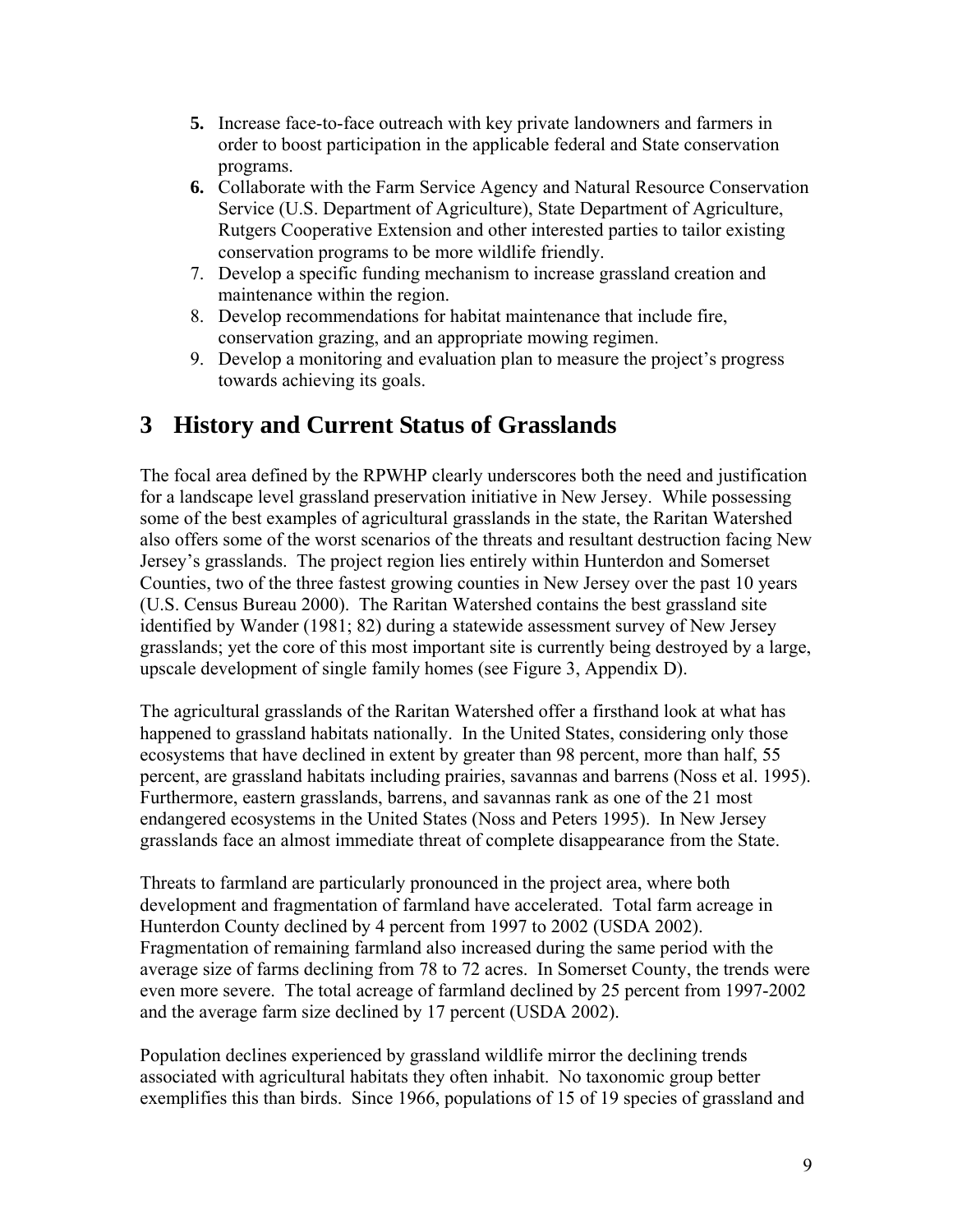savanna birds in the eastern U.S. have declined at alarming rates (Askins 1993). For example, Grasshopper Sparrows have declined at an annual rate of 6 percent, while yearly declines for Vesper Sparrow and Eastern Meadowlark have each averaged 3 percent (Sauer et al. 2005). In New Jersey, data on declines of grassland birds are similarly dramatic. Twenty percent of the State's rare wildlife are grassland species. This value includes 41 percent of the State's endangered bird species, 29 percent of its threatened birds, and 16 percent of its birds listed as special concern (NJ ENSP 2004).

New Jersey's remaining grasslands are almost entirely embedded within agricultural landscapes. Historically, grasslands have been a component of New Jersey's landscape since Pleistocene mastodons roamed the coniferous parklands of the eastern United States. Mastodons undoubtedly played a key role in maintaining open, treeless habitats, much like their close relatives, modern elephants, who retard succession by regularly uprooting and ripping up woody vegetation (Askins 2000; Catling 2002; Williams et al. 2004). As the climate warmed, the boreal parkland shifted northward and the giant herbivores succumbed to extinction. Grassland habitats were maintained and/or created by periodic forms of disturbance that included wildfires, beaver activity, severe floods, and extreme weather events (e.g., hurricanes or drought) or edaphic factors such as poor, thin soils or those with poor or excessive drainage (Askins 1993). Eventually, as in all of eastern North America, the creation and maintenance of open, nonforested habitats was greatly influenced by Native Americans who cleared large swaths of land for agricultural fields and villages and often set fire to hunting grounds to improve forage for game and visibility for the hunter.

Eventual settlement of the eastern United States by European immigrants resulted in extensive clearing of forests for farming and likely increased the amount of grassland and early successional habitat to the highest levels since the Pleistocene (Litvaitis 1993). As civilization crept into previously less inhabited areas, fire suppression, flood control, beaver extermination and other interruptions to ecosystem processes struck a heavy blow to many grasslands. High rates of farm abandonment from the late 1800's into the early 1900's triggered a short-term spike in the amount of grassland in the landscape, but as these abandoned farms succeeded into forest, habitat largely disappeared. Today, modern farming practices have all but abolished the fallow fields, lightly grazed pastures, and field borders and other habitats grassland species once depended upon in agricultural landscapes. Factors associated with recent declines in grassland species are primarily associated with intensification of farming practices, including both habitat changes and alteration of farm management practices (Peterjohn 2003). Suitable grassland habitat is scarce. In addition, developers are willing to pay a premium for agricultural land in New Jersey. Farmland offers a near-perfect scenario for developers. It is flat, free of trees and usually blessed with pleasant vistas. Therefore time spent preparing for development is minimal and far less costly.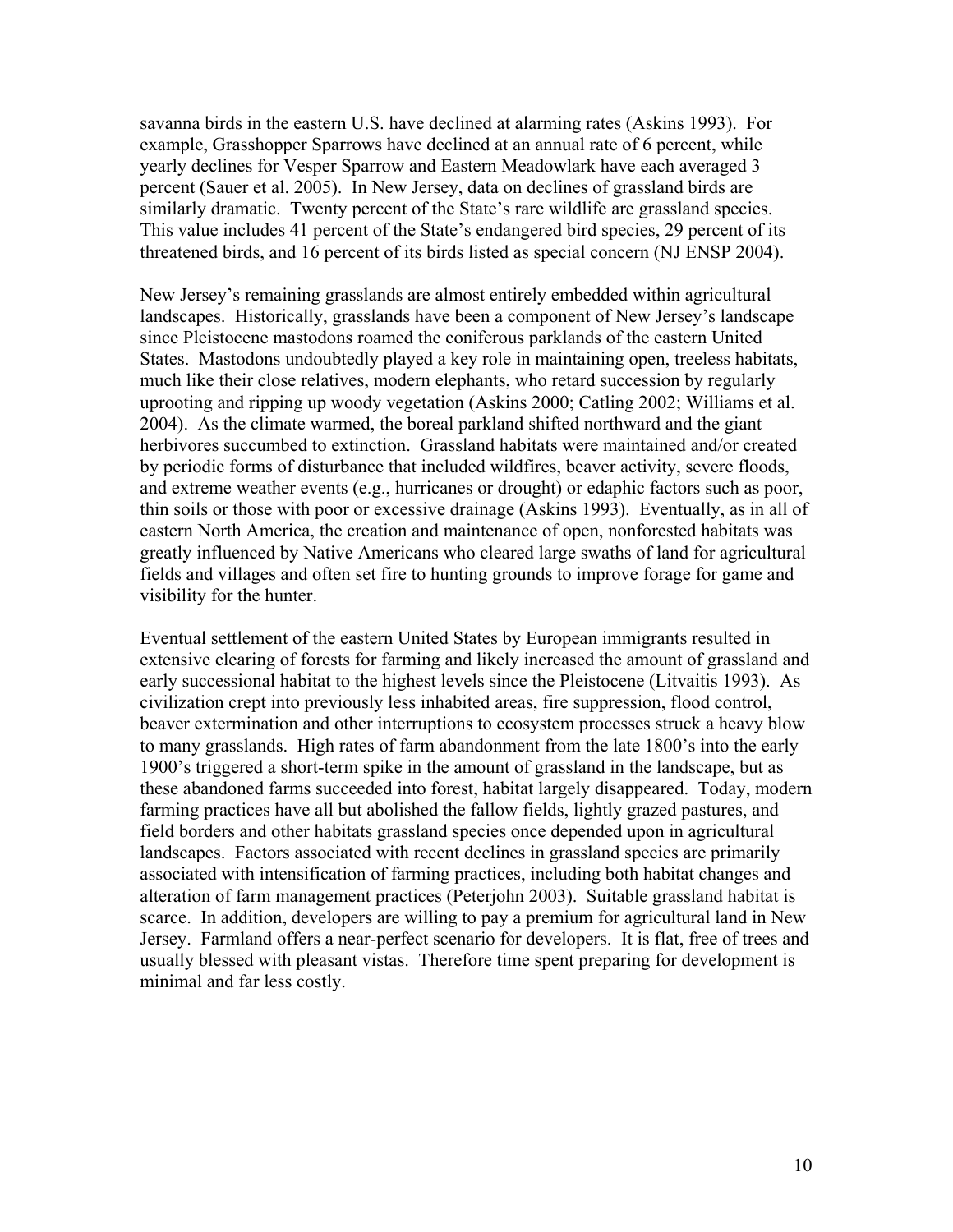# <span id="page-11-0"></span>**4 Evaluation of Threats and Obstacles to Conservation of Agricultural Grasslands**

The current threats to grassland habitat in the Raritan Watershed are indicative of those faced by grassland habitats throughout the eastern United States. Therefore the threats and discussion of how to adequately address them are relevant and applicable to much of the eastern region of the United States. However, as is the case with most of the environmental issues in this State, most threats are far more pressing and severe in New Jersey where ultimate build-out of all available land is projected over the next  $20 - 40$ years – the first state where this will become a reality (Lathrop 2000). Following is a discussion of the threats to grassland habitat and the challenges facing conservation of grasslands in New Jersey, followed by a discussion of how this project's goals will seek to address them. Many of these are derived directly from the SWAP.

#### *1. Grassland and the agricultural landscapes where they occur are prime real estate.*

Many New Jersey grasslands and the agricultural landscapes they are part of are ideally suited for residential or commercial development. Little or no clearing needs to be done and they are usually fairly flat, making these areas prime targets of developers interested in building large-scale, multi-unit complexes. As previously mentioned, the RPWHP contains a significant portion of the most critical agricultural grasslands for wildlife in the State; however the project boundary also lies within two of the three fastest growing counties in New Jersey (Hunterdon and Somerset). In most communities, per acre prices offered by developers to landowners exceed what local or state open space funds can pay. The best way, or sometimes the only way, for a landowner or farmer who no longer farms the land to continue to draw income off of the land is to lease or sell it. Over 50 percent of tillable land in New Jersey is farmed by tenant farmers. This number is as high as 80 percent in some of the northern counties (NJ Dept. of Agriculture, pers. Comm., April 2006). Large acreages in the State are controlled by lease farmers on short-term leases, making them extremely vulnerable to developers since owners can make more money by selling than by leasing to tenant farmers.

#### *2. Most contemporary farming practices are incompatible with wildlife needs. Altering farming practices must be economically sound.*

Although agricultural landscapes provide the last extant habitat for grassland wildlife, most lands within them are of poor to unsuitable habitat value for grassland birds. Some grassland birds will forage within cropland if it lies adjacent to adequate nesting cover and brood-rearing sites, but it is not an optimal habitat type. The only habitats available to grassland birds in agricultural landscapes are pastures, hayfields, and fallow fields. Hayfields seem to provide the best habitat alternatives; however, contemporary haying rotations are typically not compatible with nesting grassland birds (Bollinger et al. 1990). Most hayfields are planted to nonnative cool season grasses, with first cutting occurring before the end of June. This coincides with the nesting peak for grassland birds and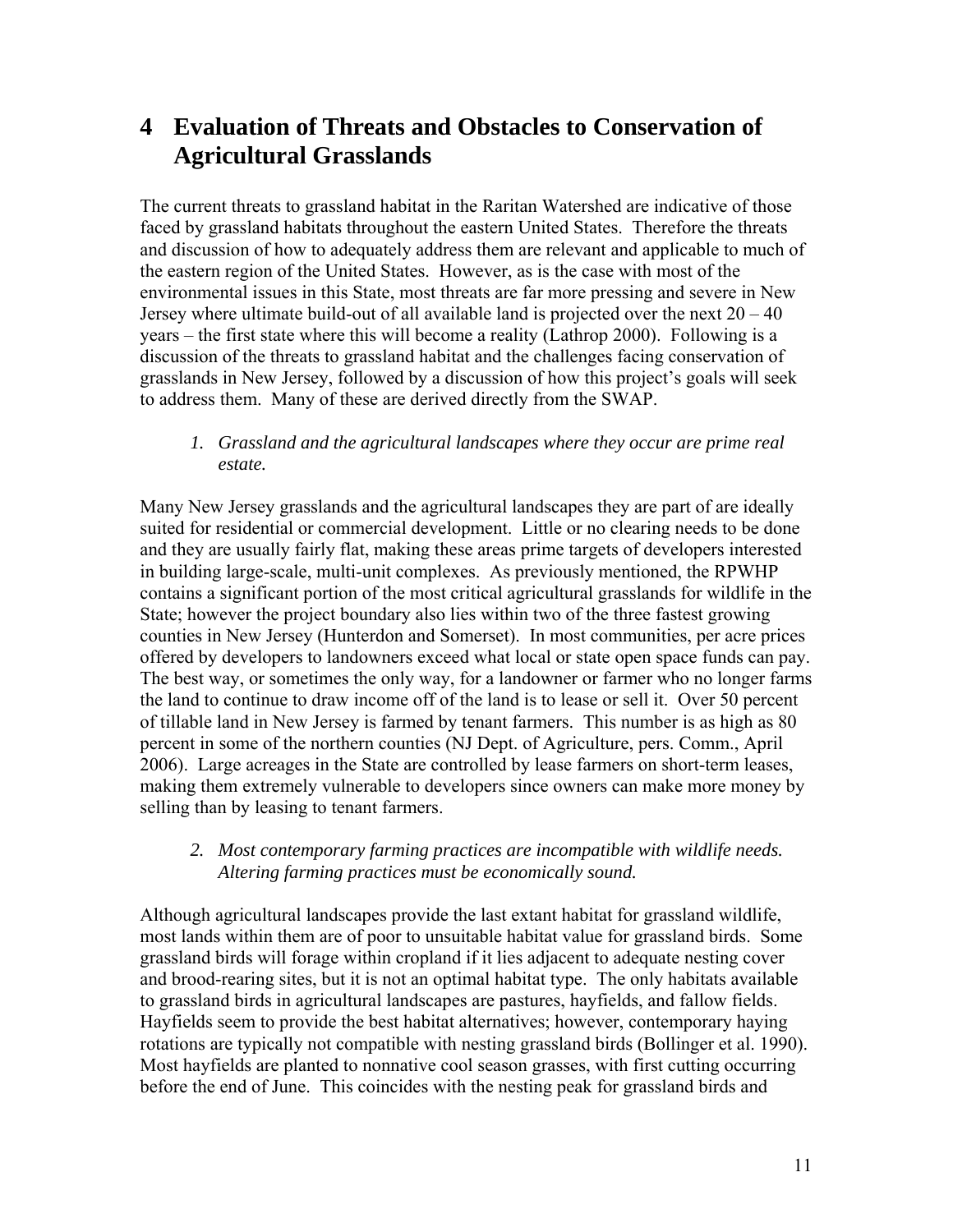destroys nests and young. Pastures for horses or cattle are typically grazed too heavily to provide adequate cover for most grassland birds.

New Jersey's farms defy the national trend of corporate farm consolidation, remaining primarily family-owned and operated. With escalating costs of living and competition from larger farming regions (New Jersey's farms make up less than 0.5 percent of all U.S. farms; U.S. Census Bureau 2002), New Jersey's farmers must struggle to maintain solvency, especially when competing against large corporate farms. If grassland species are to continue to exist in New Jersey, an innovative initiative that considers farm economics and culture in addition to wildlife conservation must be launched to supplement the State's commitment to land protection and farmland preservation.

#### *3. Grassland birds are area sensitive, requiring large tracts to nest successfully.*

In New Jersey, the number of landscape regions that remain capable of sustaining grassland bird populations are few and diminishing. New Jersey lost 4,000 acres of farmland per year from 1992 – 2002 and what is left is becoming increasingly fragmented (U.S. Census Bureau, 2002). In 1992, 22.6% of New Jersey's farms were approximately 100 acres or larger; but by 2002, only 17.1% of New Jersey farms were greater than 100 acres. These trends have severe implications for grassland birds sensitive to patch sizes and fragmentation. To address the habitat needs of many of New Jersey's grassland birds, large tracts must be converted to suitable habitat in the landscape; yet diminishing acreage of tillable land forces conservation into a position where it is competing with both active farming and development. It is difficult to convince farmers and landowners to convert large patches of valuable agricultural land to grassland habitat. In New Jersey, over 50 percent of farmland is controlled by lessees, many of whom consider taking land out of cultivation for conservation direct competition to farming and their bottom line.

#### *4. No programs specifically exist to target grassland wildlife conservation.*

Most of New Jersey's regulatory or voluntary preservation programs such as the Pinelands Comprehensive Management Plan, Highlands Water Protection and Planning Act, Green Acres and Farmland Preservation Program concentrate on the protection of forestlands, water quality, wetlands or farmland. There is no program that specifically targets grassland conservation. New Jersey's Farmland Preservation Program is extremely active and has successfully protected thousands of farmed acres within agricultural landscapes in New Jersey from development and fragmentation. As a result, New Jersey can boast a higher percentage of preserved farms than any other state (17%) (NJ Agric. Trans. Policy Group). However, despite its successes, the Farmland Preservation Program has been unable to reverse continued losses in farmland acreage and fragmentation of agricultural landscapes in New Jersey. Furthermore, its primary objective is the preservation of New Jersey's farms and agricultural heritage. It does not consider or target conservation of farmland wildlife or grasslands. Likewise, most Federal conservation incentive programs available to landowners are supported by the U.S. Department of Agriculture and the 2002 Farm Bill. Although conservation programs can be useful for establishment and maintenance of grasslands for conservation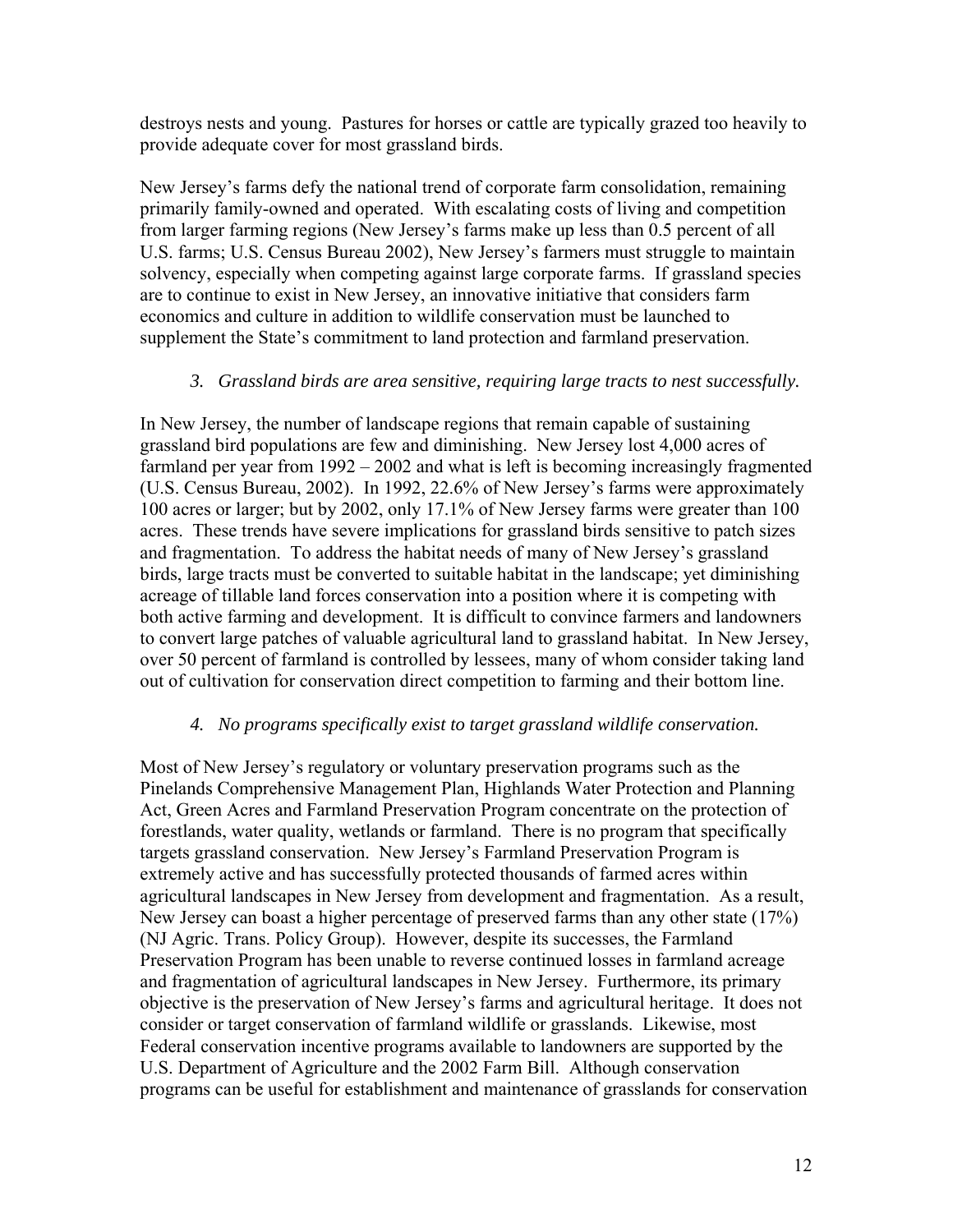of sensitive species, most are geared towards erosion control or other practices beneficial to agriculture or water quality, not wildlife habitat conservation. The upcoming reauthorization of the Farm Bill could positively or negatively affect conservation programs. For this reason it is essential to try and create interest in wildlife conservation independent of Federal subsidies by integrating sustainable agriculture initiatives and preservation of agriculture with grassland wildlife conservation.

#### *5. Many potential sites that could offer or formerly provided grassland habitat have succeeded into other habitat types or been overrun by invasive species.*

All grassland habitats in eastern North America are early successional, requiring some form of periodic disturbance to maintain existing habitats or create new ones. Modern civilization has interrupted most of the ecosystem processes that create and maintain grasslands; therefore natural succession is a great threat to existing grassland habitats. Without periodic disturbance, invasive nonnative and native woody plants encroach into grassland habitats in New Jersey. Many native species including eastern red cedar, pine, sweet gum, scrub oak, blackberry, raspberry, and black locust invade old fields and abandoned farm fields, quickly altering them from a grass-dominated state into a shrubland and eventually a woodland. Invasive plants are also threats to grassland habitats. In natural areas managed for native grasses and forbs, invasive plants such as Canada thistle, multiflora rose, autumn olive, tree-of-heaven, Chinese bush clover, and Japanese honeysuckle can become established and out-compete native vegetation. The preferred management tool for maintaining both native and nonnative fields is fire. Fire is a renewing entity in grasslands, removing old vegetation and stimulating the root systems of the grasses to produce vigorous, new growth. Fire also removes woody shrubs and saplings that invade the grassland, to prevent it from passing into another successional stage. Although fire is preferred, both native and nonnative grasslands can also be maintained through mowing, careful use of herbicide, and light grazing.

*6. Many landowners and farmers are unaware of existing conservation programs that could help establish habitat and benefit them economically or they have been discouraged from enrolling.* 

The targeted population, farmers and landowners, is aware that Federal and State conservation programs exist; however the program types and specifics of each are not well known. In addition, several new programs that have become available in New Jersey in the past 2-3 years are virtually unknown to eligible farmers and landowners. Some eligible landowners are discouraged from enrolling because of a perception that they need to go through extensive "red tape" before being accepted into a program. Many landowners are greatly interested in enrolling their property but cannot afford to enroll even in cost-share programs. Although reimbursement is available, the problem is rooted in their inability to produce enough cash on hand to initiate project implementation. The projects operate as reimbursements so landowners must pay out-ofpocket and then be reimbursed. This is simply impractical for many farmers lacking the capital to pay out-of-pocket.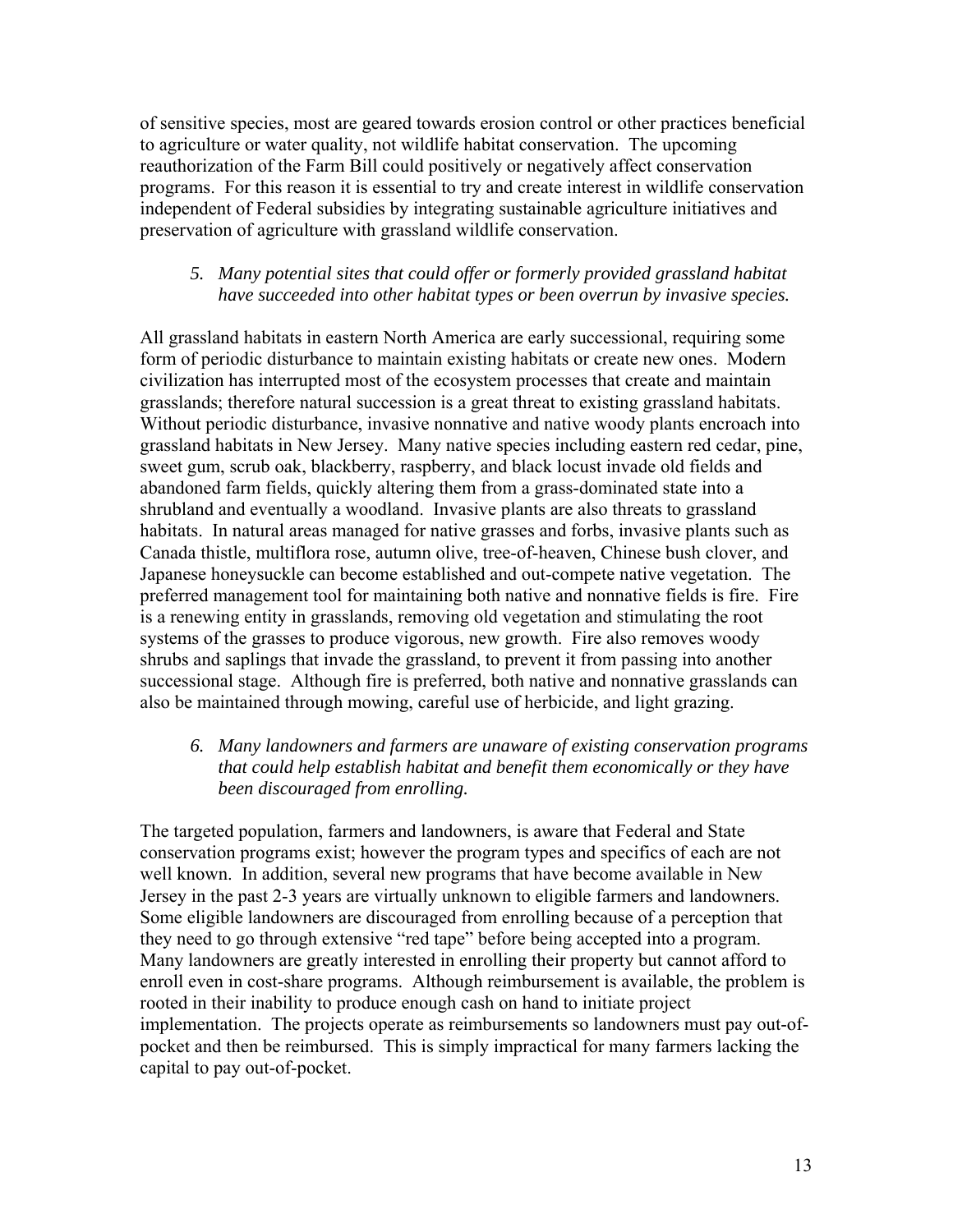## <span id="page-14-0"></span>**5 Description of Project Area**

The project area encompasses three of the largest agricultural complexes remaining in the Central Piedmont Plains of New Jersey: the East Amwell Grasslands, Orchard Road Grasslands, and the Six Mile Run Reservoir Site. These sites collectively offer 15,050 ha of agricultural land, including 8029 ha ranked as the most critical for habitat restoration in the State (see NJDEP Landscape Project Analysis in subsequent pages). From 1981- 82, the last comprehensive Statewide survey for grassland birds in New Jersey determined each of these areas to harbor some of the most significant populations of these species in the State (Wander 1981; 1982). This determination was based upon the presence of most area-sensitive grassland birds targeted by the survey in each of these areas including Upland Sandpiper, the rarest and most area-sensitive of all of the grassland species. The project area (Appendix B; Map 2) encompasses each of the primary sites and attempts to maintain habitat continuity through corridors between each site wherever possible. Following is a more thorough description of each site.

## *5.1 East Amwell Grasslands*

The East Amwell Grasslands lie in the southern portion of Hunterdon County, making up the northern border of the Sourland Mountains. The Grasslands occupy portions of four municipalities, but the majority of the grassland falls within East Amwell Township with significant portions also lying in Raritan and Delaware Townships. The Neshanic River, a major tributary of the Raritan River, flows through the center of the site. The East Amwell Grasslands is the largest of the three agricultural complexes targeted by the RPWHP, encompassing over 4800 ha. It is also the one least impacted by development up to this point. Agricultural commodities in the region include vegetables, horses, orchards, vineyards, and nurseries. East Amwell has demonstrated a strong commitment to maintaining its rural heritage with an aggressive farmland preservation program that has preserved 1761 ha. The East Amwell Grasslands have been identified as a high conservation priority by five separate conservation assessment and planning initiatives: 1) the NJ SWAP specifically noted "Work with local governments and the Natural Heritage Program to protect and enhance the open farmlands at East Amwell Grasslands Macrosite," as a Conservation Action Priority within the Central Piedmont Plains, 2) the Department of Environmental Protection's Endangered and Nongame Species Program (NJ ENSP) completed an analysis of its Landscape Project Data (the Landscape Project is an extensive database of rare species locations and habitat) in 2005 and determined the East Amwell Grasslands to be one of the best remaining examples of agricultural grasslands in the State 3) from 1981-82, the last comprehensive Statewide survey for grassland birds in New Jersey determined the East Amwell Grasslands to be one of the most important in the State for the protection of grassland birds (Wander 1981; 1982), 4) the New Jersey Office of Natural Lands Management (NJONLM) designated the site as a New Jersey Natural Heritage Priority Site due to its significance for grassland wildlife. The NJONLM designates the distinction of Natural Heritage Priority Site only to areas representing some of the best remaining habitat for rare species and exemplary natural communities in New Jersey. The NJONLM further stated that these areas should be considered to be top priorities for the preservation of biological diversity in New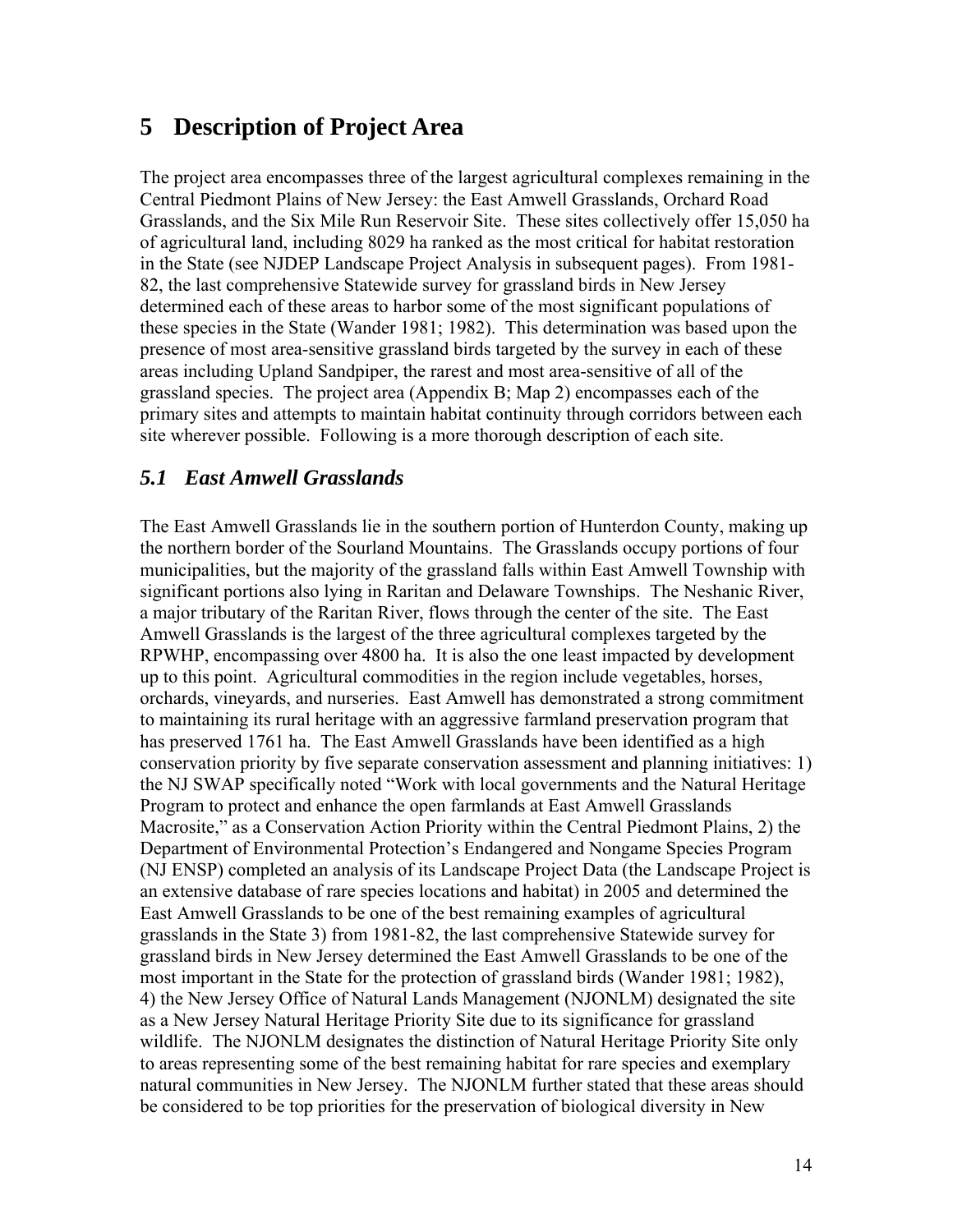<span id="page-15-0"></span>Jersey, 5) the Important Bird Area program coordinated by the New Jersey Audubon Society has identified the East Amwell Grasslands as one of the most important sites for birds in New Jersey.

## *5.2 Orchard Drive Grasslands*

The Orchard Drive Grasslands lie mostly within Hillsborough Township in central Somerset County. The Raritan River marks its northern boundary while the South Branch of the Raritan River occupies the western boundary. In the early 1980's this site was New Jersey's Serengeti – the best grassland site in the State. Wander (1981; 1982) found it to be the only site in the State that contained all rare grassland birds that he targeted during his survey. The western and eastern fringes of this site both contain the best current examples and future opportunities for large grassland restoration. Duke Farms, the former estate of James Buchanan Duke and, later, his daughter Doris Duke, contains over 1200 ha on the eastern end of the grasslands including some of the largest grassland patches in New Jersey. On the western end, the Confluence Reservoir Site, managed by the NJ Department of Environmental Protection and an adjacent farm recently purchased by Branchburg Township, contain large tract sizes and offer tremendous potential for grassland restoration. Hillsborough Township also owns scattered open space tracts throughout the area, some of which offer great potential for grassland restoration.

Like the East Amwell Grasslands, the Orchard Drive Grasslands have also been determined high conservation priorities by several conservation assessment and planning initiatives: 1) the Department of Environmental Protection's Endangered and Nongame Species Program completed an analysis of its Landscape Project Data (the Landscape Project is an extensive database of rare species locations and habitat) in 2005 and determined the Orchard Drive Grasslands to be one of the best remaining examples of agricultural grasslands in the state, 2) as previously mentioned, from 1981-82 the last comprehensive Statewide survey for grassland birds in New Jersey determined the Orchard Drive Grasslands to be the most important in the State for the protection of grassland birds. It was the only site containing all rare species sought during the survey (Wander 1981; 1982), 3) the New Jersey Office of Natural Lands Management (NJONLM) designated the site as a New Jersey Natural Heritage Priority Site due to its significance for grassland wildlife. The NJONLM designates the distinction of Natural Heritage Priority Site only to areas representing some of the best remaining habitat for rare species and exemplary natural communities in New Jersey. The NJONLM further states that these areas should be considered to be top priorities for the preservation of biological diversity in New Jersey, 4) the grasslands on Duke Farms, on the western end of the Orchard Drive Site, became the first site accepted by the Important Bird Area program coordinated by the New Jersey Audubon Society, officially recognizing it as one of the most important sites for birds in New Jersey.

The Orchard Drive Grasslands is perhaps the best example of why a comprehensive grassland plan is needed. Today, the western core of the Grasslands, particularly noted by Wander for its concentration of Upland Sandpipers, has been completely destroyed by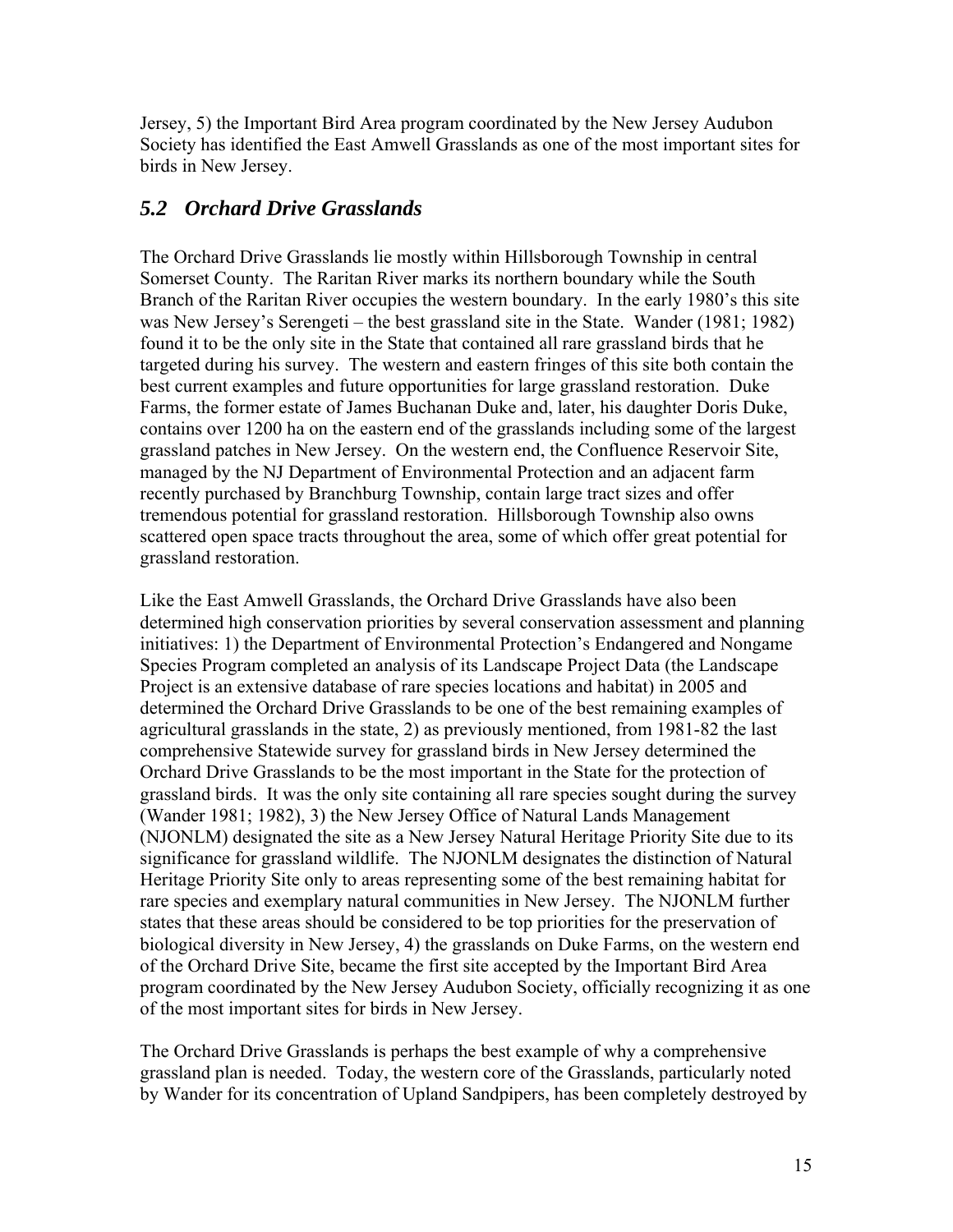<span id="page-16-0"></span>a large luxury home development. Residential development has encroached into much of the site. Despite this, it remains a critically important site almost entirely due to the vast grassland acreages present on Duke Farms.

## *5.3 6-Mile Run Reservoir Site*

The 6-Mile Run Reservoir Site was created in the 1970's when the New Jersey Water Supply Authority bought over 1215 ha , mostly consisting of farmland, for the future development of a shallow water reservoir to serve Central New Jersey. Nearly all of the land lies within central Franklin Township. The reservoir was never built and no current plans exist to do so in the near future. NJDEP now controls the 1215 ha parcel and has been mandated by a 2003 resolution by the Legislature to create a management plan for the property (Assembly, No. 2070, adopted December 15, 2003). The 6-Mile Run site has truly been a blessing in disguise for rapidly developing Franklin Township. Without it, undoubtedly most of the 1215 ha it encompasses would have been developed.

Franklin Township possesses a very strong commitment to land preservation. Despite the rapidly expanding residential development that is destroying much of its open land, the Township has managed to protect nearly 33% of its land base as open space or preserved farm. A total of 3470 ha are preserved as open space (including 6-Mile Run and  $D \& R$ ) Canal State Park) and an additional 255 ha are preserved farmland. The Township's commitment does not end with land preservation. It is also striving to be a stewardship leader, demonstrating appropriate management of open space. Franklin Township has been working with the New Jersey Audubon Society since 2003 to develop a habitat restoration and passive recreation plan for two of its largest open space parcels (NJAS 2004). Each involves restoration of significant native grasslands. The Griggstown Greenway includes restoration of a 20-ha patch of native grassland. The Negri-Nepote Native Grassland Preserve will restore a 45 ha patch of native grassland in the center of the 6-Mile Run Site. This site provides the best existing demonstration area for native grassland restoration in the entire project area.

Like the East Amwell and Orchard Road Grasslands, the 6-Mile Run Reservoir Site has also been identified as a high priority for grassland bird conservation by several conservation assessment and planning initiatives: 1) Wander (1981; 82) noted that the 6- Mile Run Site contained the largest concentration of the State-endangered Vesper Sparrow found during his statewide survey, 2) the Department of Environmental Protection's Endangered and Nongame Species Program completed an analysis of its Landscape Project Data (the Landscape Project is an extensive database of rare species locations and habitat) in 2005 and determined the 6-Mile Run Reservoir Site to be one of the best remaining examples of agricultural grasslands in the State. Because of its geographic location, size and condition (it is mostly open, nonforested land), the 6-Mile Run Reservoir Site offers the best opportunity to manage a large grassland network on public land in New Jersey.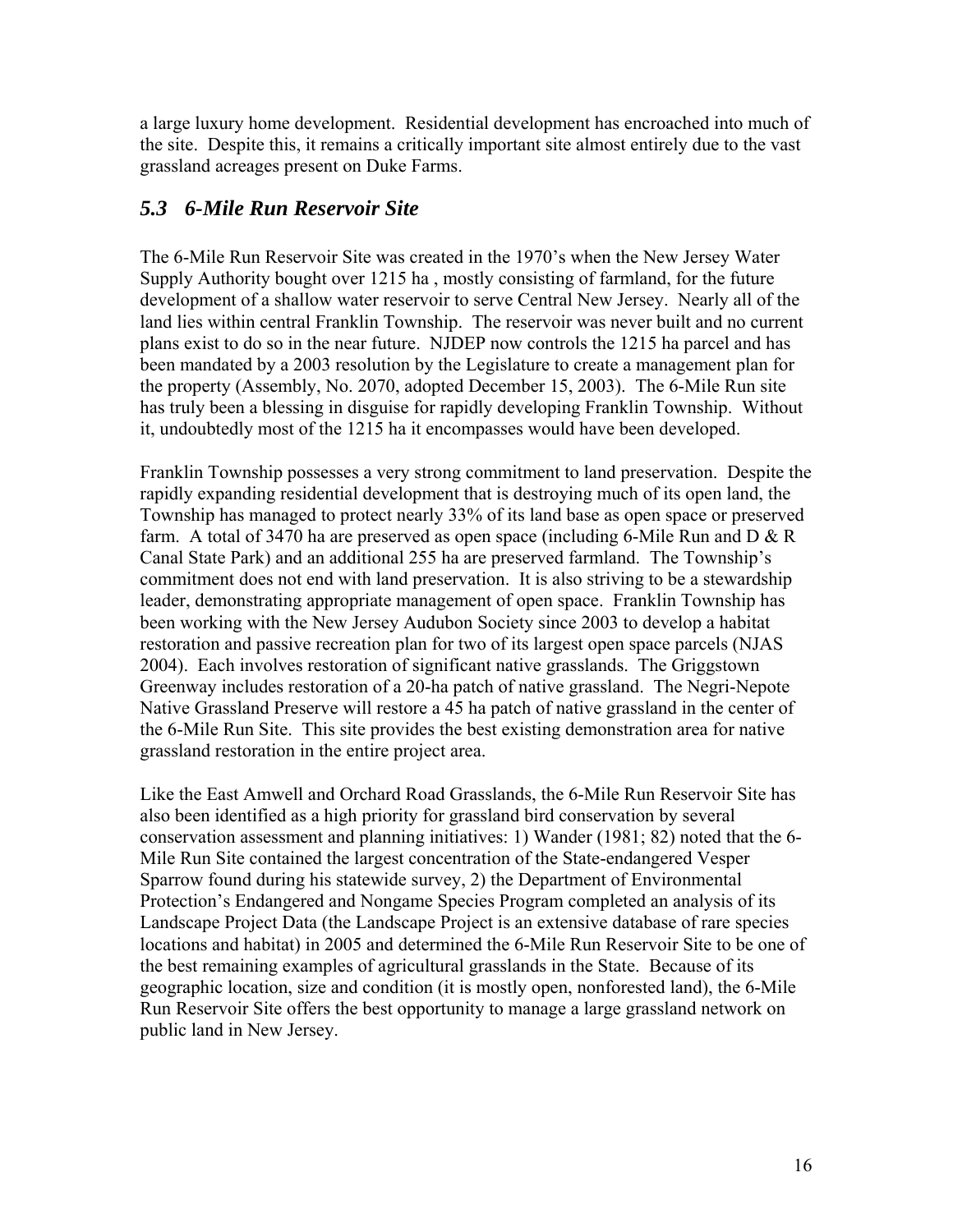# <span id="page-17-0"></span>**6 Developing Population and Habitat Goals for the Raritan Piedmont Wildlife Habitat Partnership**

This plan attempts to identify species and habitat goals based upon existing, peerreviewed methods used in other regions. Ultimately the project's intent is to create a replicable model that can be used to evaluate grassland habitats and assign population goals in other landscapes in New Jersey, in fulfillment of the SWAP. To develop the model, existing initiatives were evaluated and refined to fit the environmental conditions presented by the Central Piedmont Plains.

## *6.1 Assumptions:*

To develop habitat and population goals for grassland birds within the Raritan portion of the Central Piedmont Plains, this plan relies upon the following assumptions:

- 1) The target species are either neotropical or short-distance migrants, therefore dispersal between occupied habitat in New Jersey occurs frequently enough to maintain genetic viability between and amongst breeding groups in all regions of the State.
- 2) All local populations of target species in the New Jersey Piedmont readily exchange genetic material through dispersal.
- 3) At a minimum, the RPWHP boundary encompasses a metapopulation of the target species that likely extends beyond the project boundary.
- 4) Because of a ready exchange of genetic material with other local populations, genetic viability can be assessed at the regional scale.
- 5) The population estimates provided by the Partners In Flight North American Landbird Conservation Plan (Rich et al. 2004) and the assumptions underlying them are reasonable estimates that provide the best data available for setting population goals (Rich et al. 2004).
- 6) The target species occur throughout the landscape in suitable nesting habitat at the prescribed densities reported in this plan. If data suggesting true densities different from the assumed levels become available, then the habitat goals will need to be readjusted accordingly.

## *6.2 Setting Conservation Targets and Management Priorities*

For years organizations across the country and foreign conservation partners have attempted to develop and implement the best conservation models to reverse universal declines of North American bird populations. Many participants agree that what is most needed is a "biologically based, spatially explicit strategy to create and carry out optimal landscape designs to sustain bird populations" (NABCI 2006). But much thought and debate have been waged over what form this strategy should take.

Mueller et al. (1999) offered one of the first methodologies for developing discrete, quantifiable regional conservation plans and goals for upland, nongame bird populations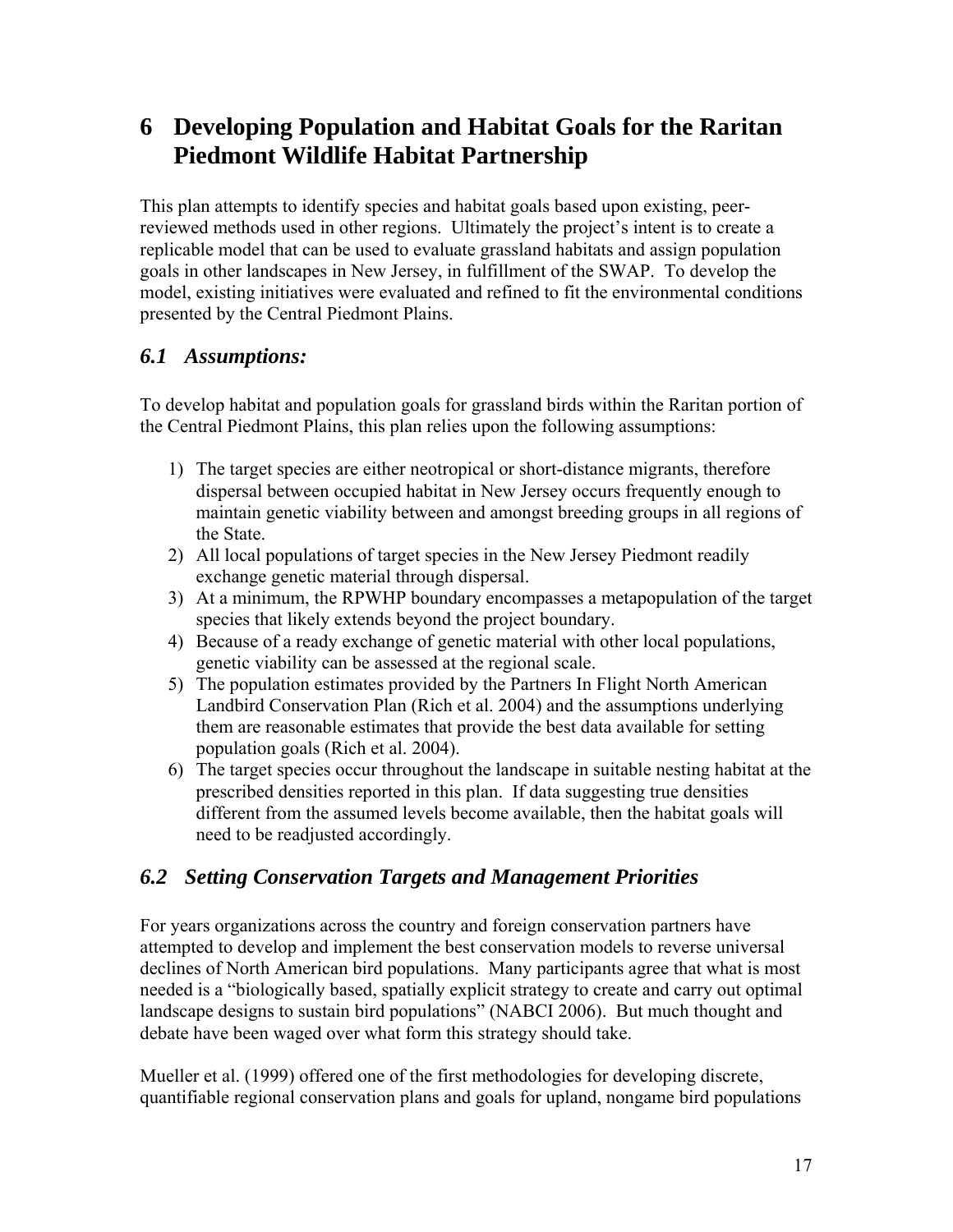in North America. While acknowledging the scientific limitations such planning encompasses, they attempted to model proven protocols for goal setting established by game bird initiatives, particularly the North American Waterfowl Management Plan (NAWMP 1986). These methods rely upon consideration of the minimum viable population (Shaffer 1981) (or in the case of game birds optimal population levels) for a species and extrapolating from the amount of habitat and size of each habitat patch required. While keenly aware of the absence of firm scientific information to quantify conservation issues, Mueller et al. (1999) called for adaptive management that makes "conservation recommendations as soon as possible, based on the best information currently available" and promised to modify recommendations as newer, better information became apparent.

This approach acknowledges the reality of modern-day conservation that, "if we wait to collect and analyze all of the information that we think is needed to develop conservation goals and objectives, the opportunity for effective conservation action may be lost" (Mueller et al. 1999). There is no clearer reality in New Jersey than this, where the threat of build-out of all available land is projected over the next  $20 - 40$  years – the first state in the country where this will become a reality (Lathrop 2000).

The data available to delineate numeric population goals and identify critical habitat have greatly increased and improved since 1999. There are many other tools not available to Mueller et al. (1999) that can now be utilized to set and refine population goals for landbirds. For example, better information on species population estimates and how to use them to set conservation goals is now available and GIS technology has greatly advanced in the past 7 years to the point where habitat quality and quantity can be assessed at the landscape scale between regions.

The lack of population estimates for targeted species was actually one of the weaknesses specifically identified by Mueller et al. (1999) that can now be addressed. The Partners In Flight North American Landbird Conservation Plan (Rich et al. 2004) has established continental priorities and objectives that have, in turn, been defined at the state and regional level for integration into the State Wildlife Action Plan process (Rosenberg 2004). This "step-down" method for assigning population goals to discrete regions or states has long been a technique employed for waterfowl through the Joint Ventures, the implementation vehicles for the North American Waterfowl Management Plan and subsequent North American Wetlands Conservation Act. The PIF Continental Plan makes available, for the first time, a starting point at which practitioners can develop specific population goals for upland, nongame birds.

The novelty of this approach for nongame bird conservation planning is clearly evident. In February 2004 and April 2006, two national workshops were held by Partners In Flight focusing on how to translate the population estimates from the Continental Plan into answers to the questions of: *How much habitat? Where should the habitat be located?*  and*, What is the timeline for protecting, restoring and creating it?* To facilitate translation of the continental population objectives into biologically sound, measurable, regional local population-based habitat targets, a *Five Elements Process* for designing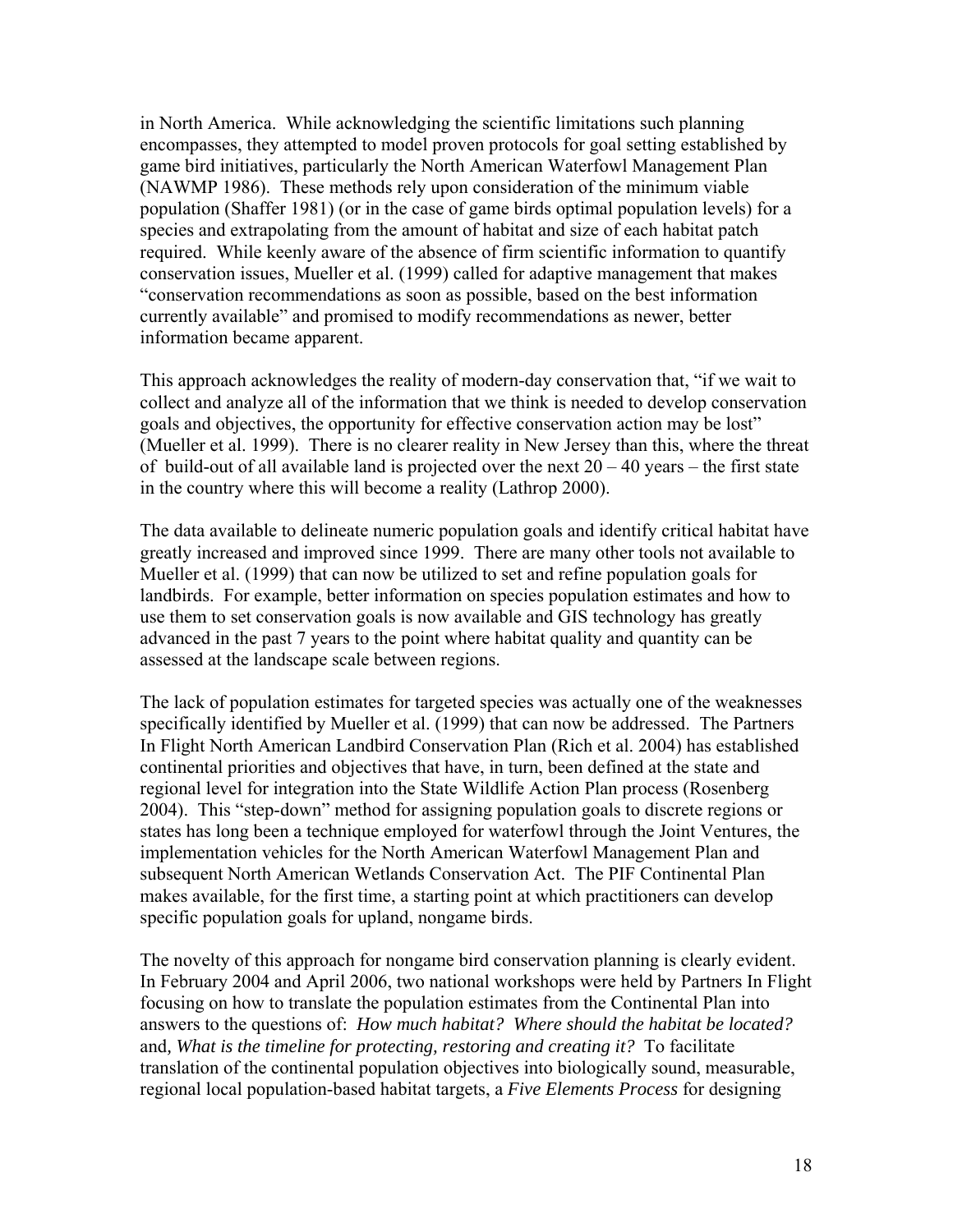<span id="page-19-0"></span>optimal landscapes to meet bird conservation objectives was proposed (Will et al. 2005). The *Five Elements* represent a process "by which biologically-based, spatially explicit, landscape-oriented habitat objectives can be developed for supporting and sustaining bird populations at levels recommended through the objectives set by PIF." The *Five Elements Process* further offers a practical approach that helps conservation partners work together to assess current habitat conditions and ownership patterns, evaluate current species distribution and bird-habitat relationships, and determine the appropriate locations capable of providing enough of a particular habitat type to meet conservation goals.

The *Five Elements Process* repackages proven conservation planning strategies proposed in earlier initiatives including those by Donovan et al. (2000) and relies heavily on techniques of conservation planners from the Lower Mississippi Valley Joint Venture (e.g. Mueller et al. 1999) and the Prairie Potholes Joint Venture. The *Elements* approach first requires development of habitat and population goals as a preliminary step. To fulfill this necessary first step, the RPWHP Conservation Plan follows both the recommendations of Rosenberg (2004) who derived population goals from the Continental Plan specific to New Jersey and Altman (2004) who provided examples on how to use these estimates locally. Rosenberg (2004) recommends adherence to Mueller et al.'s basic model for goal setting, in the absence of better, more local data. The RPWHP plan uses the techniques offered by Mueller et al. and the LMVJV to develop preliminary habitat and population goals, and then uses the *Five Elements Process* to further address an implementation strategy and delineation of priority areas.

## *6.3 Model Process for Setting Bird Conservation Goals*

The 6-step process used by Mueller et al. (1999) to set population and habitat goals for the Mississippi Alluvial Valley remains a solid model that can be refined by newly available techniques and information.

*Step 1: Establish species priorities. Step 2: Establish habitat priorities. Step 3: Identify habitat requirements to maintain individual populations of priority species groups in priority habitats. Step 4: Determine the extent and location of existing habitat suitable for meeting the habitat requirements of individual populations of priority species. Step 5: Set site-specific habitat objectives. Step 6: Set meta-population goals.* 

*The Five Elements Process* recently proposed by Partners In Flight, mirrors much of Mueller's methodology, after preliminary setting of population and habitat goals, but elaborates further to include specific guidance towards implementation.

*Element 1: Landscape Characterization and Assessment. Element 2: Bird Population Response and Modeling. Element 3: Conservation Opportunities Assessment.*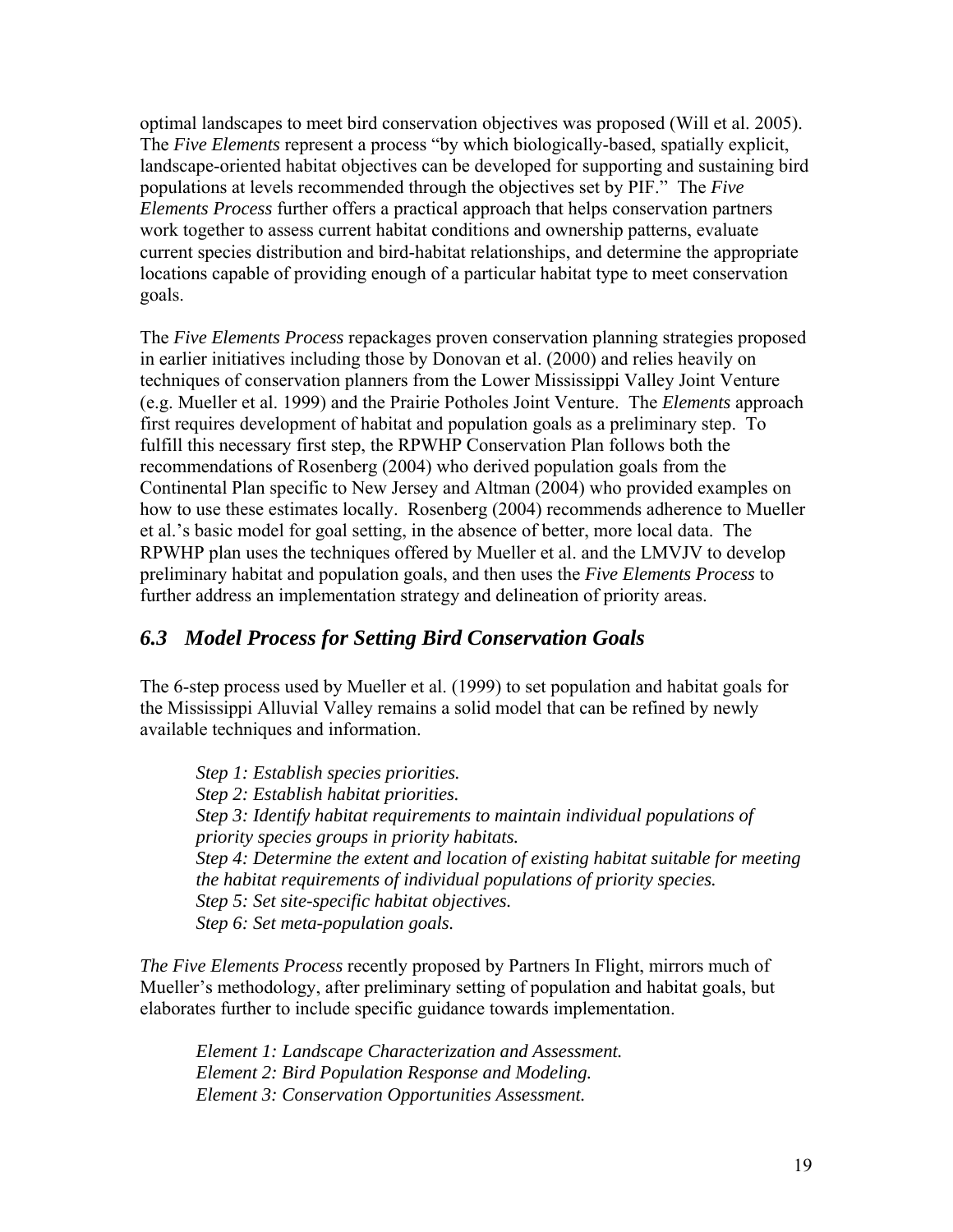<span id="page-20-0"></span> *Element 4: Optimal Landscape Design. Element 5: Monitoring and Evaluation.* 

The RPWHP follows Mueller's basic steps in the development of habitat and population goals for the target species blended with the concepts put forth in *The Five Elements*.

## **Step 1: Establish Species Priorities**

Because the SWAP incorporates the priorities of all national plans (see p. 48 of the NJ WAP) it is the most comprehensive source for clearly defining species priorities for any part of New Jersey. For this region, the Central Piedmont Conservation Zone, the SWAP provides a comprehensive list of all Federal and State-endangered and -threatened species as well as others of State and Regional Conservation Concern. These lists will serve as the targets for the RPWHP (see Table 2; Appendix C). Birds listed as State and Regional Conservation Concern have been identified by the Continental Plan previously mentioned (Rich et al. 2004).

## **Step 2: Establish Habitat Priorities**

As discussed previously in detail in the Project Area description, the agricultural grasslands in the Raritan Watershed are some of the most important in the State. Historically these were likely of significance at the regional level as well due to the overall diversity and numbers of grassland birds formerly occupying the Central Piedmont. In New Jersey, the Central Piedmont is one of the few Conservation Zones where every State-Threatened and -Endangered grassland species formerly nested. The primary grassland species identified as targets within the SWAP are listed as Threatened, Endangered, or of Conservation Concern in most states of the Mid-Atlantic and New England. Taking these points into consideration, in 2005 at the initial meetings of the planning committee for the RPWHP, the decision was made to focus on the grasslands as the first conservation initiative for the project. With grasslands selected as the initial habitat priority, the target list can be narrowed. The grassland species target list is included in Table 3, Appendix C.

The list is clearly dominated by grassland nesting birds. Based upon population estimates for these species and historical information about their abundance, we have further broken the targets down into primary and secondary targets, as indicated by Table 3. Primary targets are defined as species with clear historical or current records of regular nesting in the area. Secondary targets are defined as species whose historic or current nesting status is unknown or those considered rare or extralimital. Secondary targets also include species whose primary occurrence in the area is during the nonbreeding season.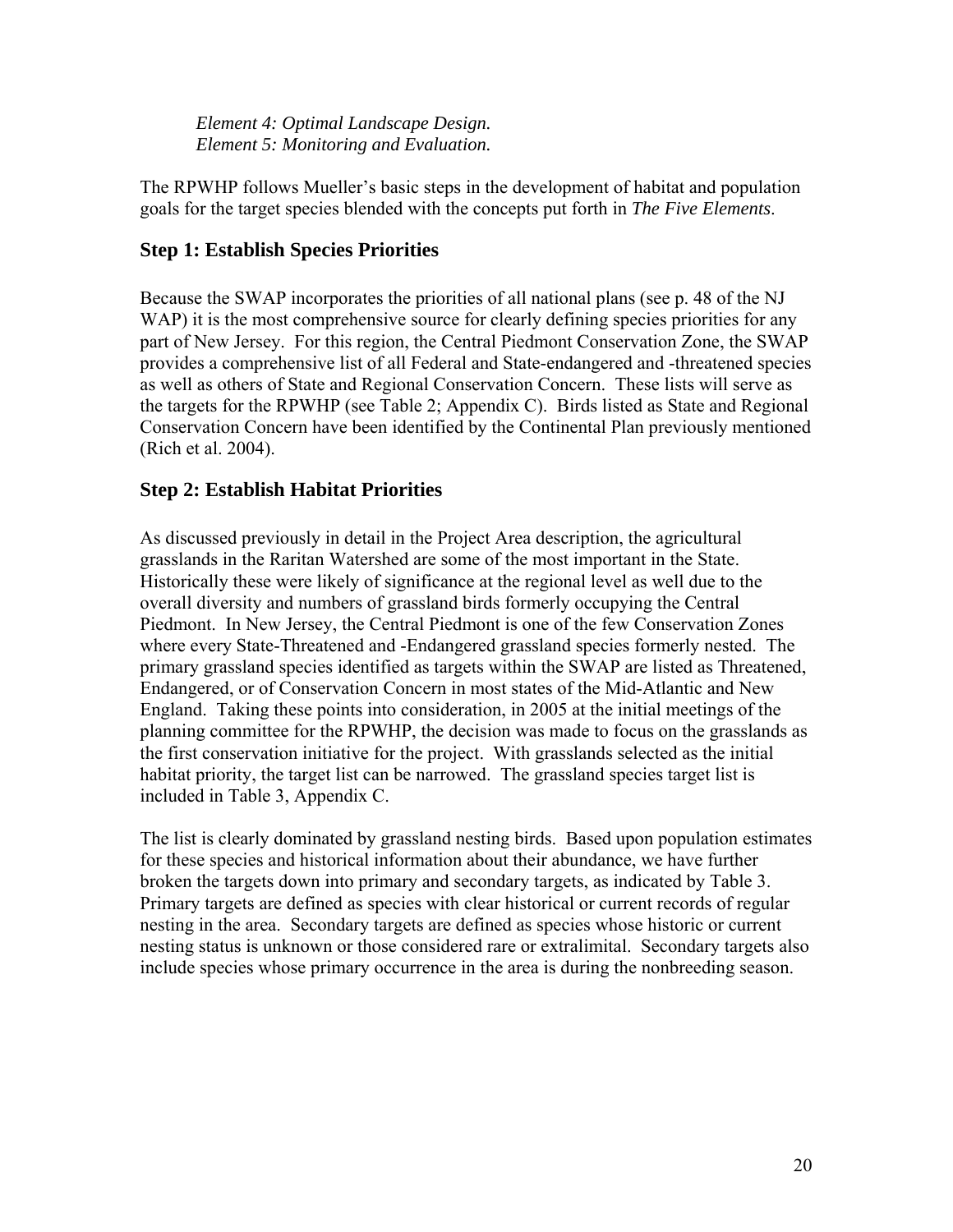## <span id="page-21-0"></span>**Step 3: Identify habitat requirements to maintain individual populations of priority species groups in priority habitats.**

A final, critical preliminary step for spatially explicit conservation planning must involve the actual setting of population and habitat goals.

All grassland birds considered to be of conservation concern in North America demonstrate some level of area sensitivity – that is, requiring some minimum habitat patch size before they will choose to nest on a site. But conservation of grassland nesting habitat is also an issue of quality, not just quantity. Debate exists as to how much of a negative influence habitat edge has on the quality of habitat, but it is at least clear that for some species, edge habitats greatly influence the viability of a patch. Therefore conservation objectives must be sure to include not only enough habitat to support a viable source population of the target species, but also provide that habitat in an appropriate condition and configuration.

Some types of edge may be more deleterious than others to nesting grassland birds. For example, urban/suburban interfaces have been shown to negatively affect grassland birds (Bock et al. 1999; Cooper 2002). Most agricultural edges appear to have a neutral effect on adjacent grasslands, whereas forested edges directly discourage nesting and create greater threats for nesting birds, who often face higher predation and brood parasitism rates along grassland/woody edges (Winter et al. 2000; Fletcher and Koford 2003; Bollinger and Gavin 2004; Jensen and Finck 2004). Grassland birds may visually perceive that an agricultural crop is similar to the nesting habitat, although too sparse and barren for nesting, while forests have an opposite effect, clearly creating both a visual and physical obstruction that a grassland bird will not move through.

Not only is there debate over the intensity of the impact edges have on grassland birds, but also over how distant from an edge grassland habitat must be before it becomes attractive or productive as nesting habitat. Fletcher and Koford (2003) found that Bobolink density increased as a function of distance from edge for all edge types. Others have reported actual minimum distances at which negative edge effects begin to lessen. Burger et al. (1994) found that artificial nests placed in tallgrass prairie <60 m from a woody edge were depredated more than those further away. Winter et al. (2000) reported that success of artificial and natural nests increased  $>$ 30 m from a forest edge and  $>$ 50 m from a shrubby edge, respectively, in tallgrass prairie. Johnson and Temple (1984; 1994) found nest success in tallgrass prairie >45 m from a forested edge to be higher than that of nests nearer to the edge. Jensen and Finck (2004) found no difference in nest success at various distance intervals from forested edge, but found that brood parasitism was much higher <50 m from a forested edge. Dickcissel nesting density was also lower <50 m from the edge. Thus, the body of literature suggests that edge effects are apparent in grasslands and can be expected to negatively affect nest success or site selection up to 35 - 60 m inward from a woody edge.

Based upon the extensive body of literature looking at the effects of habitat fragmentation and the accompanying increase in edge habitat that it creates for nesting birds in a variety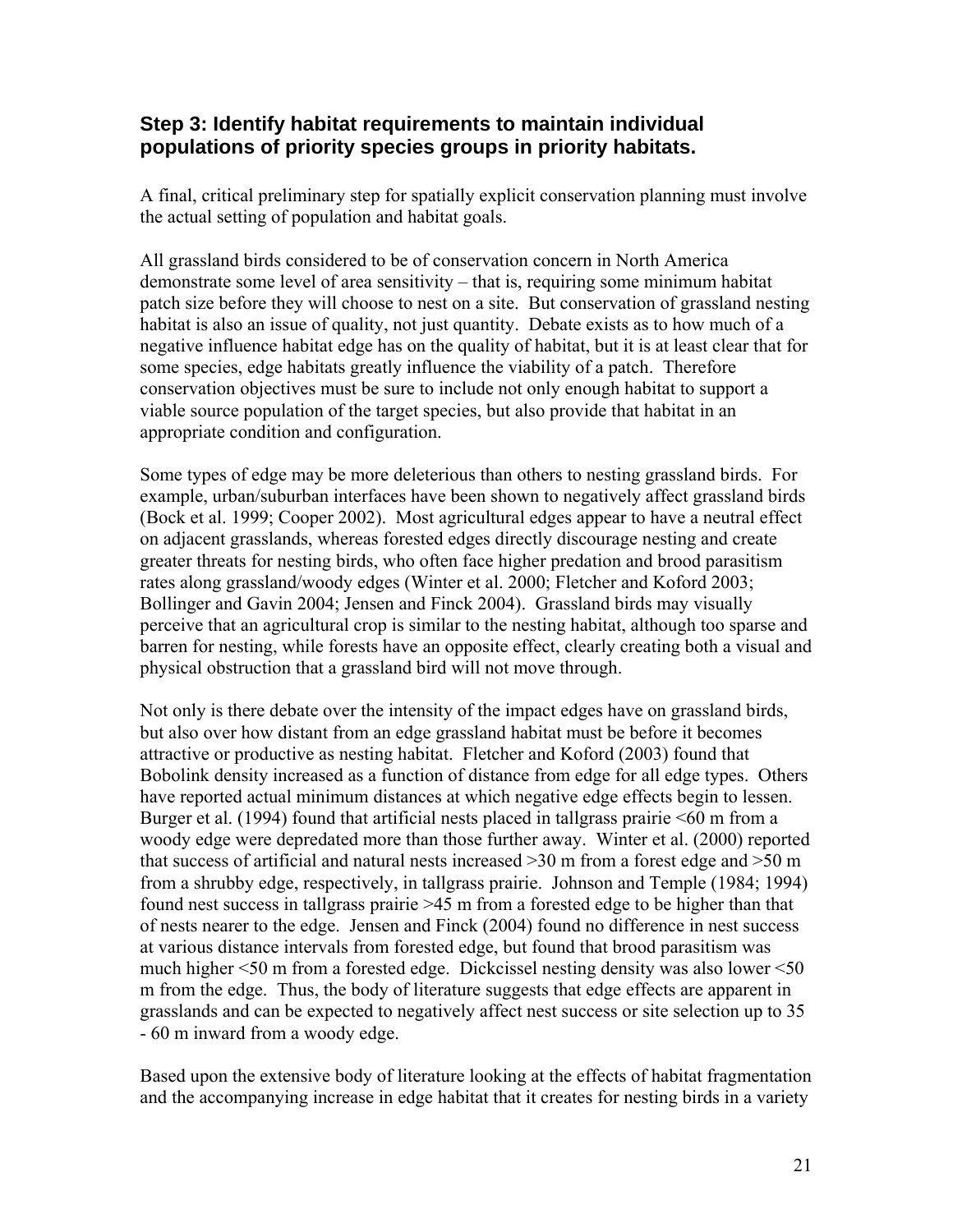of habitat types, it appears that edges do create a problem for grassland birds. Therefore this project used the same error correction proposed by Mueller et al. (1999) to account for edge effects in setting habitat acreage goals, with adjusted values for the edge variable to make it relevant to grassland habitats (the original analysis was of forested habitats).

Mueller et. al (1999) used the following formula to calculate patch size requirements for theoretical genetically viable populations of most forest nesting species:

$$
A = (N * D) + B
$$

 $A$  = area of habitat patch required to support a source population,  $N$  = number of reproductive units (breeding pair),  $D =$  breeding density (usually expressed as ha/breeding pair), and  $B =$  the correction factor for habitat edge, the area of a 1 km forested buffer around the forest core (forest core  $=N * D$ ). Rosenberg (2004) recommended use of  $A = (N * D)$  as a starting point for setting habitat goals using the population estimates provided by the Continental Plan (2004) until a better method is developed.

Will et al. (2005) further recommended that the end product of *Element 2* be spatially explicit habitat goals supportive of population objectives, further stating that these objectives should be presented in terms consistent with monitoring and evaluation parameters. These parameters should be reflective of vital rates other than abundance (e.g., recruitment, survival, reproductive success). Data on these vital parameters are often not available and difficult to obtain. Considering this, the RPWHP plan attempts to make vital parameters an integral part of our goal setting model, thus adding to the suggestions of Rosenberg (2004), by including the correction factor B. Use of B in the model takes vital parameters into account because it considers factors negatively influencing vital population parameters of the target species locally by incorporating edge effects and selecting only the best, core habitat. Given the overwhelming evidence of the negative influences of woody edge on grassland birds and existing landscape condition of the Central Piedmont Plains, using a correction factor seems to be a more appropriate action for setting goals and identifying the most critical habitats than simply using the *A*   $=(N * D)$  equation.

This project relies upon the rules set forth by Rosenberg's (2004) tiered approach based upon population estimates from the Continental Plan (2004) to establish overall population goals for the project area (N). He further suggests that, "by combining the suggested population objectives with our initial estimates of population size, a first approximation of a numerical population target for each species at the continental, regional, and state levels can be determined". These objectives are set using the following protocol:

- 9 *Double population* for all species that have undergone severe declines of 50% or more over 30 years over the next 30 years.
- $\checkmark$  *Increase population by 50%* over the next 30 years for all species that have undergone moderate declines (15-50% over the past 30 years).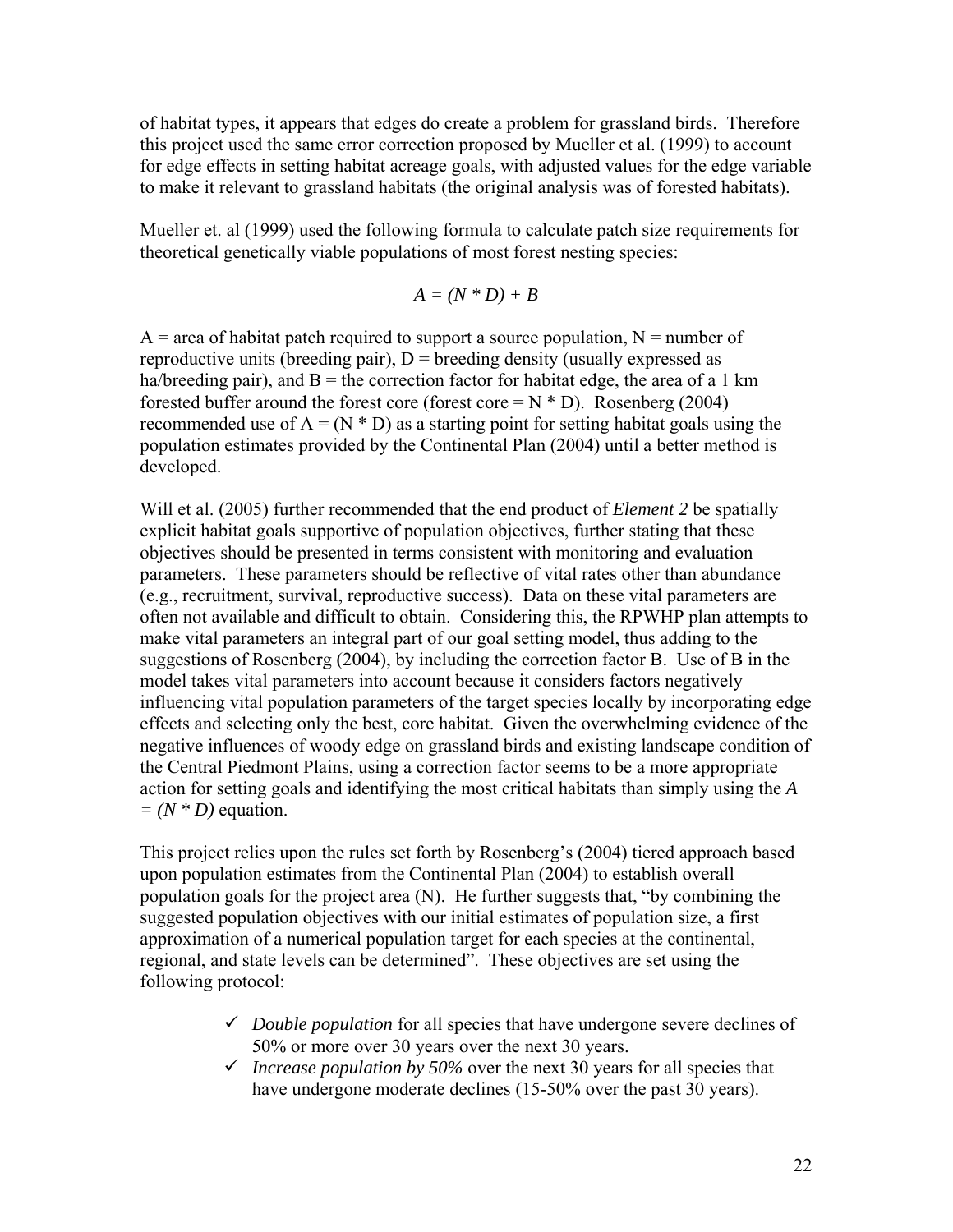- 9 *Maintain/Increase Population* over the nest 30 years for species with uncertain or unknown past trends.
- 9 *Maintain Population* for species with stable or increasing populations.

The NJAS, NJ ENSP, and U.S. Fish and Wildlife Service developed State population estimates for New Jersey's land birds using estimates provided by the PIF Continental Plan (see Appendix A for a complete list of these population estimates). Using the protocol set forth by Rosenberg (2004), Statewide population goals were developed for each of the RPWHP project's target species. These goals are presented in Table 4, Appendix C. These Statewide population estimates provided a starting point for setting population estimates for the RPWHP. Because the RPWHP contains roughly 10% of the best examples of grassland habitats in the State (see GIS analysis in the following section), this percentage was used as a general guide for stepping the population goals down to the RPWHP region. Actual population goals for primary targets within the RPWHP project area are available in Table 4. The 10% rule was applied for Eastern Meadowlark, Grasshopper Sparrow, and American Kestrel. However, because the nesting range of Bobolink does not extend into the southernmost region of New Jersey (Bobolinks are rare or absent from most habitat patches there [Walsh et al. 1999]), the Bobolink population goal was weighted up to 15% of the Statewide goal. For Savannah and Vesper Sparrow, the Statewide population objectives were extremely low, 300 and 234 pair, respectively. We decided that, at a minimum, total goals for Landscape Region (e.g. the Piedmont) should at least reflect the 250 pair estimated by Franklin (1980) as a minimum viable population level for passerines. Thus, we set goals of 60 breeding pair each for Vesper Sparrow and Savannah Sparrow, as the RPWHP contribution to the Piedmont Landscapes population of these species.

To determine an appropriate value of D, (or breeding density) for each target species the existing literature was consulted on each species. Two thorough reviews of the literature on individual species written and published over the past 10 years greatly aided this determination. The Birds of North America includes an extensive literature review and summary for every breeding species in North America (Birds of North America). In addition, the U.S. Fish and Wildlife Service reviewed over 5,500 individual pieces of literature on grassland species to develop species summaries in 2003 (Dechant et al. 2003). Both synopses thoroughly review the literature on all target species. In addition, literature published on these species since publication of these documents was reviewed. Appendix A contains a short summary of ecological needs for each target species based upon the literature review along with a short description of each of the primary target species. Table 5, Appendix C lists the D values (presented as average territory size for a nesting pair) calculated for each of the target species along with a summary of other ecological traits derived from the literature review.

For the edge correction value of B, Mueller et al. (1999) chose to use a 1 km buffer. Lacking the capability to apply this to forest patches throughout the region of varying configuration, they also chose to apply a doubling factor in which the final estimate of A was doubled to account for the 1 km buffer. As evidenced by the earlier review of relevant literature on the subject of edge effects in grasslands, edge effects in these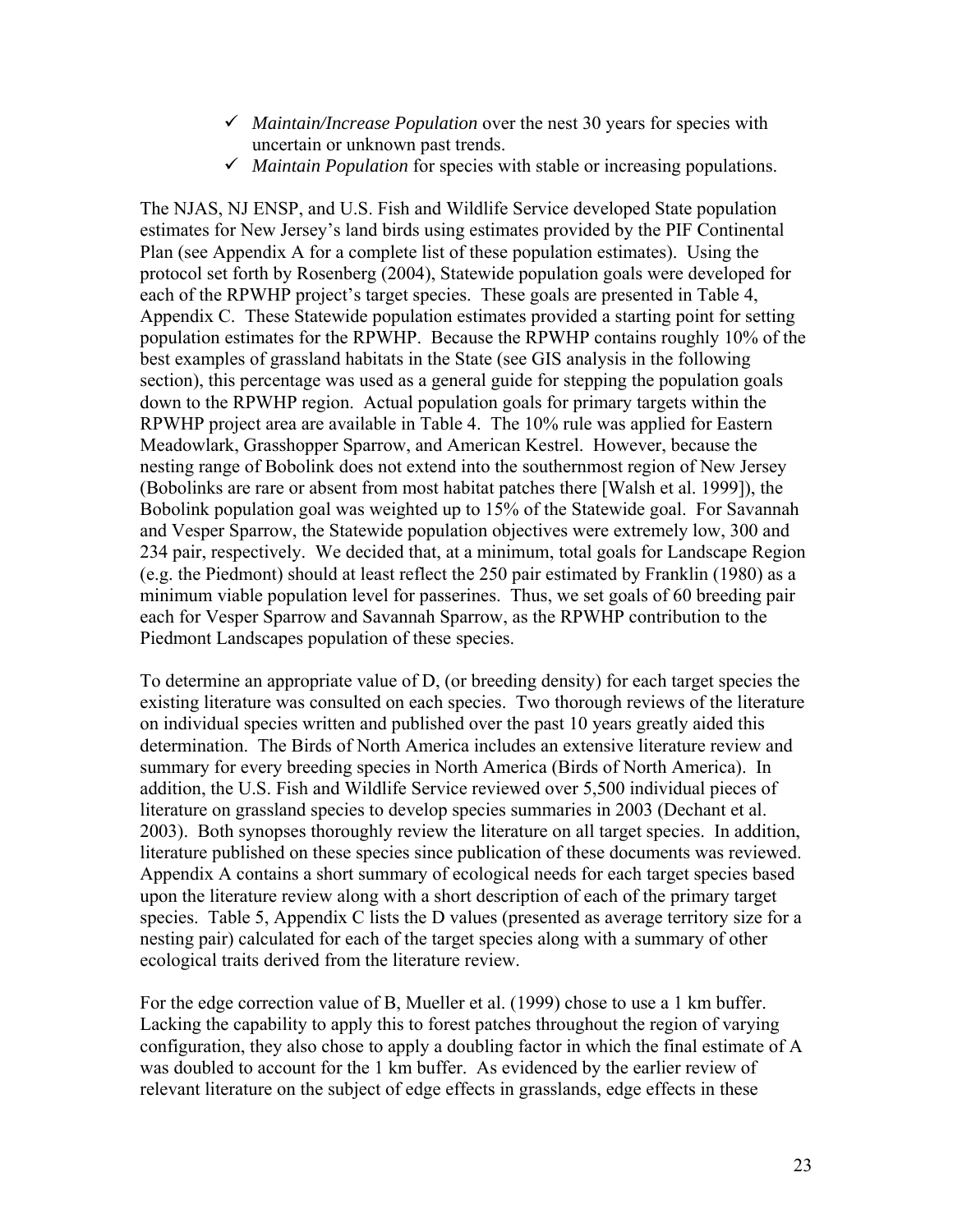habitats are evidenced at a scale much lower than forests. For this project, the B value was set at 50 m, an extremely conservative figure derived from the literature.

A 50 m buffer was applied from a woody or urban edge to all grassland patches identified by the GIS analysis. No buffer was applied to a cropland edge. This was based upon the earlier discussion of the impacts of woody edge on grassland nesting birds and the apparent lack of an effect at agricultural edges. Application of the buffer identified the extent of "core grassland" acreage available within the project area. The GIS analysis used to identify the best examples of core grassland in the region is explained in detail in the following section.

## **Evaluating Validity of the Models Used to Set Population and Habitat Goals**

Each of the national, regional, and technical descriptions pertaining to avian conservation planning that are referred to in the RPWHP Conservation Plan state the extreme importance of validating the assumptions, techniques and estimates with local data for bird populations (Will et al. 2005; Rich et al. 2004; Rosenberg 2004; Mueller et al. 1999). They each concede, however, that the type of data needed is rarely available.

The RPWHP plan has access to two local datasets from New Jersey with two years of monitoring data on nesting density, nesting success, and species occurrence in each. One of these datasets was even collected from a key site within the RPWHP region – Duke Farms. The other was collected at the Atlantic City International Airport in southern New Jersey. Although sample sizes were too small to allow comparisons for most of the RPWHP targets, one of the most common of the primary targets, Grasshopper Sparrow, had a sample size large enough at both sites for comparison with the RPWHP modeling for this species (Seigel and Lockwood 2006; Mizrahi et al. 2006).

In the first two years since publication of the Continental Plan, one common reaction among reviewers has been that habitat acreages proposed have been too low (Dettmers pers. comm. 2006). Although the New Jersey datasets that the RPWHP has access to focus on two discrete sites and not a landscape region, data collected during these studies on Grasshopper Sparrow suggest that the habitat goals proposed to meet the population goals are accurate, and possibly even overestimates of the amount of habitat that might be needed.

For example, distance sampling and territory mapping of one of the largest individual grassland patches in New Jersey at Duke Farms, reported a conservative estimate of 30 nesting pair of Grasshopper Sparrow in a 60-hectare patch (nesting density one pair per 2 hectare, Seigel and Lockwood 2006). In addition, a territory size of 0.51 hectare was reported. At Atlantic City Airport, another one of the State's largest patches of grassland, territory mapping used in conjunction with distance sampling provided an estimate of 118 nesting pair of Grasshopper Sparrow within a 117-hectare grassland patch (nesting density of one pair per hectare, Mizrahi et al. 2006). Territory size was calculated in two different ways providing mean estimates of 0.6 and 1.6 hectares. These data suggest that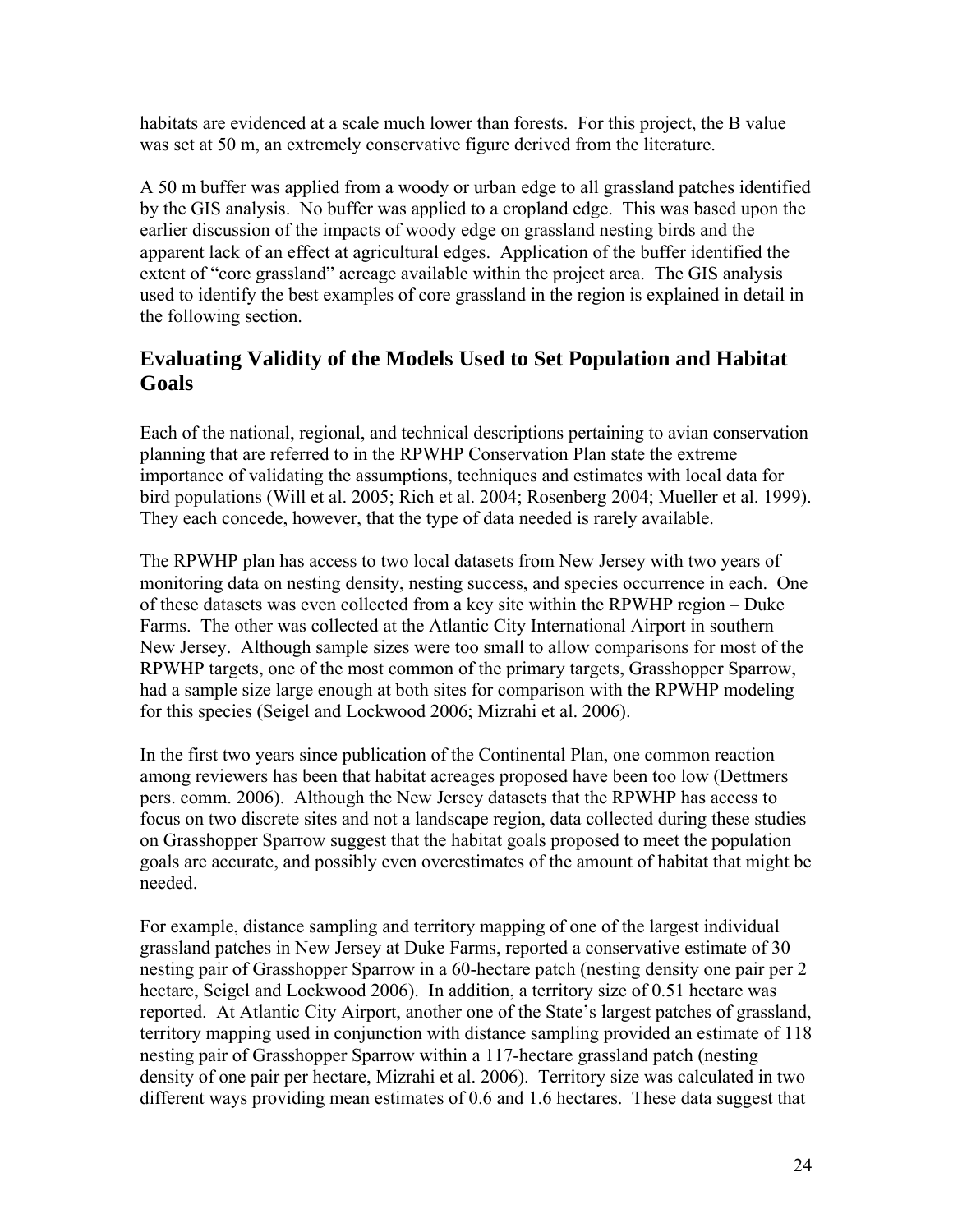<span id="page-25-0"></span>the density value (D) used within this plan to calculate the habitat acreage goals for Grasshopper Sparrow (1 pair/2 hectares) are realistic numbers, and, potentially, may be overestimates, especially considering that the goals apply to core hectares only and not to the 50 meters surrounding them. Because the 50 m buffer is also a conservative estimate that exceeds the distance reported for area effects by several studies in grassland habitats, it is likely that the core habitat identified by the RPWHP might provide viable habitat for a greater number of Grasshopper Sparrow than indicated by the project's goals. Therefore, based upon the data provided by these two recent New Jersey studies of Grasshopper Sparrow, the RPWHP believes its population and habitat goals to be reasonable. All of the population estimates developed for the RPWHP Conservation Plan should be revisited as additional data becomes available for the primary targets and restored acreage and adjusted if necessary.

#### **Step 4: Determine the extent and location of existing habitat suitable for meeting the habitat requirements of individual populations of priority species.**

## **Discussion of Existing Conservation Initiatives and Methodologies**

Seemingly, one of the best examples of a project analogous to the Raritan Piedmont Wildlife Habitat project that sets specific habitat targets is the Grassland Bird Conservation Area (GBCA) construct developed by Partners In Flight (Fitzgerald and Pashley 2000). The concept attempts to meet the needs of all grassland birds deemed targets at all relevant spatial scales. The PIF GBCA model called for identification of a 800-ha core of quality grassland within a 3200-ha matrix (or 1.5 km buffer) containing another 800-ha of quality grassland in blocks of at least 40 ha. Desired forest cover was to be less than 1% in the core and less than 5% in the matrix. The GBCA was developed for a large, grassland-dominated landscape and obviously cannot be directly translated into a conservation initiative away from large prairie regions, especially eastern grassland regions where forests are always an important component of the landscape. However, the GBCA does provide a solid framework to consider for grassland conservation.

Even within landscapes historically dominated by prairie, the GBCA concept has often been deemed too restrictive for meaningful conservation initiatives. Grassland bird biologists working with the Prairie Pothole Joint Venture (PPJV) determined the GBCA criteria too restrictive due to extensive fragmentation of the tallgrass prairie (Casey 2005; HAPET). The PPJV includes the states of Iowa, Minnesota, Montana, North Dakota and South Dakota in addition to the Canadian provinces Saskatchewan, Alberta, and Manitoba. The PPJV decided to keep the GBCA approach, but altered the criteria to include a tiered approach, with Type 1 grasslands meeting the needs of all of the most area sensitive species and Types 2 and 3 meeting the needs of the less restrictive species. Subsequently, the GBCA was recast for the PPJV to better fit the condition of the landscape and reflect more practical objectives. Such a tiered approach is more practical for the Raritan Watershed, where historic grasslands were always of varying size and configuration and forest was also a significant habitat type.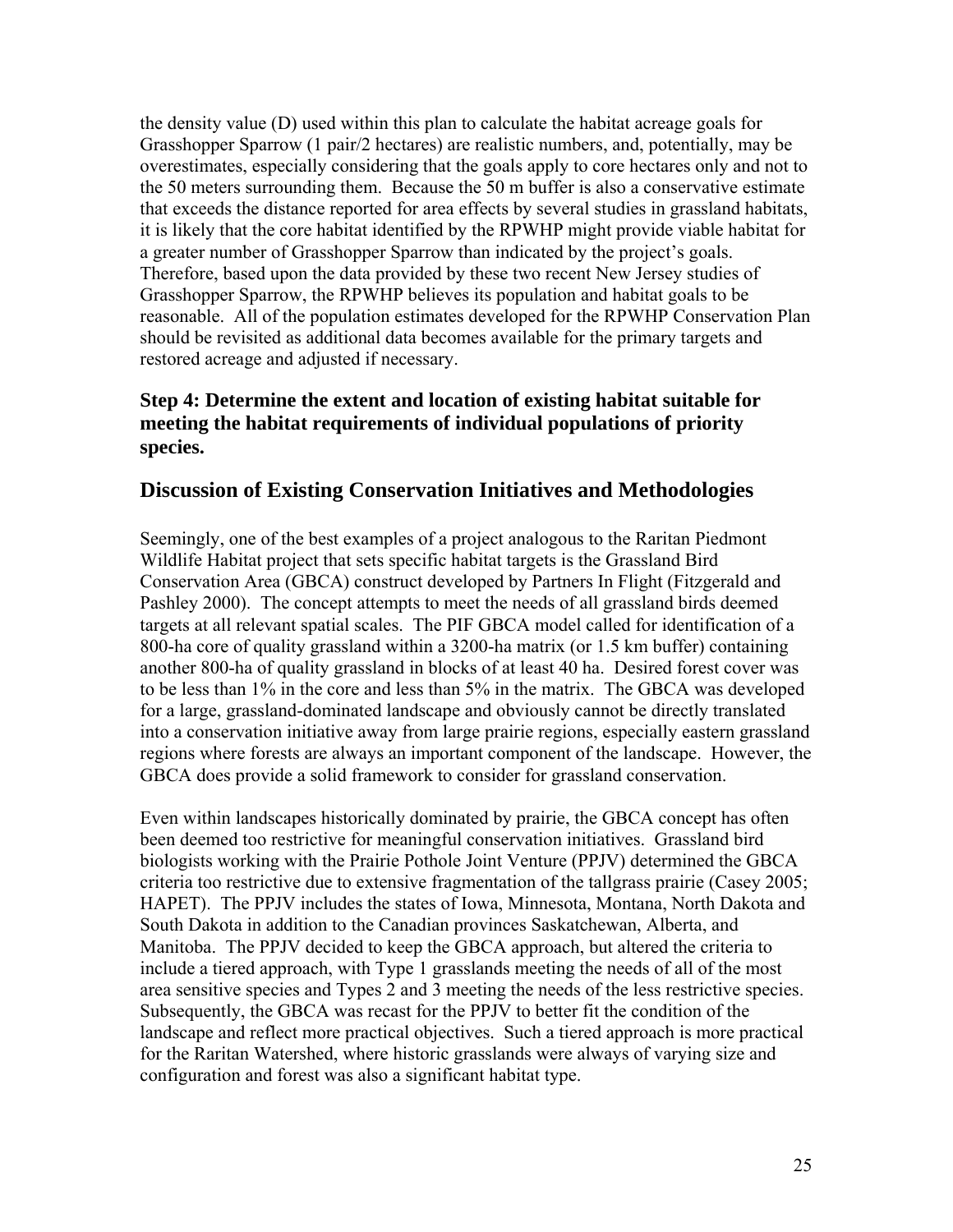There are obvious differences between the Midwestern landscapes that the GBCA was modeled for and New Jersey agricultural landscapes. In its most basic form, the GBCA was developed as a conceptual model based on large scale landscape characteristics thought to be desirable for a variety of grassland nesting birds. That is precisely what the RPWHP is attempting to accomplish. The RPWHP Conservation Plan attempts to adapt the GBCA method to eastern grassland landscapes by adopting a tiered approach to identify the most critical grassland patches modeled after the PPJV's method and tailored to the grassland species that occur in New Jersey.

## **Habitat Analysis**

Will et al. (2005) listed "Conservation Opportunities Assessment" as *Element 3* and furthered the concept of this step's determination to include a parcel by parcel identification of public and private lands and their current and potential capacity to contribute to the overall population and habitat goals.

The RPWHP Grasslands Conservation Plan followed this framework to ultimately identify parcels currently possessing critical habitat as well as those with great potential to contribute following restoration. To reach this specific data layer, a detailed spatial analysis was used to evaluate existing habitat, potential restoration sites, and larger focal habitat patches.

The grassland layer from Version 2.0 of the Landscape Project provided an excellent starting point for an analysis of habitat in the focal areas (Niles et al. 2004). The Landscape Project is a pro-active, ecosystem-level approach to the long-term protection of imperiled and priority species and their important habitats in New Jersey. Cropland, pasture, and hayfield all are coded as 'grassland' in the Landscape Project. Therefore the grassland layer represents a combination of lands under varying agricultural uses, including those with restoration potential. It is tremendously useful in identifying those areas in the State with the greatest potential for grassland restoration; that being areas dominated by open, primarily agricultural lands where forest is not a dominate feature of the landscape. By definition, these areas overlap with the largest remaining agricultural landscapes in New Jersey.

The output of the Landscape Project is a series of maps of habitat patches coded with species occurrences and a conservation ranking based upon those species records (Map 3; Appendix B). Therefore, a patch of grassland habitat has species records associated with that patch as well as a conservation ranking between 1 and 5. Conservation ranking is defined as:

- $\checkmark$  **Rank 5** patches containing one or more occurrences of at least one wildlife species listed as endangered or threatened on the Federal list of endangered and threatened species.
- 9 **Rank 4** patches with one or more occurrences of at least one State endangered species.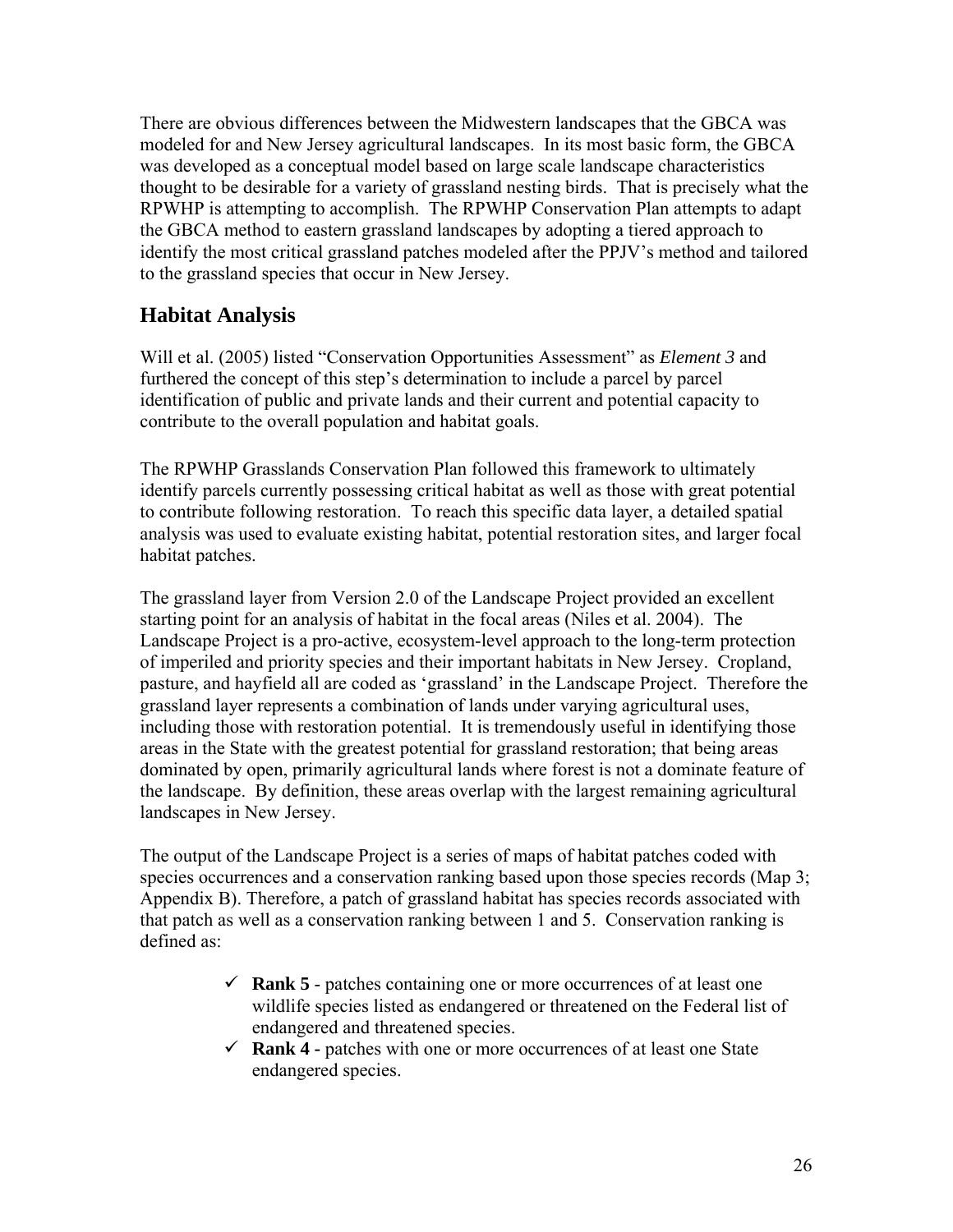- 9 **Rank 3** patches containing one or more occurrences of at least one State threatened species.
- $\checkmark$  **Rank 2** patches containing one or more occurrences of at least one nonlisted State priority species.
- $\checkmark$  **Rank 1** patches that meet habitat-specific suitability requirements but do not intersect with any confirmed occurrences of such species. Grassland layer minimum size requirement is 18 hectares.

The Landscape Project allows us to mirror the GBCA model employed in Missouri where focal areas were established based upon the occurrence of target species and where the highest percentage of available habitat remained (Jacobs 2005). When describing the three focal areas in the preceding section we noted that each of the three areas had been identified as one of the best remaining examples of an agricultural grassland in the state by an analysis of the Landscape Project in 2005. This analysis provided the dataset needed for the next step to further prioritize known grassland patches.

In 2005, the ENSP performed an additional analysis of the Landscape Project Grassland Layer to not only identify the best remaining examples of agricultural grasslands in New Jersey but also to prioritize those areas with high restoration potential and conservation value. This new layer used Landscape's Conservation Rank as one of the four base variables. This analysis was conducted for the New Jersey Habitat Incentive Team (NJHIT), a coalition of private and public partners formed to promote conservation practices on private land. The NJHIT analysis further prioritized the patches coded with Conservation Ranks 1 -5 with a set of four variables. Patches are displayed, or valued, by the total number of the four variables they are coded for. The four variables selected are as follows:

- $\checkmark$  202 ha grassland Patches are coded yes/no if they meet the minimum size of 500 contiguous acres (202 ha).
- $\frac{1}{4}$  mile (2/5 km) to open space- Patches are coded yes/no if they are within 2/5 km to open space. The open space data set used is from the NJDEP Green Acres Program. It includes anything identified as tax exempted open space. The open space designation does not necessarily mean it is grassland open space.
- $\frac{1}{2}$  (4/5 km) to preserved farmland Patches are coded yes/no if they are within  $4/5$  km to preserved farmland. Again this dataset was provided by NJDEP Green Acres program.
- $\checkmark$  **Endangered and Threatened species** Patches are coded yes/no based upon the Landscape Conservation Ranking. Patches coded 3, 4 or 5 received a "yes" and patches coded 1 or 2 received a "no".

Patches are then displayed by the number of NJHIT variables (out of a possible total of four) they are coded for, which are described below;

- **0**  Landscape Project Grassland with no NJHIT variables.
- **1** Landscape Project Grassland containing 1 NJHIT variable.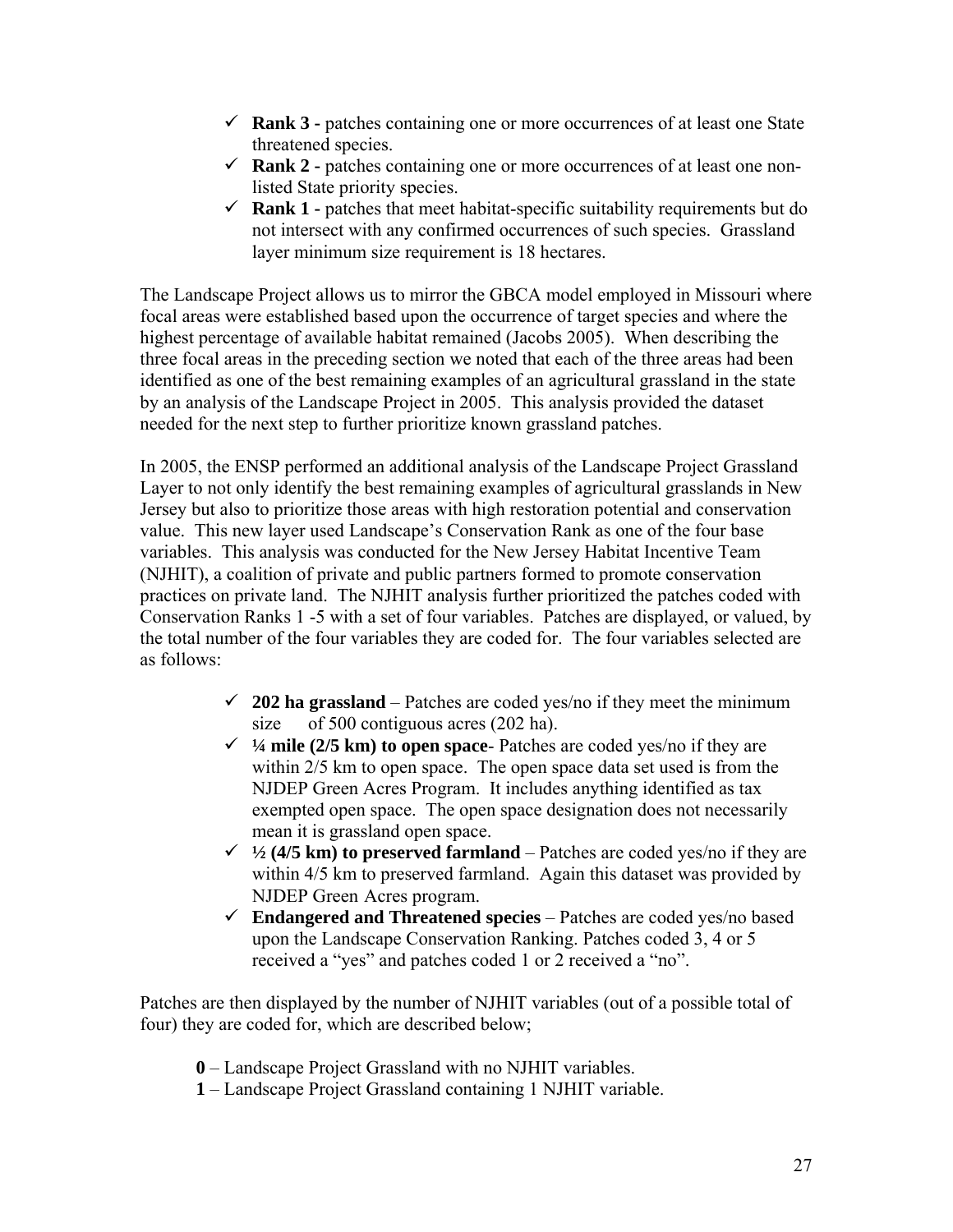- **2** Landscape Project Grassland containing 2 NJHIT variables.
- **3** Landscape Project Grassland containing 3 NJHIT variables.
- **4** Landscape Project Grassland containing all 4 NJHIT variables.

The NJHIT analysis produced a product that identified the largest, most contiguous patches of agricultural grasslands in New Jersey, built upon the Landscape Project's data of locations where grassland birds have been documented (Map 4; Appendix B). Because each of the three focal areas within the Partnership region was identified, the next step was to refine this analysis to delineate the most important tracts of habitat within the focal areas (Map 5, Appendix B).

Starting with the NJHIT modified Landscape Project grasslands, RPWHP further prioritized the patches based upon both grassland habitat characteristics and the needs of the focal grassland bird species throughout the RPWHP region (Table 6). At the time that the RPWHP was conducting this final analysis (June 2006), NJDEP was in the process of updating its land use/land cover dataset using 2002 imagery. The land use/landcover dataset is the basis for the Landscape Project. (Version 2.0 used the 1995 land use/land cover dataset.) The 2002 version is not yet available Statewide, so the ENSP was not able to use an updated version of Landscape Project 2.0 for the analysis. However, to address the dramatic changes that have taken place as a result of development in the RPWHP region, ENSP was able to import the "Urban" data layer from the 2002 land use/land cover dataset. The data layer illustrates those areas that have been developed between 1995 and 2002. The RPWHP chose to erase all newly urban areas from the grassland layer to improve the accuracy of the final product. The entire methodology for the analysis is described in more detail in the next section.

#### **Grassland Habitat Characteristics**

Each grassland patch identified by the analysis was coded by total acreage as well as core acreage. Core grassland area within RPWHP has been defined as the following. Patches are buffered by 50 meters from non-grassland edges (mostly woody edges and major roads; agricultural fields are considered grasslands). Buffering of the patches can result in areas of the patch becoming isolated or creating "islands" of habitat. Areas that remain after the buffer has been applied had their acreage calculated (Map 6, Appendix B). In order for an isolated area to be included in the core calculation it must meet a minimum size of 5 ha. This size represents the minimum patch size deemed usable by target grassland bird species, as illustrated in Table 5, Appendix C. All isolated areas meeting that size are summed resulting in the core acreage for that original patch.

**F**ollowing completion of the analysis that identified core acreage of potential habitat patches, further discrimination of patches helped advance implementation strategies. When grassland patches were buffered inward 50 meters to identify core patches, larger patches of intersecting core habitat were apparent, as were smaller core fragments that were created by the buffer. The term 'Foundation Core Hectares' was created to identify the largest patches created (within the core patch) after the buffer was applied (Map 7, Appendix B).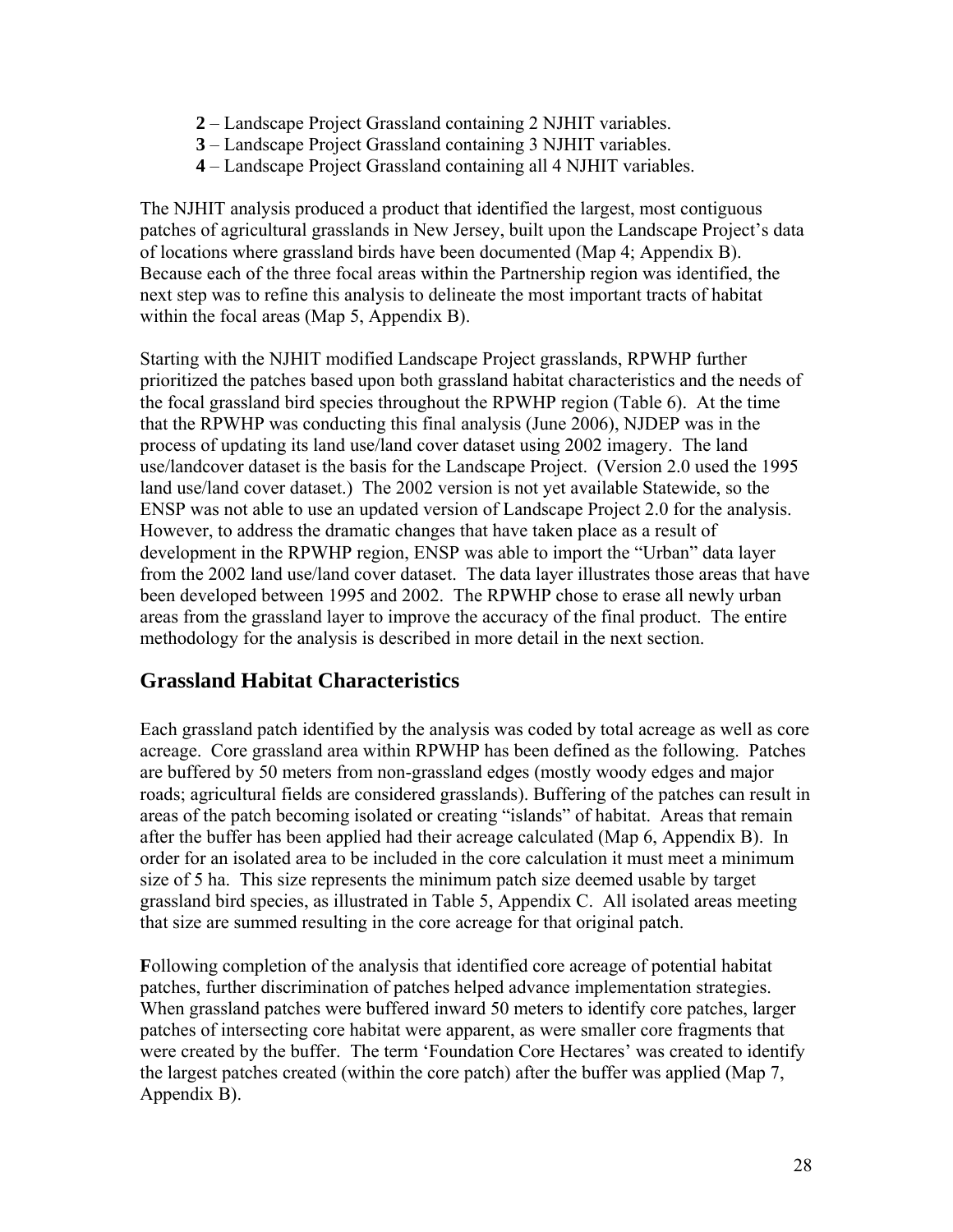<span id="page-29-0"></span>The initial step to prioritizing specific focal areas within the RPWHP was to identify core patches with a foundation size greater than 150 hectares. Of those, only patches having 2, 3 or 4 NJHIT variables were selected as focal areas. This resulted in the identification of 10 patches to be considered RPWHP Tier 1 focal areas – 5 with four variables, 4 with three variables, and 1 with two variables (Map 8 and 13, Appendix B). Patches having more variables are of a higher priority.

The model was further refined adding information gathered covering the minimum habitat requirements for each of the target species. Each species was then clumped into one of four patch size categories as listed in Table 6, Appendix C. For each target bird species listed in Table 6, each patch is also coded as to the number of pair it could support (based upon minimum habitat requirements from Table 6). Each patch also displays a GIS code which represents the size class of the patch and the bird species it can support. Core habitat patches were classified according to the area requirements of target species that the core acreage could potentially accommodate. Core grassland acreage was used to calculate this number. A species was sorted into its appropriate acreage class based upon its ecological needs. Within this rising scale of area requirements, it is assumed that each larger habitat patch will add additional species while continuing to provide habitat for each species in smaller patch size classes. For example, Eastern Meadowlark and Savannah Sparrow fall within the smallest size category,  $5 - 10$  ha. The next size category is  $11 - 30$  ha and adds Bobolink and Grasshopper Sparrow while still accommodating Eastern Meadowlark and Savannah Sparrow. Table 7, Appendix C and Maps 9-12, Appendix B represents an example of these species-specific calculations.

Maps  $10 - 16$ , Appendix B illustrate the focal areas located within the three regions of the Partnership (Amwell Grasslands, Orchard Drive Grasslands, and 6-Mile Run Area). It is assumed that if the amount of core habitat identified in the goals is met, that the RPWHP will make a significant contribution to a viable source population of nesting grassland birds.

#### **Step 5: Set Meta-Population Goals**

Mueller et al.'s Step 6 is addressed ahead of Step 5 in this project, following their recommendation. The lack of population estimates prevented them from setting metapopulation goals prior to establishing habitat objectives. However, estimates for New Jersey are now available from the Continental Plan (Rich et al. 2004), allowing this to be considered.

Mueller et al. (1999) set N as the minimum effective population using 500 breeding pair. Franklin (1980) proposed 500 breeding adults (250 breeding pair) as the minimum size required for subpopulations of Red-cockaded Woodpecker within the species' recovery plan based upon demographic research conducted on the species (USFWS 2003). This number has often been accepted as the best available starting criteria for setting a value for MVP for conservation planning for North American upland birds and is frequently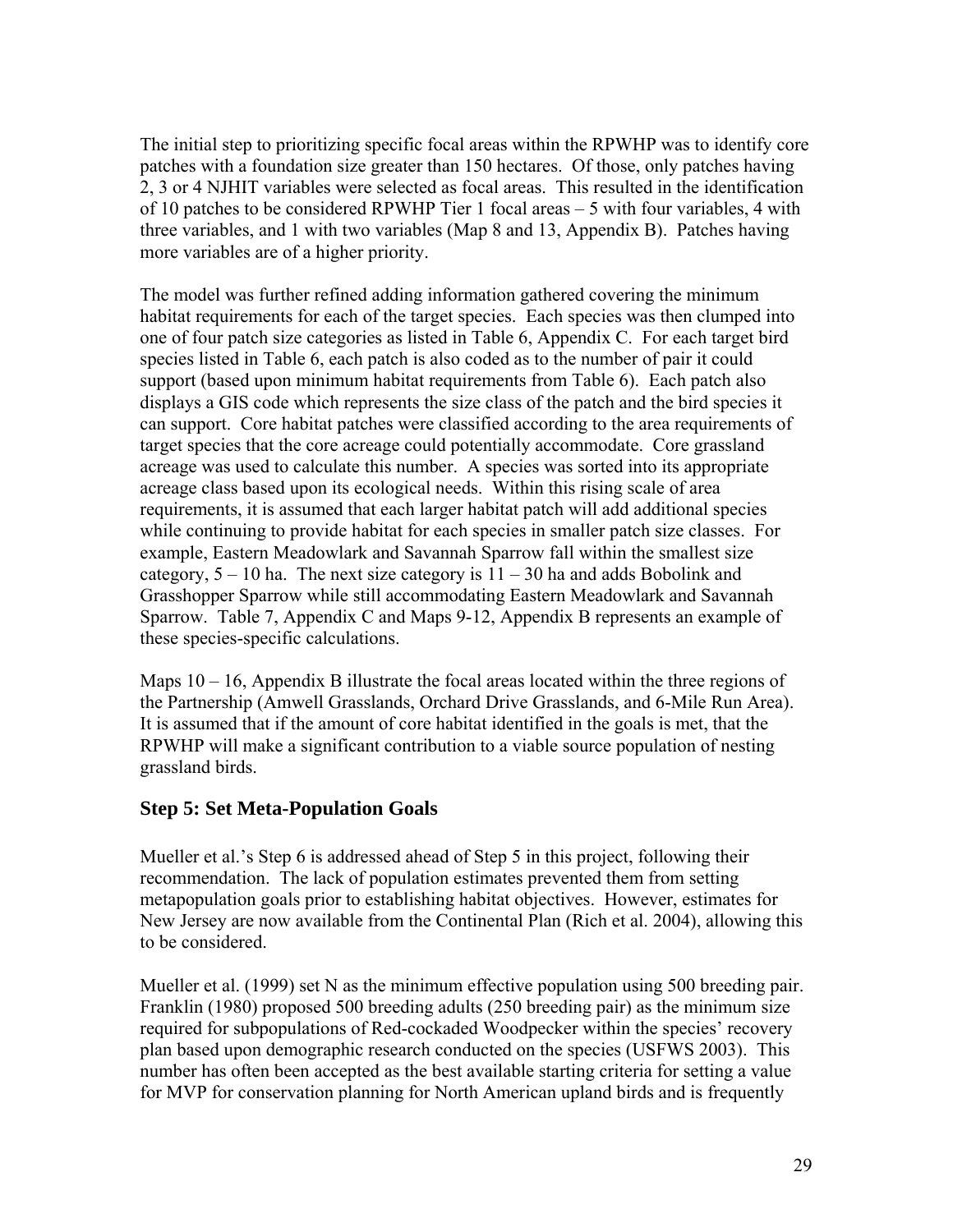<span id="page-30-0"></span>referenced by Partners In Flight plans. Recognizing the peril associated with "establishing conservation goals at the minimum threshold, based upon a series of unverified assumptions," Mueller et al. (1999) recommended doubling the number to 500 breeding pair to address these uncertainties and thereby set adequate population levels. The use of 500 pair as a goal for a minimum viable population has become fairly standard practice in PIF conservation planning.

For many species targeted by the RPWHP, especially those requiring extremely large habitat patches, this Conservation Plan must rely upon the previously stated assumptions that breeding pairs within the region are part of a larger Piedmont Landscape population in order to realistically approach 500 breeding pair. Current population estimates and historic data on distribution of several of our target species (e.g., Upland Sandpiper and Savannah Sparrow) make a goal of 250 – 500 breeding pair unreasonable for the RPWHP planning region. Goals for these species were set at a level that assumes that the RPWHP region could contribute its share to a genetically viable regionwide population in the Piedmont (i.e., for Vesper and Savannah Sparrow) or Mid-Atlantic Region (i.e. Upland Sandpiper) that could meet the 250 – 500 pair target minimum viable population. The RPWHP assumes that this is a reasonable assumption based upon the life history traits of grassland birds, especially in the eastern United States where historic habitats were ephemeral and of varying size and configuration in the landscape.

It is practical to set a goal of 500 breeding pair for Bobolink, Eastern Meadowlark, and Grasshopper Sparrow in the Central Piedmont Conservation Zone based upon the importance of agricultural habitats in this region. Therefore goals specifically set for by the RPWHP Conservation Plan will be significant contributors to the larger metapopulation of the Central Piedmont Plains and the region. For the other targets, however, planning at the State and regional level must consider what number of breeding pairs is needed for long-term maintenance of these species in the landscape. RPWHP goals for this species should greatly contribute to that overall goal.

# **7 Implementation**

## **Step 6: Set site-specific habitat objectives**

Will et al. (2005) lists "Optimal Landscape Design" as the all-important *Element 4.* Once habitat and population goals have been set, this critical step of communicating where and how habitat protection and management can take place truly is what moves the plan into action.

Only a small number of sites within the project area offer the potential for the creation of the largest core blocks capable of supporting all or most of the target species. Most of these are on private land, but four important examples are found on land owned by public entities or non-governmental organizations. These are discussed in more detail in the following section.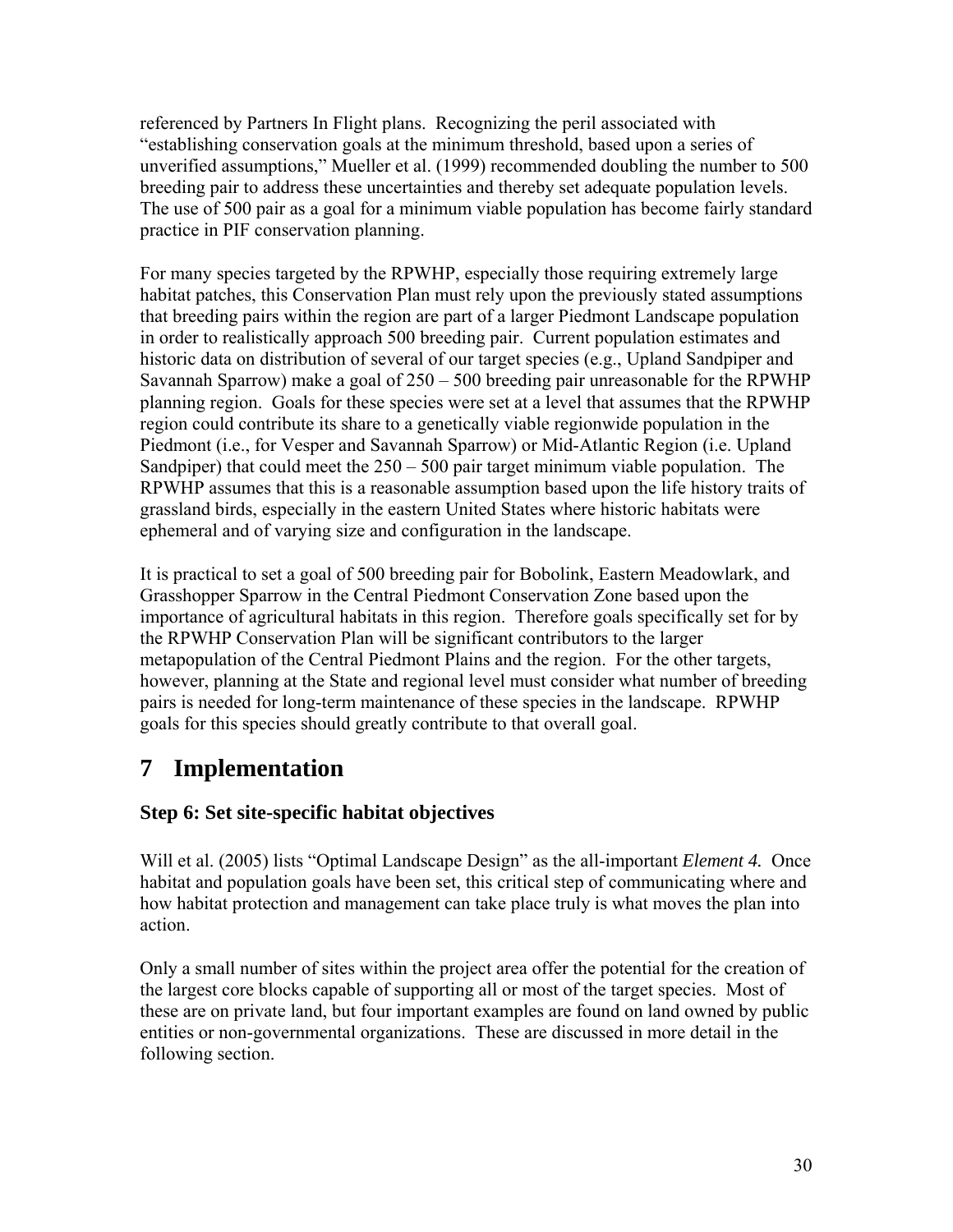#### <span id="page-31-0"></span>**Interpreting Project Acreage Goals**

With specific habitat goals established for all target species, it is essential to make sure these goals are interpretable into real numbers that can be understood by land managers and partners. It is important to recall that we have made every attempt to be conservative with these goals; therefore achievement of the project's habitat acreage goals should accommodate the population objectives for the target species. Also, habitat for each species need not be managed independently from other species. In many cases habitat for one species can accommodate the needs of other species (see Table 8, Appendix D).

#### Upland Sandpiper

RHWHP Population Goal: 30 pair. RPWHP Habitat Goal: 300 hectare core grassland.

A target of 300 hectares of habitat suitable in contiguous patches of at least 30 ha for nesting Upland Sandpiper that can support a project-wide population of 30 breeding pair was set. Upland Sandpiper should be a primary stewardship target on the largest parcels of land available for acquisition and/or stewardship because it requires larger habitat patches than any of the other primary target species. Because of their immense patch sizes, both Duke Farms and 6-Mile Run (including adjacent land owned by Franklin Township) should attempt to manage for Upland Sandpiper. If adequate patch sizes are feasible on other previously mentioned publicly opened patches, Upland Sandpiper should trump all other primary targets. Patch sizes large enough for this species are extremely difficult to acquire and manage as contiguous grasslands; therefore opportunity may drive the chosen locations for this species. To improve patches identified as high priority for Upland Sandpiper, all trees and wooded hedgerows within fields, separating adjacent fields, and extending into the interior of the fields must be removed. Where possible and feasible, small, narrow woodlots should be removed to increase the amount of core nesting habitat available for this and all target species. For example, removal of Kaufman Woods at Duke Farms could immediately double the amount of core habitat available for grassland species.

Some form of disturbance must be employed to maintain the habitat in optimal condition. For Upland Sandpiper, this is more difficult, because Upland Sandpiper require three distinctive vegetation conditions to fulfill three ecological needs: nesting cover, brood habitat, and foraging habitat. These can be addressed through a rotational disturbance regime.

Upland Sandpiper sites should represent the largest tracts that can be assembled within the Partnership boundaries. The grassland can be composed of cool season or warm season grasses, however warm season plantings should be dominated by little blue stem to address the proclivity of Upland Sandpiper to avoid tall vegetation for nesting. Active disturbance is a necessity and can include conservation-grazing, burning or mowing. 20- 30% of the habitat should be disturbed annually (for grasslands exceeding 200 acres). Moderate grazing can be employed but should be delayed until after mid-June. Burning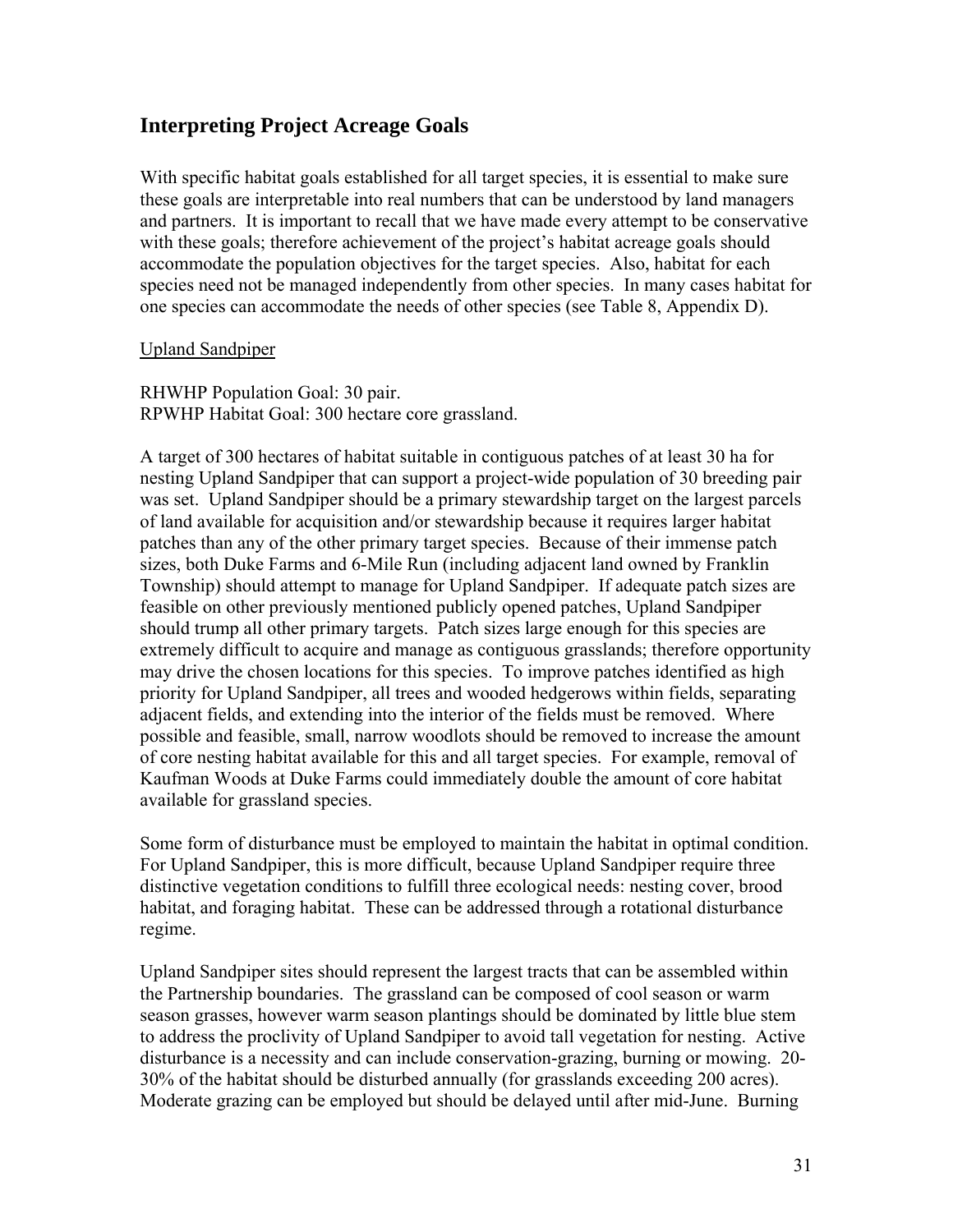should occur from March – April or October – November. Mowing should be delayed as long as possible, but if necessary to create a crop, should be conducted no earlier than mid-July. Mowing should be done at a height of  $15 - 30$  cm.

Placement of Eastern Bluebird and Tree Swallow nest boxes should be encouraged throughout Upland Sandpiper sites, but they should not extend above the surrounding vegetation. These boxes would help address the Upland Sandpiper's preference of perches scattered throughout the habitat.

#### American Kestrel

RPWHP Population Goal – 145 pair. RPWHP Habitat Goal – Not calculated. Size requirements for this species are highly variable.

A population goal of 145 pair was set for American Kestrel in the RPWHP. To achieve this goal, American Kestrel nest boxes should be placed throughout the entire region, expanding upon the ENSP's nest box program. Boxes could be placed on telephone poles or on poles erected at the edges of suitable habitat that includes open agricultural fields, hayfields, and even large manicured lawns (e.g. schoolyards or golf courses). The normal occupancy rate of nest boxes by kestrels should be determined and the number of boxes needed to achieve the goal distributed. Monitoring of boxes is essential to prevent colonization by European Starlings. Volunteers could be utilized to monitor and maintain boxes.

#### Grasshopper Sparrow

RPWHP Population Goal – 288 pair. RPWHP Habitat Goal – 580 hectares core habitat.

A population goal of 288 pair supported within a core habitat of 580 hectares in patches no smaller than 30 hectares was set for Grasshopper Sparrow within the RPWHP. Grasshopper Sparrows occupy grasslands at an early successional stage, reaching peak abundance in the years immediately following a disturbance. Woody vegetation should be eliminated from grasslands managed for this species.  $20 - 30\%$  of large patches ( $> 80$ ) ha) should be treated with disturbance annually with mowing, burning, and light grazing all acceptable. On smaller patches, 50-60% should be disturbed at a time.

#### Savannah Sparrow

RPWHP Population Goals – 60 pair. RPWHP Habitat Goals – 30 hectares core habitat.

A population goal of 60 pair supported within a core habitat of 30 ha in patches no smaller than 10 ha was set for the RPWHP region. Savannah Sparrows reach peak abundance  $1 - 5$  years after a management burn. Trees and shrubs should be removed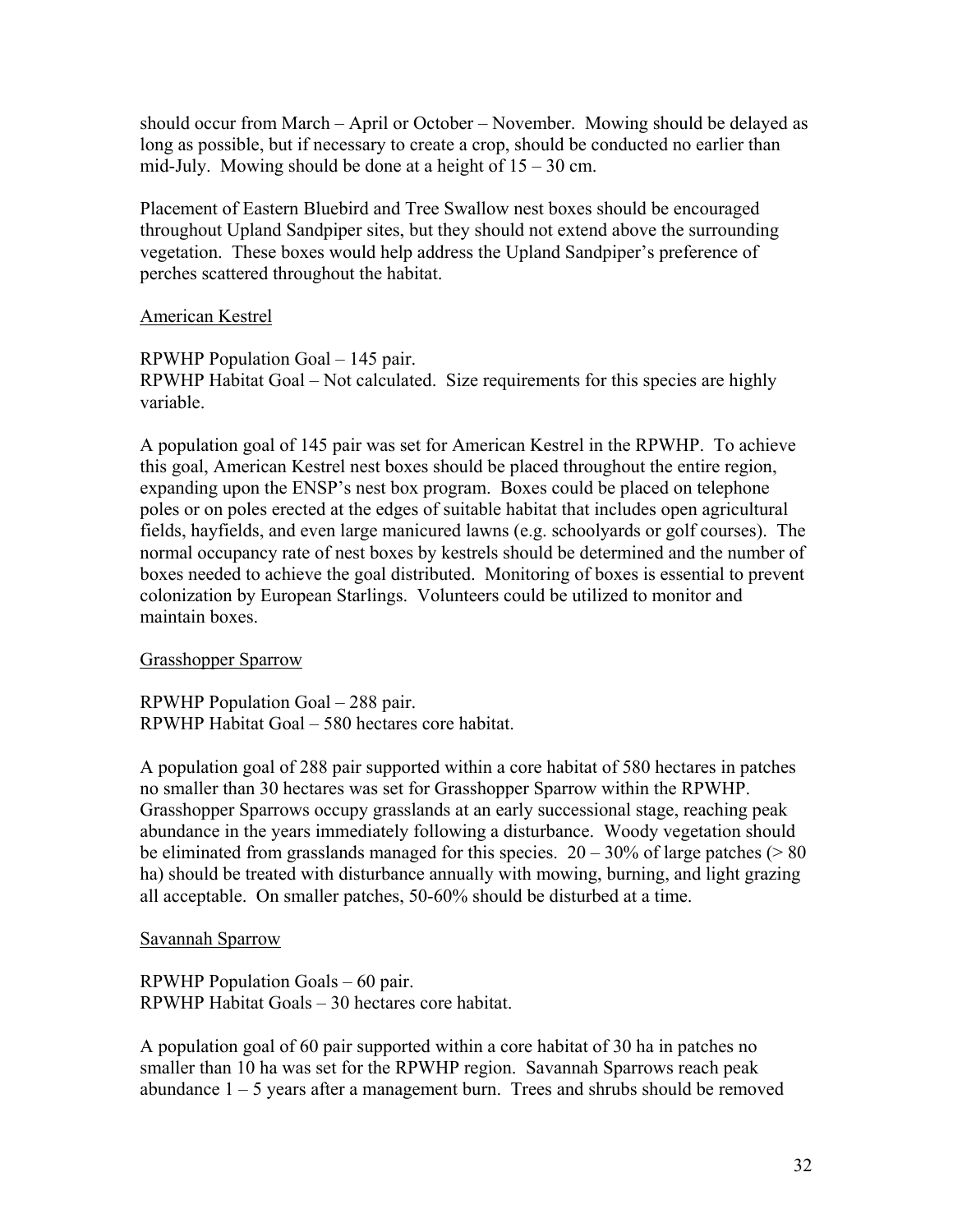<span id="page-33-0"></span>from the nesting habitat. Mowing, light grazing, or burning should be applied on a 3-year rotation, with sites > 50 ha having 30 % of their total area disturbed and smaller sites having 50% treated at a time.

#### Vesper Sparrow

RPWHP Population Goals – 60 pair. RPWHP Habitat Goals – 100 hectares.

A population of 60 pair of Vesper Sparrow in patches of at least 10 ha supported by 100 hectares of habitat was set for the RPWHP. Vesper Sparrows differ in their habitat requirements from many of the other grassland targets. Edges between field and forest often support this species. A total of 100 hectares of habitat should be managed and created for this species in the plan. This should be a mixture of grassland/forest edge and filter strips placed around agricultural fields. Private lands within the core habitat that remain in cultivation should be targeted for the creation of grassed buffer strips along waterways and field edges to provide habitat for this species. These strips should be mowed or burned every 3 years.

#### Eastern Meadowlark

RPWHP Population Goals – 153 pair. RPWHP Habitat Goals - 345 hectares of core habitat.

A total of 345 core hectares of habitat should be managed for Eastern Meadowlark within the RPWHP geographic area to support a population of 153 pair on patches no smaller than 5-10 ha, with larger patches preferred. This species requires grasslands at a later succesional stage, but absent of woody vegetation, and habitat should be burned on a 3-5 year interval. Patches exceeding 80 ha should have 20-30% of the habitat disturbed annually. Smaller patches should have 50-60% of habitat burned at a time.

#### Bobolink

RPWHP Population Goals – 276 pair. RPWHP Habitat Goals – 414 hectares of core habitat.

A total of 414 hectares of core habitat should be managed to sustain 276 pair of Bobolink in patches  $> 10$  ha within the RPWHP region, with larger patches preferred. Burning is the preferred habitat management method for this species but light grazing and mowing can also be used on a 2-3 year rotation.

#### **Summary of General Management Prescriptions**

In the previous section it was obvious that the management prescriptions for many of the target species are similar. In summary, all habitat managed as grassland in New Jersey must receive some form of periodic disturbance. Grazing, fire, and mowing can all be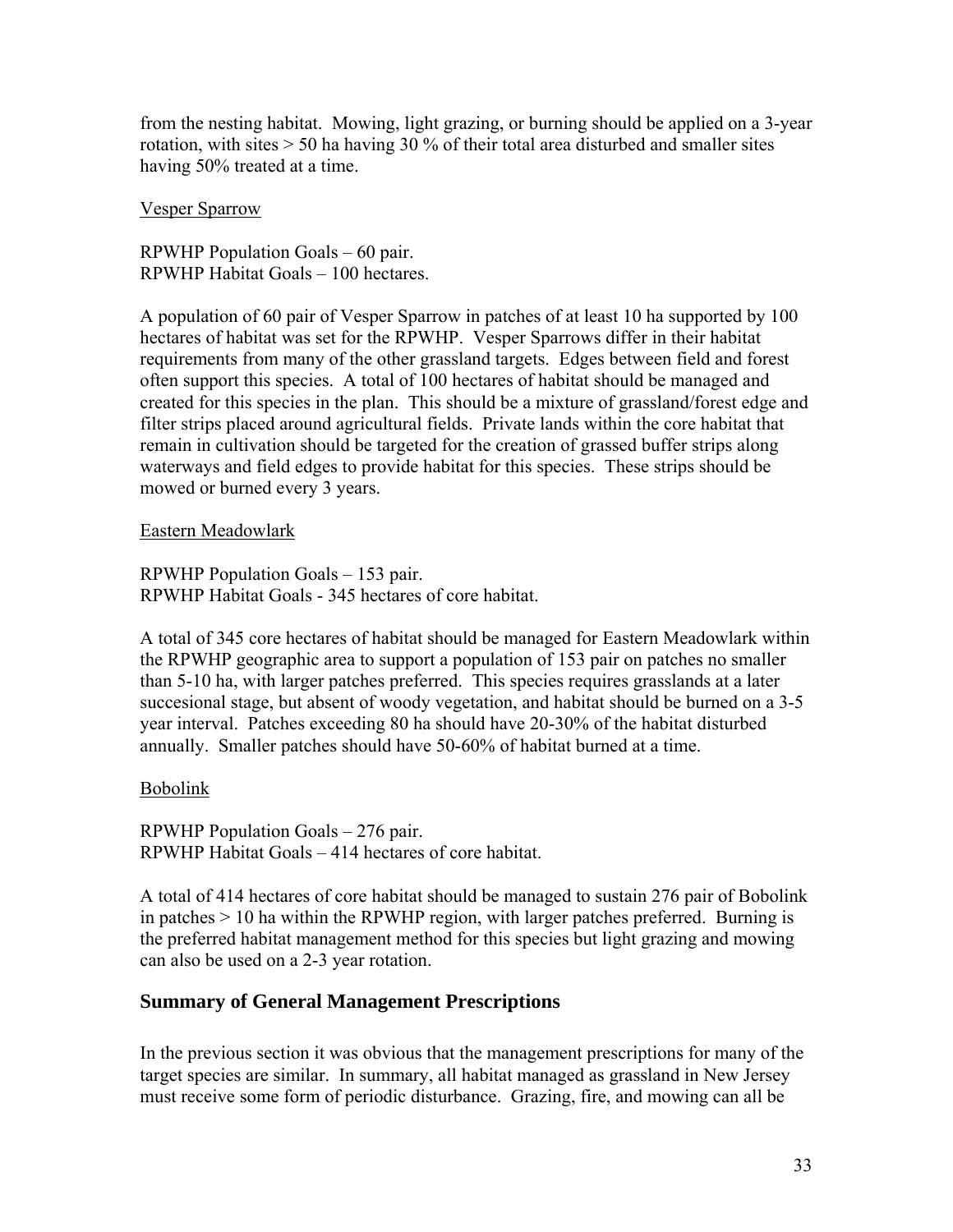<span id="page-34-0"></span>useful tools for grassland maintenance; however all must be done with grassland birds as primary priorities and not afterthoughts to livestock or haying needs. Further information should be gathered on how to make these management practices best integrate with avian needs. Until additional local data suggests otherwise, larger grasslands should be managed on a rotation, with  $20 - 30\%$  disturbed per year. Disturbance on smaller grasslands should treat  $50 - 60\%$  per year (for definitions of 'smaller' and 'larger' review species accounts in Appendix A and Table 9 in Appendix C).

Grasslands with the lowest perimeter to area ratios and thereby higher amounts of core habitat and lesser amounts of edge are the most important targets. The largest available parcels demonstrating this ratio should always be targeted first and managers should always strive to improve the functionality of grasslands of any size by eliminating all woody vegetation including individual trees, small woodlots, shrubs, hedgerows, and fencerows accept where woody vegetation is needed for erosion control (e.g., riparian areas). In addition, if expansion of a managed grassland is not possible, maintenance of habitats that are permeable and either benign or more consistent with grassland cover should be encouraged on adjacent tracks (e.g., rowcrops, hayfields, and pastures rather than forests, shrublands, orchards, Christmas tree plantations, vineyards, or suburban development).

## **Implementation Strategies**

*Biologically driven implementation strategies for the RPWHP plan will focus on the three primary attributes addressed by the Partnership:* 

- 9 *Effective, economical conservation on private lands.*
- 9 *Effective stewardship of public land.*
- 9 *Strategic acquisition of critical habitat parcels.*

*Each of these strategies is critical to ultimate fulfillment of the Partnership's goals, and each clearly reflects national conservation issues central to successful implementation of all Wildlife Action Plans.* 

## **Effective, Economical Conservation on Private Lands: Stewardship and Outreach**

This strategy is particularly critical because the largest core patches identified by the analysis occur in the Amwell Grasslands portion of the project area where private landowners own the majority of the land. Working through a statewide initiative known as the New Jersey Habitat Incentive Team, New Jersey Audubon has been strategically targeting specific townships or clusters of townships throughout the State for proactive outreach to private landowners. This process has been widely successful, resulting in over 500 acres being proposed for enrollment in Federal and State conservation programs to create grasslands in and around Harmony Township in Warren County and creation of a 3-mile riparian buffer restoration along the Delaware River in Salem County. Because Federal and State conservation programs can be tailored to be economically beneficial for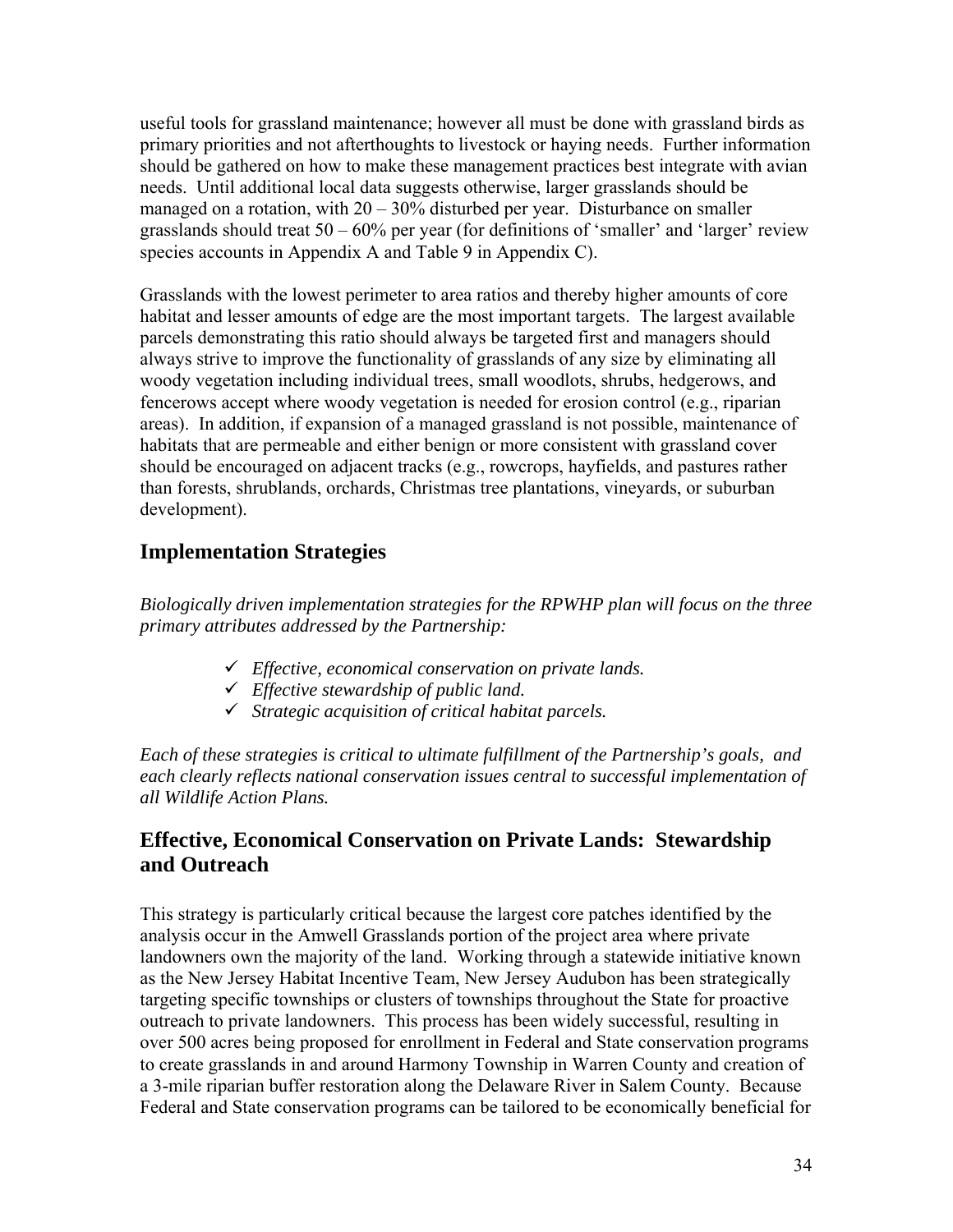landowners, this strategy has the greatest opportunity to put habitat on the ground quickly. NJAS has developed a specific outreach template and protocol that will be used by the Partnership to proactively contact private landowners possessing critical habitat within the targeted regions. This strategy address threats 1, 2, and 6 from Section 3 of this plan by giving landowners alternatives to selling to developers that make economic sense, and increasing awareness and facilitating enrollment of private land into conservation programs. The effectiveness of this program would be greatly enhanced, and this strategy could also address threat and obstacle 4, if a short-term loan program were established for private landowners that could provide the relatively small amounts of start-up money needed for enrollment into Federal and State reimbursement programs for private lands conservation. This is a critical need, and an innovative means of addressing this problem would have application to the successful implementation of State Wildlife Action Plans not just in New Jersey, but in many other states as well.

#### **Effective Stewardship of Public Land**

Because most landowners are unwilling to convert their entire acreages into grasslands, the best (and perhaps only) opportunities to create and manage large tracts for the most area sensitive species will likely be on public land. A number of public lands lie within the project area that could significantly contribute to the overall population and habitat goals if managed appropriately. Likewise, these key public resources could serve as focal demonstration sites for the entire project. The most important of these is the 1215 ha 6-Mile Run Reservoir Site in Franklin Township. However, other significant public parcels that could contribute to overall project goals include properties owned by Franklin Township surrounding 6-Mile Run, the Confluence Reservoir Site managed by the Department of Environmental Protection in Hillsborough and Branchburg Townships and the adjacent River Lea Farm recently purchased by Branchburg as open space, the Merck Wildlife Management Area in Readington Township, as well as several key parcels recently acquired by Hillsborough Township. With such substantial acreage of potential grassland habitat already in public ownership, appropriate management of these parcels could make significant contributions to the overall project goals where scarce resources limit purchase of additional Tier 1 tracts. This strategy addresses threats and obstacles numbers 3 and 5 from Section 3 of this plan by targeting the best opportunities in the region to manage large tracts for grassland birds and establishing well-managed sites that can demonstrate the optimal habitat conditions needed to fulfill the overall goals of the RPWHP Conservation Plan.

#### **Strategic Acquisition of Critical Habitat Parcels**

Fee acquisition should be a key strategy on the largest parcels with single or few owners (Tier 1) where feasible (Appendix B, Maps 14-16). Targeted outreach to owners of critical partners has been a successful tool used by project partners such as the D&R Greenway Land Trust, the Conserve Wildlife Foundation, and the NJ Conservation Foundation. These groups have demonstrated that successful landowner outreach can often lead to successful land acquisition, especially give the availability of matching land acquisition funding through the State Green Acres Program and the State Farmland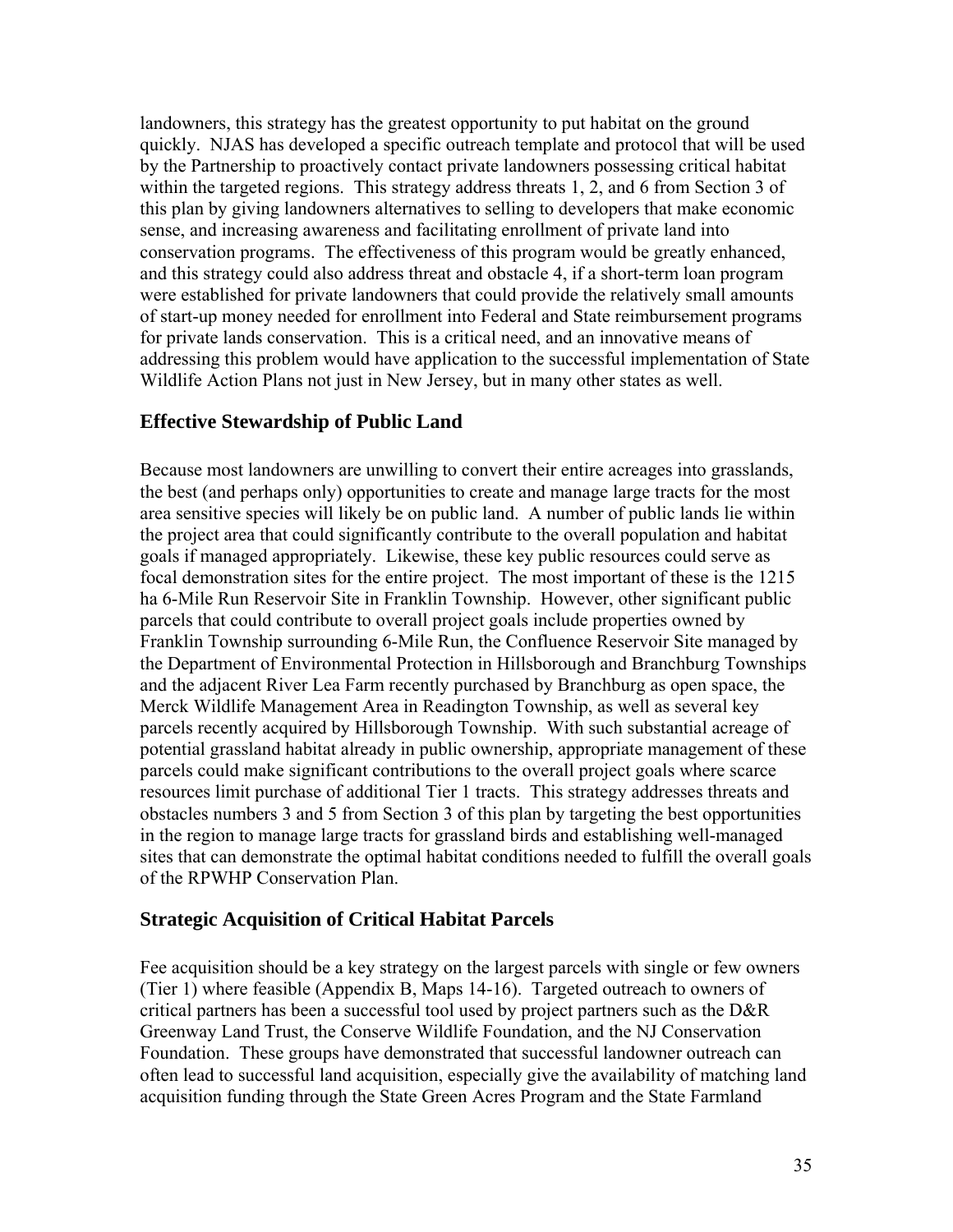Preservation Program, as well as county and municipal open space and farmland preservation funds. Tier 1 parcels represent the best opportunities to acquire and manage large tracts of grassland currently in private ownership for the extremely area sensitive targets like Upland Sandpiper and Short-eared Owl. Acquisition of fee title or easement will mostly be concentrated in the western portion of the project area (Amwell Valley) where public land is scarcer. Where fee acquisition is not an option, purchase of conservation easements will also be considered. For example, the 650+ acre Higgins Tract in Hillsborough and East Amwell Townships is a key Tier 1 parcel in the Amwell Valley whose landowner has been working with Conservation Resources to manage the property for grassland birds. The main intent and purpose behind acquiring properties such as these should be to manage the entire parcels as grassland. However, the protection strategy cannot end with acquisition. If acquisition occurs without subsequent restoration and management as grassland, then the acquisition contributes nothing to the grassland goals of the RPWHP. This strategy addresses threats and obstacles numbers 1 and 3 from Section 3 by targeting the best remaining unprotected parcels for grassland bird species and placing them into public or private ownership by a conservation organization.

#### **Initiation of Implementation - Parcel Prioritization**

In order to prioritize areas within each focal area, parcel lots that intersected with any focal area were extracted and grouped by the owner's name. The Garden State Greenways dataset produced by NJCF and NJ DEP was used in this process. Parcels owned by a landowner with more than 60 hectares in total were highlighted as Tier 1 parcels. Because they represent Foundation Core Hectares and are owned by a single landowner, these are the sites that represent the greatest conservation opportunity. Because of their size, they can also serve as the focal grassland patch within the defined core area. A Tier 2 list was created from all landowners within designated focal areas with a minimum of 28 hectares.

Before actual completion of the Grasslands Conservation Plan, the Partnership convened to discuss the 10 focal areas and Tier 1 and 2 parcels. Tiered parcels included three levels of land preservation – public land, private preserved farmland, and unprotected private land. There is an immediate need to focus stewardship activity on all as very little grassland habitat exists anywhere in the focal area on private public land. In the longterm the partners will seek solutions for unprotected parcels – e.g. conservation easements, acquisition, etc. to ensure long-term preservation of these properties in concert with appropriate management.

During the meeting, representatives from the non-profit organizations identified parcels they are currently working on or are interested in working on within the focus areas or nearby areas within the RPWHP project area. The Tier 1 landowners identified in the project area were discussed to see if any of the organizations were currently working with them. They represent the top priority for outreach both for stewardship and acquisition. In each of the 10 focal areas, all other landowners with parcels exceeding 28 hectares were also discussed as Tier 2 priorities.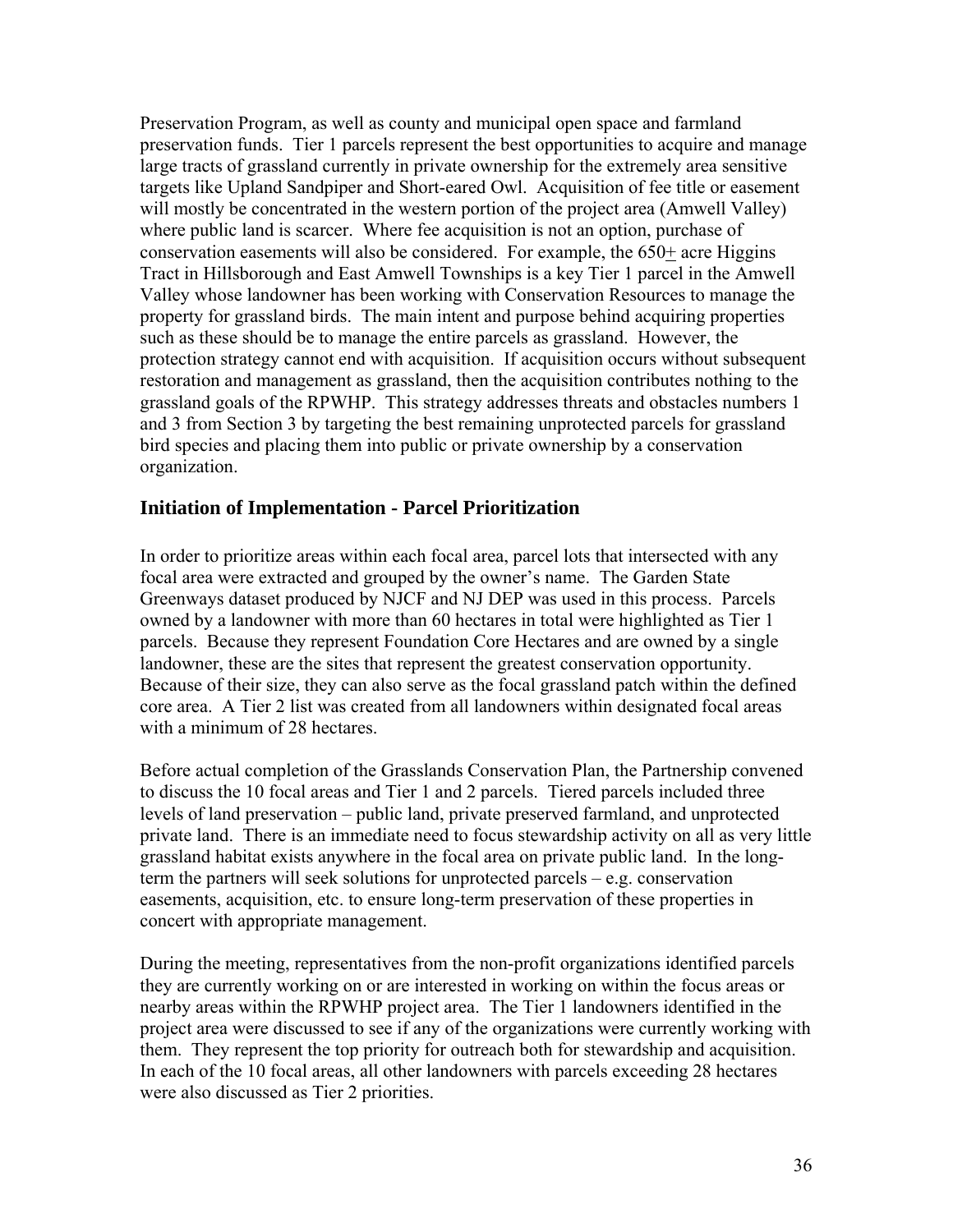<span id="page-37-0"></span>To track conservation progress and clarify roles, notes on which partner organization was working in which areas were kept on a spreadsheet. A map is also being compiled to contain this information. A clear demonstration of the need for additional activity in the area was evidenced by the lack of familiarity with many of the largest landowners among the conservation partners. The RPWHP should thus serve as a critical catalyst for action in this area and add another layer to the conservation efforts already taking place.

# **8 Evaluation Plan**

With general absence of habitat throughout the RPWHP region, restoration will be the primary emphasis of implementation. Therefore, evaluation is essential both to validate the population and habitat goals, determine whether they are adequate, and answering lingering questions for which there are not currently clear answers. Monitoring and evaluation of the project was the final, but critical, *Element 5,* presented by Will et al. (2005). Successful implementation of the RPWHP Conservation Plan will be measured in several ways. The primary measure is obviously:

1. Achievement of the population and habitat goals. This would require active management of the acreage specified in the habitat goals and that this acreage support the number of breeding pairs specified in the population goals.

Other measures would also include:

- 2. Total acreage of private land preserved through easement or acquisition and put into grassland management.
- 3. Total amount of publicly-owned land restored to grassland.
- 4. Matching dollars attracted for the project.

#### **Assessing the success of management regimes**

In 2005, the Natural Resource Conservation Service, the U.S. Fish and Wildlife Service, New Jersey Audubon, and the NJ Division of Fish and Wildlife co-founded the New Jersey Habitat Incentive Team (NJHIT). The goals of NJHIT are to conduct proactive outreach to private landowners to inform them about opportunities for funding from Federal and State conservation programs to manage for wildlife on their land. The Team unites a unique coalition of sportsman and mainstream conservation organizations under the common theme of wildlife conservation on private land. Following development of an outreach strategy, members of the NJHIT came to a unanimous decision that monitoring of lands enrolled in these programs was essential for establishing whether the program was successfully meeting its goals. To address this issue, the New Jersey Audubon Society and Conserve Wildlife Foundation collaborated on a grant to the National Fish and Wildlife Foundation that funded a biologist to administer the outreach program and a second biologist to coordinate a Citizen Science-based monitoring program to evaluate the success of private landowner outreach programs for preserving, creating, and enhancing habitat for bird species.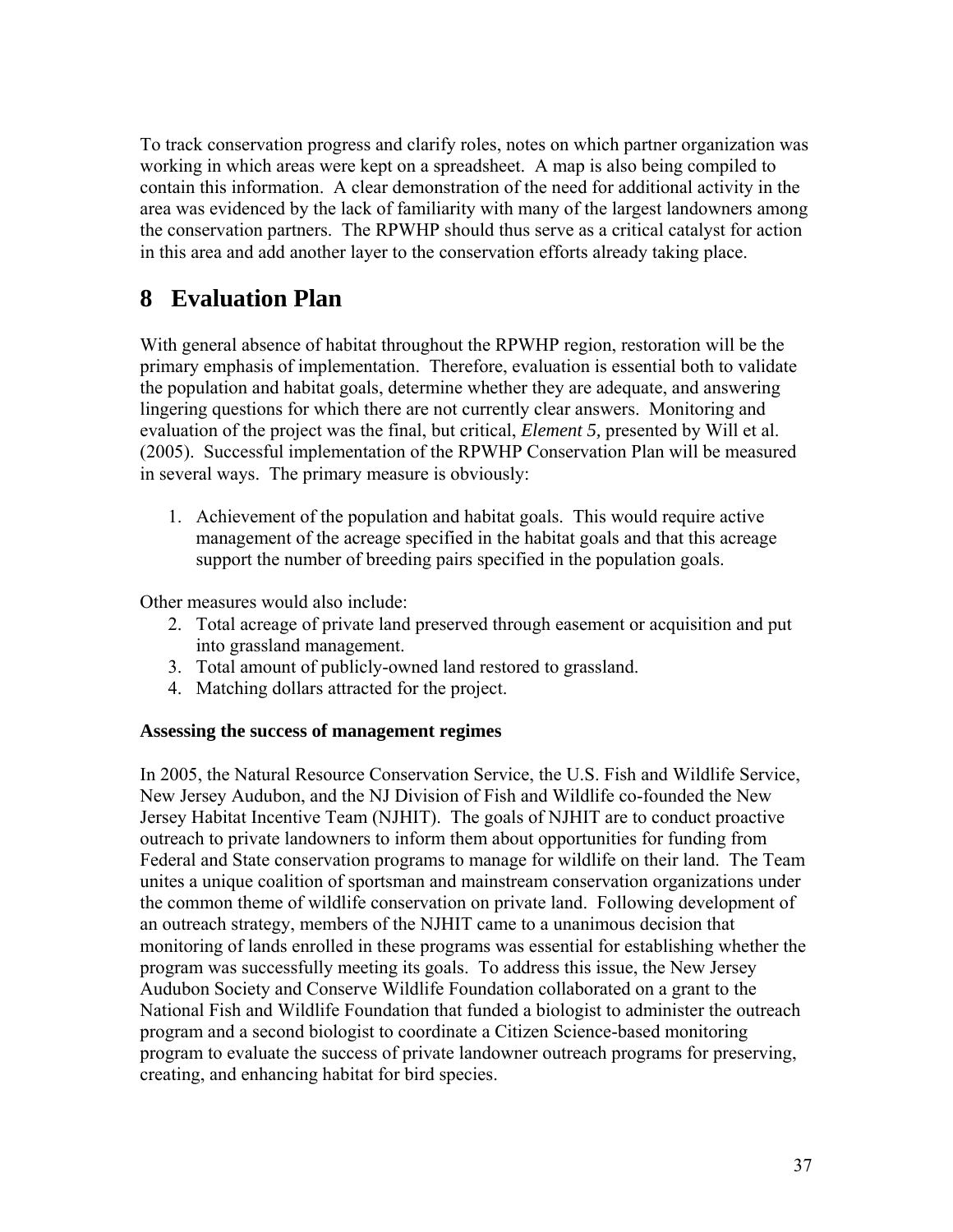The Citizen Science project developed a monitoring protocol that establishes a measure of success and allows evaluation of enrolled farmland for response by target grassland bird species. This is achieved through development of datasets and conducting analyses to assess the response of breeding birds to grassland habitat restoration and enhancement.

The monitoring plan follows the conceptual framework set up by Block et al. (2001) for monitoring the effects of restoration on wildlife. Block et al. advocated using measures of population dynamics for a set of indicator or umbrella species that can constitute a 'restoration assemblage' (Lambeck 1997). That group of species has already been defined in the population and habitat goals of this plan complete with target bird species listed in Table 6. Grassland bird populations provide a good metric for determining habitat changes because they are easily seen (or heard) and counted using standard methodology that even relatively inexperienced observers can be trained to use.

The monitoring was designed as 'quasi-experimental' rather than an observational study, to allow for stronger inferences regarding the effects of restoration on bird populations (Block et al. 2001). Monitoring follows a general Before-After-Control-Impact (BACI) design (Green 1979), modified by using multiple controls and replicated experimental (managed) sites. While the selection of core grassland areas to be managed is not randomized and thus cannot be controlled for confounding factors, the design does allow temporal to be distinguished from spatial variability. That is, if variation among controls in both space and time is less than the variation within the restored sites, then the change resulting from restoration is greater than expected by natural year-to-year variability and thus the result of the management regime.

Specifically, the evaluation of success for the overall project goals includes:

- 1. Standard survey of lands to determine baseline information on abundance and distribution of target species prior to enrollment in conservation programs.
- 2. Follow-up up surveys after completion of habitat creation or enhancement to determine if management was successful in providing improved grassland bird habitat.
- 3. Recommendations for adjusting the approach to better refine utilization of conservation programs to best benefit target species.

The initial year of the Grassland Citizen Science Project was undertaken in Spring 2005 with recruitment and mobilization of approximately 50 volunteers. Volunteers performed fixed radius point counts of birds on grasslands at 342 road-side points. This preliminary information allowed development of a baseline control data set. In 2006, the project was expanded to include new and 1-yr post management sites as well as some that are now 4- 5 yrs post management. A subset of roadside sites used in 2005 was also resurveyed. New managed sites provide information prior to any management activity, while roadside-counts provide controls.

This plan proposes to expand the Citizen Science Program to cover all sites identified for management or acquisition by the Partnership. Involvement of Citizen Scientists enables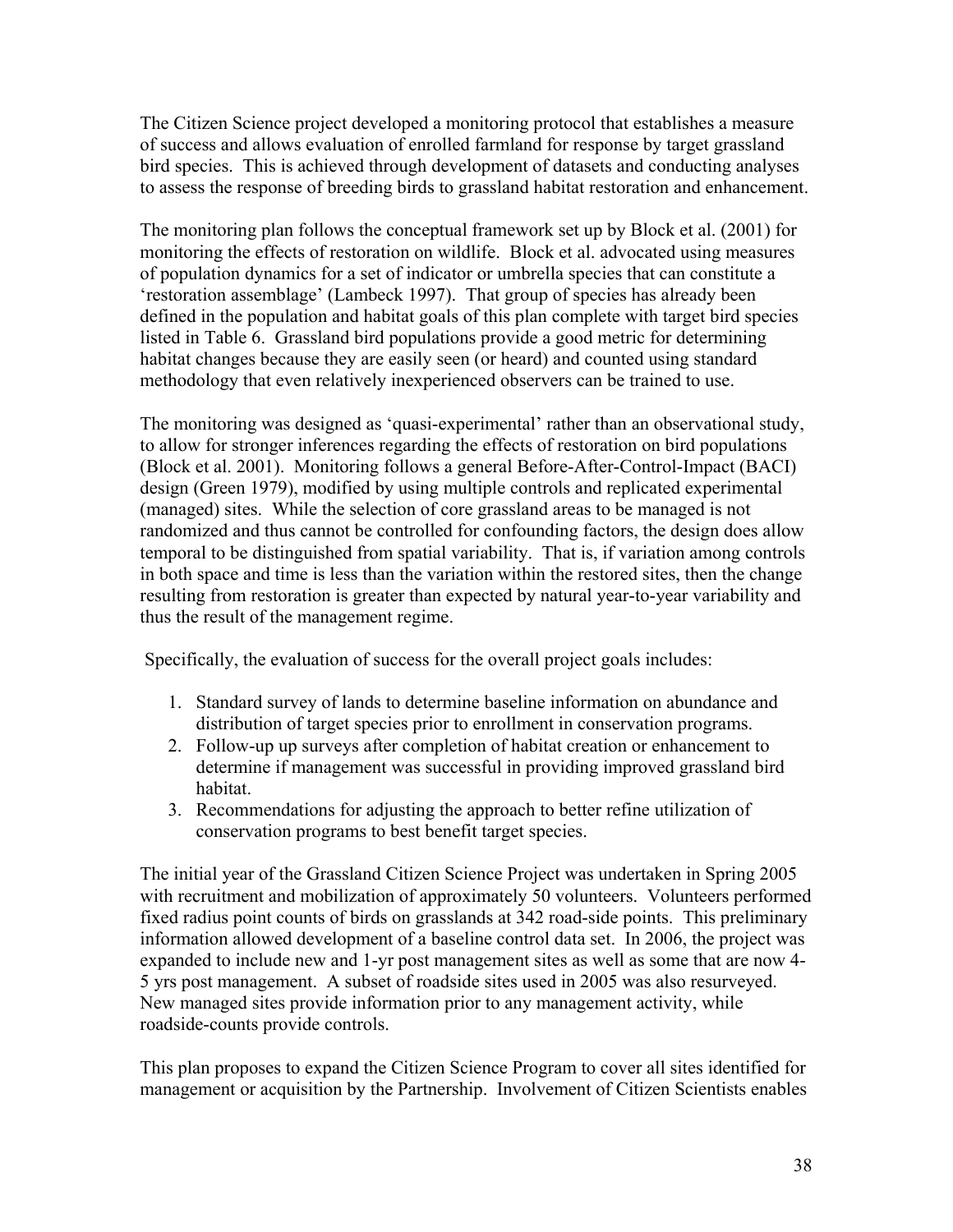the collection of the required information without using further staff resources. Furthermore, this additional outreach aspect will provide an opportunity for lay people to be involved in and better understand land management issues, even when they do not directly affect their own properties.

# **9 Conclusion**

The RPWHP Grassland Conservation Plan uses the most current methods, technology, and datasets to develop an ecologically-driven, landscape scale conservation plan for grassland birds in north central New Jersey. The Plan uses a peer-reviewed methodology to set numerical population and habitat goals for rare grassland birds in the Raritan portion of the New Jersey Piedmont Plains.

The Plan builds upon the strength of the New Jersey State Wildlife Action Plan, by expanding the Action Plan's goals and developing specific numerical population and habitat goals for grassland birds in a region historically documented as one of the better grassland landscapes in the state. The Plan uses remote sensing to very specifically identify parcels and owners of areas with the highest habitat potential.

Recommendations for implementation of the plan follow an innovative strategy. Rather than relying strictly on land acquisition as previous preservation efforts in New Jersey have, the implementation plan calls for equal distribution of implementation effort amongst three initiatives: *effective, economical conservation on private lands, effective stewardship of public land, and strategic acquisition of critical habitat parcels.* This three-tiered structure to implementation is the backbone of the overall plan, and represents an innovative approach to conservation that provides multiple tools and strategies to the partners for effecting conservation. This integrated approach defines and unifies the RPWHP; it provides a diverse array of niches that allows each partner to contribute to implementation according to their strengths.

Overall, the RPWHP Grassland Conservation Plan provides a model for developing rapid conservation assessments and plans that can progress quickly to implementation. Implementation of the plan was initiated even before the final draft of the plan was complete. This commitment to the overall goals will ultimately allow more rapid fulfillment of the project's goals in a State where time is especially critical for conservation.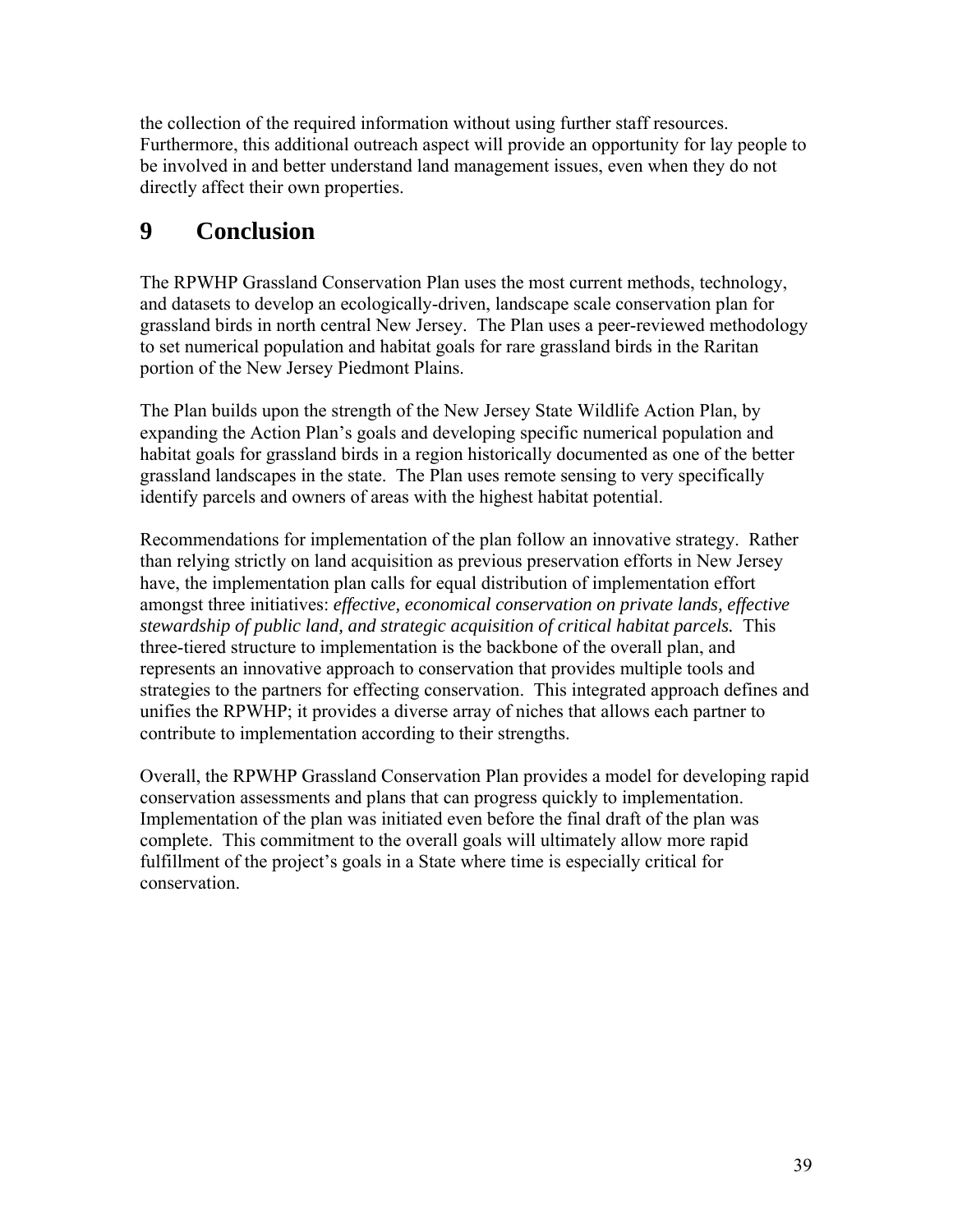# <span id="page-40-0"></span>**10 Literature Cited**

Altman. B. 2004. Establishing regional and local population objectives to support the continental population objectives of the North American landbird conservation plan. Appendix *In* Partners In Flight Continental Priorities and Objectives Defined at the State and Bird Conservation Region Levels. Ken Rosenberg.

Askins, R. A. 1993. Populations trends in grassland, shrubland, and forest birds in eastern North America. Current Ornithol. **11**:1-34.

Askins, R. A. 2000. Grassland birds of the East Coast: Pleistocene: parkland to hay meadow. *In* R.A. Askins, Restoring North America's Birds: Lessons from Landscape Ecology. Yale University Press, New Haven, pp. 1-25.

Birds of North America. Various Dates. Ongoing series on the birds of North America. <http://bna.birds.cornell.edu/BNA/>(Must pay to get the individual monographs.)

Block, W. M., A. B. Franklin, J. P. Ward Jr., J. L. Ganey, and G. C. White. 2001. Design and implementation of monitoring studies to evaluate the success of ecological restoration on wildlife. Restoration Ecology **9**: 293-303.

Bock, C. E., J. H. Bock and B. C. Bennett. 1999. Songbird abundance in grasslands at a suburban interface on the Colorado high plains. Studies Avian Biol. **19**:131-136.

Bollinger, E. K.., P. B. Bollinger and T. A. Gavin. 1990. Effects of hay-cropping on eastern populations of the bobolink. Wildl. Soc. Bull. **18**:142-150.

Bollinger, Eric K. and Thomas A. Gavin. 2004. Responses of nesting bobolinks (*Dolichonyx oryzivorus*) to habitat edges. Auk **121**:767-776.

Burger, L. D., L. W. Burger, Jr., J. Faaborg. 1994. Effects of prairie fragmentation on predation on artificial nests. J. Wildlife Mgmt. **58**:249-254.

Casey, Daniel. 2005. 2005 Implementation plan: Section V - Landbird Plan. Prairie Pothole Joint Venture. www.ppjv.org/pdf/Part5\_Landbird.pdf

Catling, Paul M. 2002. Extinction and the importance of history and dependence in conservation. Biodiversity **2**:2-13. [www.tc-biodiversity.org/sample-extinction.pdf](http://www.tc-biodiversity.org/sample-extinction.pdf)

Cooper, Wade. 2002. Effects of suburban-grassland edges on the distribution and demography of grassland birds. ESA 2002 Annual Meeting, Oral Session #20.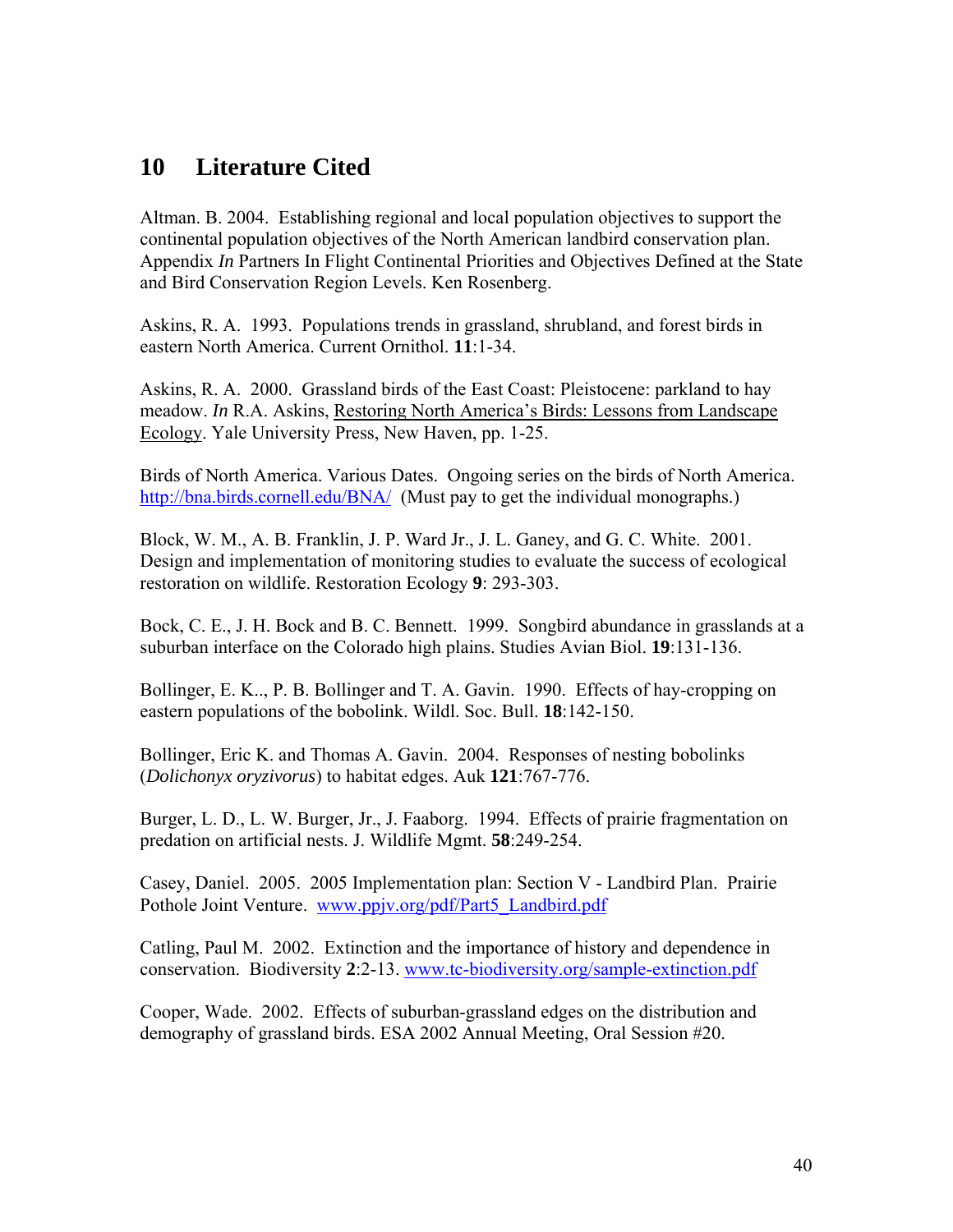Dettmers, R. 2005. Northern Ridge and Valley – Physiographic area 17 – PIF summary and evaluation of how WRNWR can contribute to PIF objectives. US Fish and Wildlife Unpublished Report.

Donovan, T. M., K. E. Freemak, B. A. Mauer, L. J. Petit, S. K. Robinson and V. A. Saab. 2000. Setting local and regional objectives for the persistence of bird populations. *In* Bonney, R., D. N. Pashley, R. J. Cooper and L. Niles, eds. Strategies for Bird Conservation: the Partners in Flight Planning Process. Proceedings of the  $3<sup>rd</sup>$  Partner in Flight Workshop; 1995 Oct.  $1 - 5$ , Cape May, NJ Proceedings RMRS – 16. USDA Forest Service, Rocky Mountain Research Station, Ogden, Utah.

Fitzgerald, J. A. and D. N. Pashley. 2000. Partners in Flight bird conservation plan for the Dissected Till Plains (physiographic area 32), Jefferson City, MO: Missouri Department of Conservation. 55pp.

Fletcher, Jr., Robert J. and Ralph R. Koford. 2003. Spatial responses of bobolinks (*Dolichonyx oryzivorus*) near different types of edges in northern Iowa. Auk 120: 799- 810.

Franklin, I. R. 1980. Evolutionary changes in small populations. *In*: Soule, M. E. and B. A. Wilcox, Eds. Conservation Biology, an Evolutionary-Ecological Perspective. Sinauer Assoc. Inc., Sunderland, Massachusetts, pp. 135–149.

Green, R. H. 1979. Sampling Design and Statistical Methods for Environmental Biologists. John Wiley and Sons, NY.

Jacobs, Brad. 2005. Missouri's approach to grassland bird conservation planning. USDA Forest Service Gen. Tech. Rep. PSW-GTR-191. 3 pp.

Jensen, William E. and Elmer J. Finck. 2004. Edge effects on nesting dickcissels (*Spiza Americana*) in relation to edge type of remnant tallgrass prairie in Kansas. Am. Midl. Nat. **151**:192-199.

Johnson, Richard G. and Stanley A. Temple. 1984. Assessing habitat quality for birds nesting in fragmented tallgrass prairies. *In* Verner, Jared, Michael L. Morrison and C. John Ralph, eds. WILDLIFE 2000: Modeling habitat relationships of terrestrial vertebrates. U. Wisconsin Press, Madison, WI, pp. 245-249.

Johnson, R. G. and S. A. Temple. 1990. Nest predation and brood parasitism of tallgrass prairie birds. J. Wildl. Mgmt. **54**:106-111.

Lambeck, R. J. 1997. Focal species: a multi-species umbrella for nature conservation. Conservation Biol. **11**:849-856.

Lathrop, R. 2000. New Jersey Land Cover Change Analysis Project. Center for Remote Sensing & Spatial Analysis, Cook College, Rutgers University. 38pp.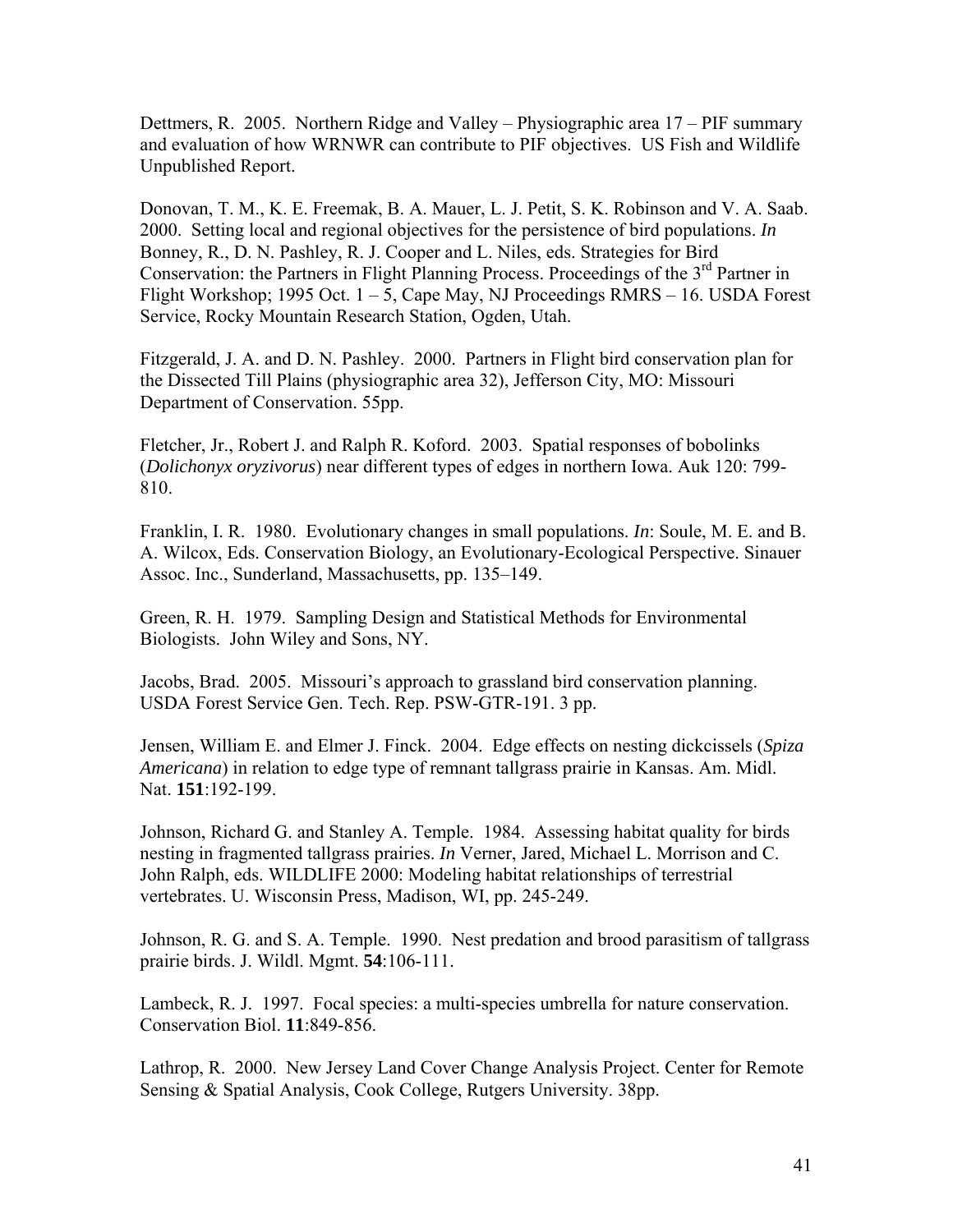Litvaitis, John A. 1993. Response of early successional vertebrates to historic changes in land use. Conserv. Biol. **7**:866-873.

Mizrahi, David S., Kimberly A. Peters and Jared Judy. 2006. Effects of grassland habitat restoration and enhancement on bird breeding at the Atlantic City International Airport. Final Report. Rutgers University and New Jersey Audubon Society, 10pp.

Mueller, Alan J., Daniel J. Twedt and Charles R. Loesch. 1999. Development of management objectives for breeding birds in the Mississippi alluvial valley. <http://www.birds.cornell.edu/pifcapemay/mueller.htm>

New Jersey Agriculture Transition Policy Group. 2006. Final Report, 13pp.

New Jersey Audubon Society. 2004. [www.njaudubon.org/conservation/IBBA/population\\_estimates.pdf](http://www.njaudubon.org/conservation/IBBA/population_estimates.pdf)

New Jersey Department of Environmental Protection's Endangered Species Program. 2004a. <http://www.nj.gov/dep/fgw/tandespp.htm>

New Jersey Department of Environmental Protection's Division of Fish and Wildlife. 2004b. New Jersey comprehensive wildlife conservation strategy for wildlife of greatest conservation need. NJDEP, Trenton, NJ. 642 pp.

Niles, L. J., M. Valent, P. Winkler and P. Woerner. 2004. New Jersey's Landscape Project Version 2.0. New Jersey Dept. of Environmental Protection, Division of Fish and Wildlife, Endangered and NonGame Species Program. [www.njfishandwildlife.com/ensp/landscape/lp\\_report.pdf](http://www.njfishandwildlife.com/ensp/landscape/lp_report.pdf) 

North American Bird Conservation Initiative (NABCI). 2006. Special Issue, July. The Need for 21<sup>st</sup> Century Bird Conservation Design, 13 pp.

Northern Prairie Wildlife Research Center. 2003. Effects of management practices on grassland birds. United States Geological Service. (Introduction and series of monographs with extensive literature citations.) <http://www.npwrc.usgs.gov/resource/literatr/grasbird/grasbird.htm>

Noss, R. F., E. T. LaRue, III and J. M. Scott. 1995. Endangered ecosystems of the United States: a preliminary assessment of loss and degradation. United States Department of Interior, National Biological Service, Biological Report 28, Washington DC.

Noss, R. F. and R. L. Peters. 1995. Endangered ecosystems: status report on America's vanishing habitat and wildlife. Defenders of Wildlife, Washington, DC.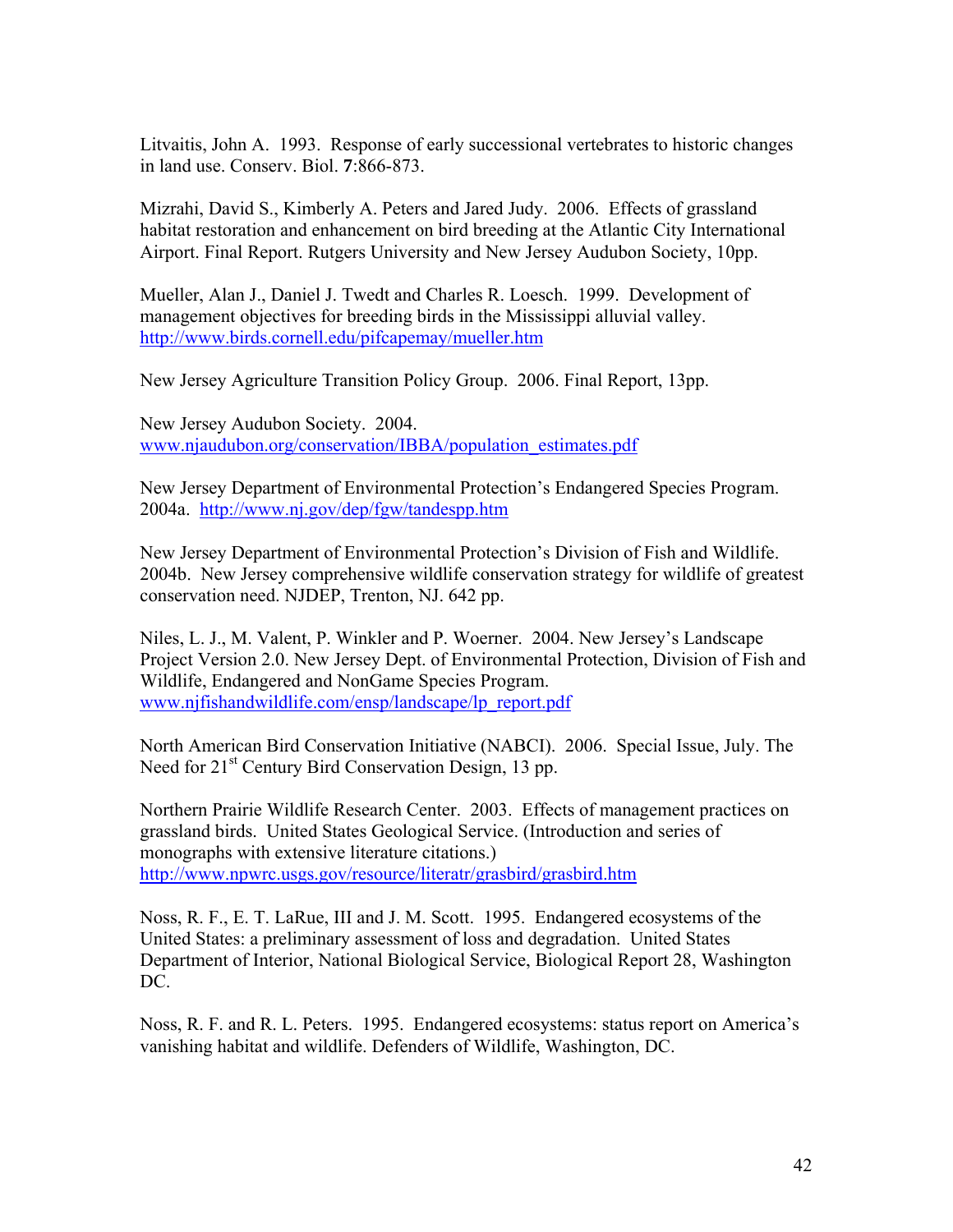Peterjohn, Bruce G. 2003. Agricultural landscapes: Can they support healthy bird populations as well as farm products? Auk **120**:14-19.

Rich, T. D., C. J. Beardmore, H. Berlanga, P. J. Blancher, M. S. W. Bradstreet, G. S. Butcher, D. W. Demarest, E. H. Dunn, W. C. Hunter, E. E. Iñigo-Elias, J. A. Kennedy, A. M. Martell, A. O. Panjabi, D. N. Pashley, K. V. Rosenberg, C. M. Rustay, J. S. Wendt, T. C. Will. 2004. Partners in Flight North American Landbird Conservation Plan. Cornell Lab. of Ornithology. Ithaca, NY.

Rosenberg, Kenneth V. 2004. Partners in Flight continental priorities and objectives defined at the state and bird conservation region levels: New Jersey. Partners in Flight North American Landbird Conservation Plan. Cornell Lab. of Ornithology. Ithaca, NY.

Sauer, J. R., J. E. Hines and J. Fallon. 2005. The North American Breeding Bird Survey, Results and Analysis 1966 – 2004. Version 2005.2 USGS Patuxent Wildlife Research Center, Laurel, MD.

Seigel, Alison and Julie Lockwood. 2006. Conservation of threatened birds on agricultural grasslands at Duke Farms. Report: Ecology, Evolution and Natural Resources, Rutgers University, 21pp.

Shaffer, Mark L.. 1981. Minimum population sizes for species conservation. Bioscience **31**:121-134.

United States Department of Agriculture. 2002. [http://www.usda.gov/wps/portal/!ut/p/\\_s.7\\_0\\_A/7\\_0\\_1OB?navid=DATA\\_STATISTICS](http://www.usda.gov/wps/portal/!ut/p/_s.7_0_A/7_0_1OB?navid=DATA_STATISTICS&parentnav=AGRICULTURE&navtype=RT) [&parentnav=AGRICULTURE&navtype=RT](http://www.usda.gov/wps/portal/!ut/p/_s.7_0_A/7_0_1OB?navid=DATA_STATISTICS&parentnav=AGRICULTURE&navtype=RT) 

United States Fish and Wildlife Service. 2003. Recovery plan for the red-cockaded woodpecker (*Picoides borealis*): second revision. U. S. Fish and Wildlife Service, Atlanta, GA. 296 pp.

United States Fish and Wildlife Service. 1986. North American Waterfowl Management Plan (NAWMP). <http://www.fws.gov/birdhabitat/NAWMP/index.shtm>

United States Fish and Wildlife Service. Fact Sheet: Grassland bird conservation areas – GBCAs, 1 p. <http://www.fws.gov/midwest/HAPET/Documents/FactSheetGBCAs1.pdf>

Walsh, Joan, Vince Elia, Rich Kane and Thomas Halliwell. 1999. Birds of New Jersey. New Jersey Audubon Society, Bernardsville, NJ..

Wander, Wade. 1981. The breeding distribution and abundance of selected species of grassland birds in New Jersey. Report to New Jersey Division of Fish and Wildlife.